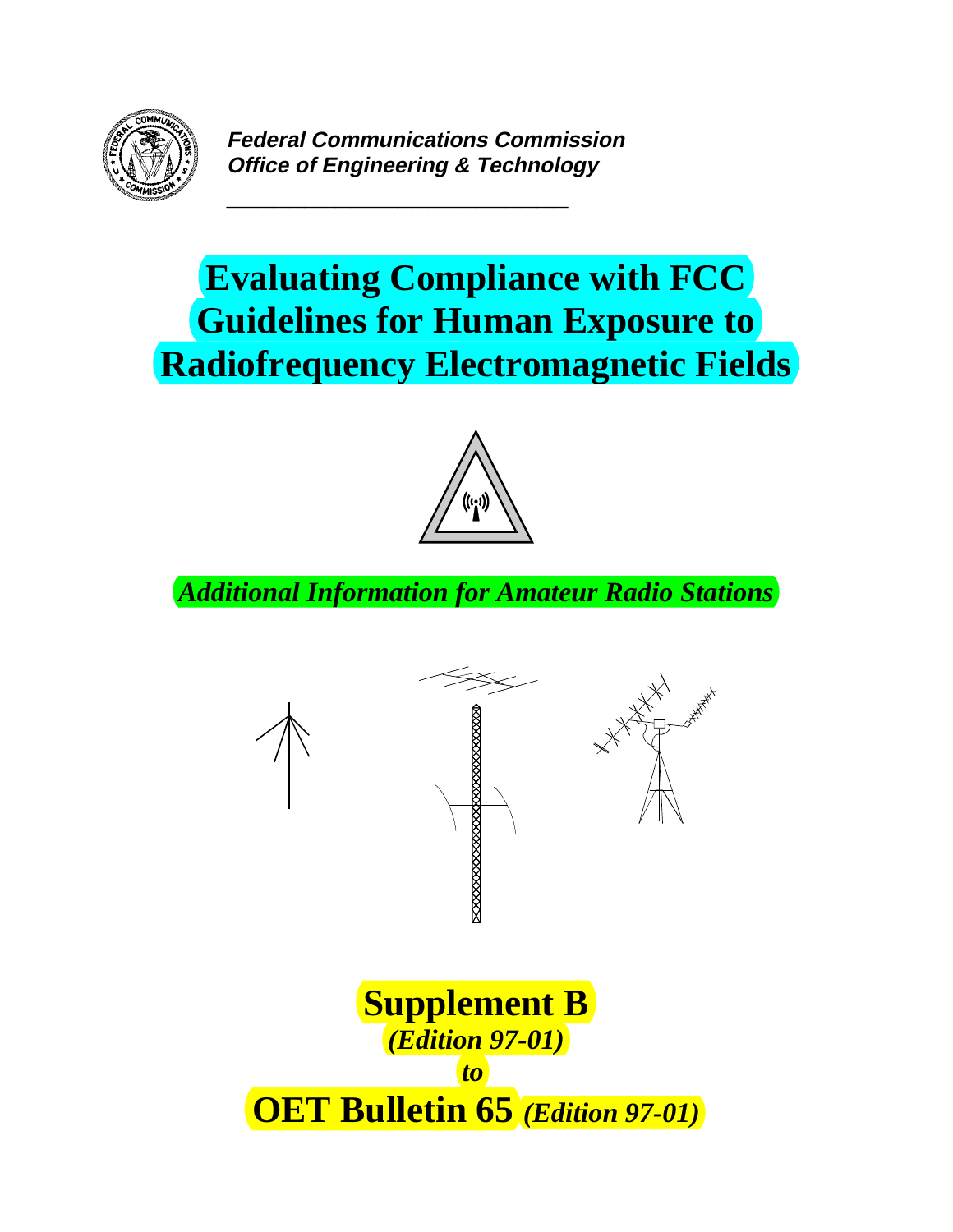**Evaluating Compliance with FCC Guidelines for Human Exposure to Radiofrequency Electromagnetic Fields**

> *Additional Information for Amateur Radio Stations*

# **SUPPLEMENT B Edition 97-01** *to* **OET BULLETIN 65 Edition 97-01**

**November 1997**

#### *AUTHORS*

**Jerry L. Ulcek Robert F. Cleveland, Jr.**

**Standards Development Branch Allocations and Standards Division Office of Engineering and Technology Federal Communications Commission Washington, D.C. 20554**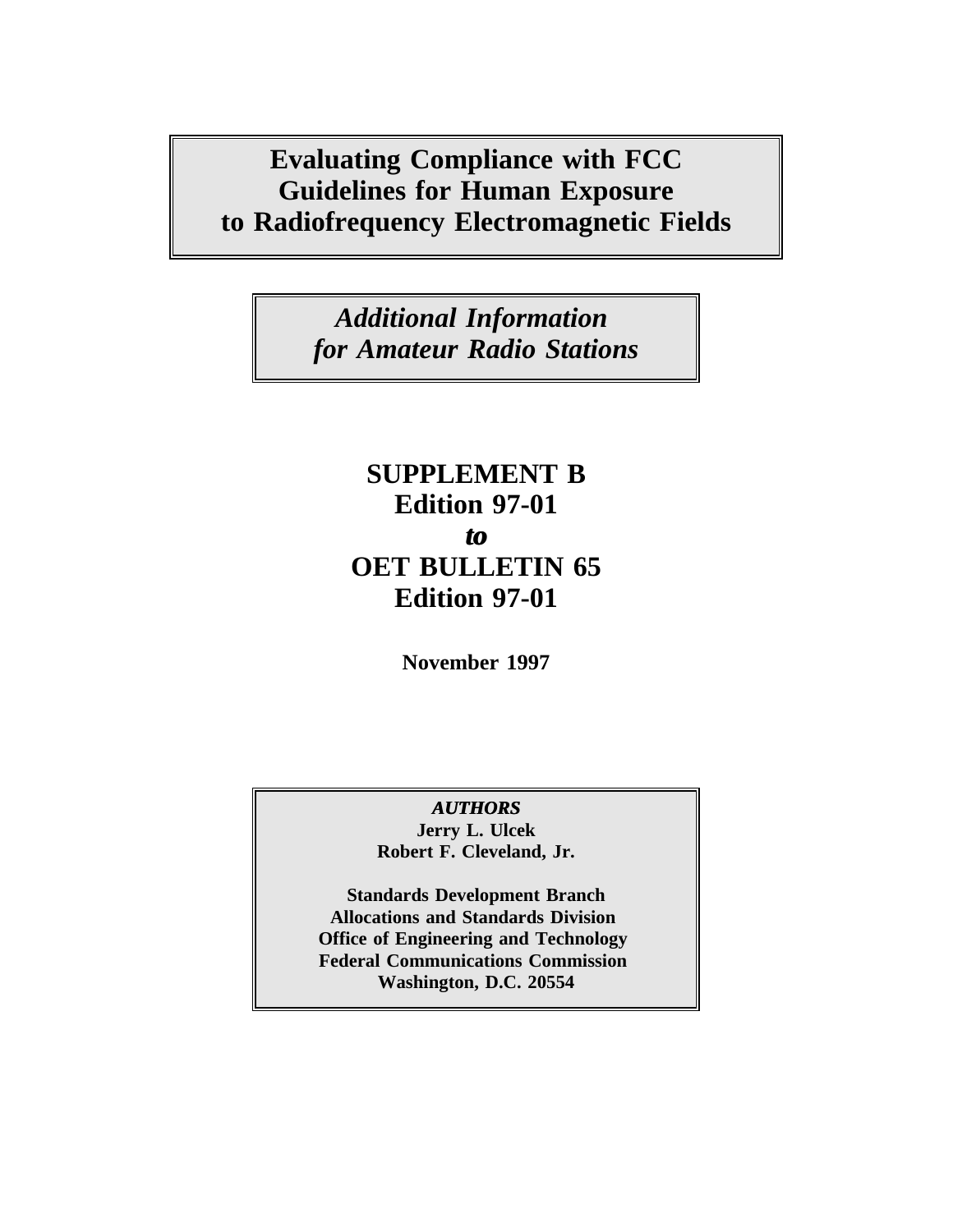# *IMPORTANT NOTE*

**This supplement is designed to be used in connection with the FCC's OET Bulletin 65, Version 97-01. The information in this supplement provides additional detailed information that can be used for evaluating compliance of amateur radio stations with FCC guidelines for exposure to radiofrequency electromagnetic fields. However, users of this supplement should also consult Bulletin 65 for complete information on FCC policies, guidelines and compliance-related issues. Definitions of terms used in this supplement are given in Bulletin 65. Bulletin 65 can be viewed and downloaded from the FCC's Office of Engineering and Technology's World Wide Web Internet Site: http://www.fcc.gov/oet/rfsafety.**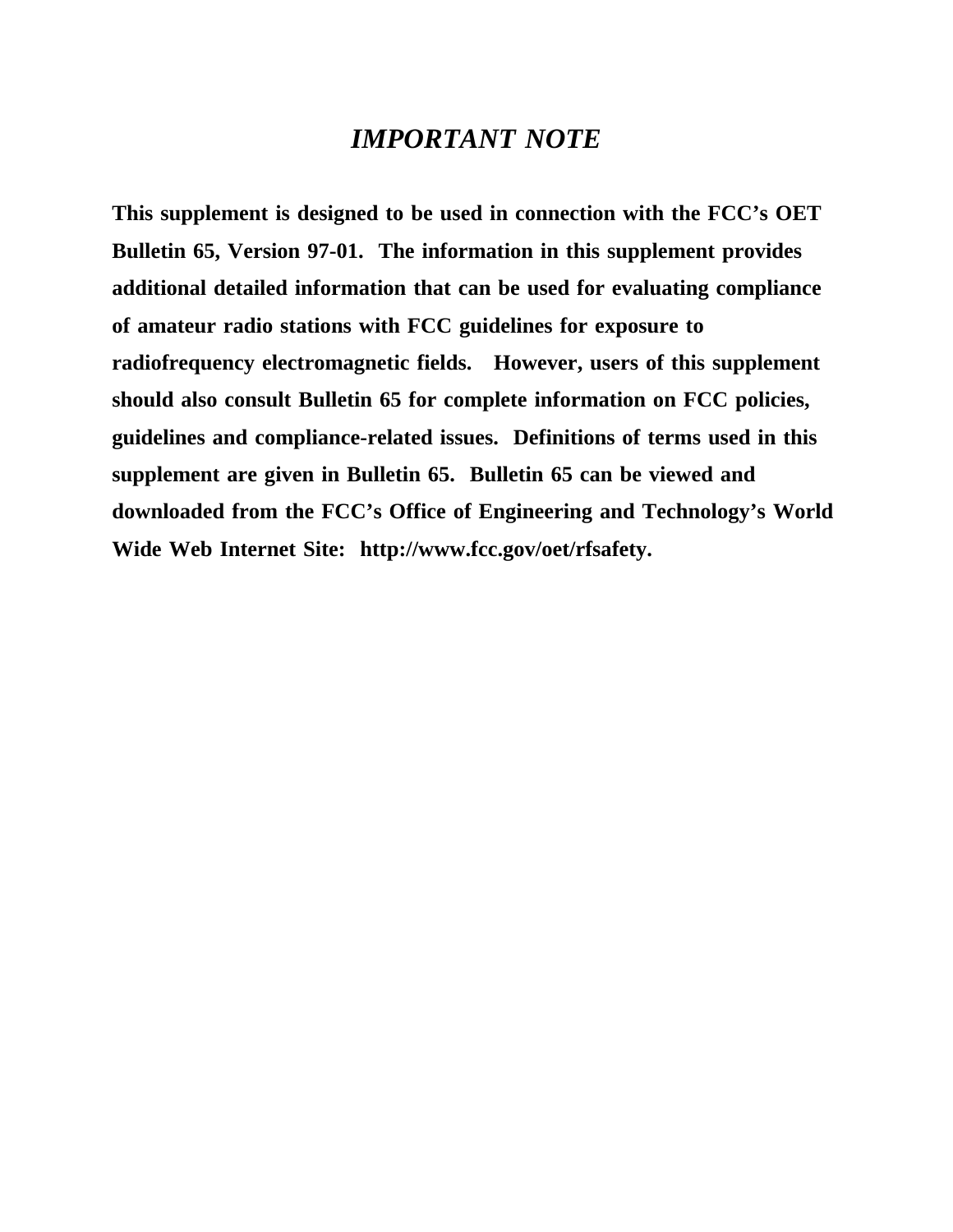#### **ACKNOWLEDGMENTS**

The following individuals and organizations reviewed an early draft of this supplement. Their valuable comments and suggestions greatly enhanced the accuracy and usefulness of this document, and their assistance is gratefully acknowledged.

#### **American Radio Relay League (ARRL) HQ staff and outside advisors:**

**Paul Danzer, N1II, ARRL Assistant Technical Editor Walter L Furr III, K4UNC Robert E. Gold, M.D., WB0KIZ, ARRL RF Safety Committee Gerald Griffin, M.D., K6NN, ARRL RF Safety Committee Arthur W. Guy, Ph.D., W7PO, ARRL RF Safety Committee Ed Hare, W1RFI, ARRL Laboratory Supervisor John Hennessee, N1KB, ARRL Regulatory Information Specialist Tom Hogerty, KC1J, ARRL Regulatory Information Branch Supervisor Howard Huntington, K9KM, ARRL Central Division Vice Director Wayne Irwin, W1KI, ARRL VEC Assistant to the Manager Bart Jahnke, W9JJ, ARRL VEC Manager Zack Lau, W1VT, ARRL Senior Laboratory Engineer Roy Lewellan, P.E., W7EL, ARRL Technical Advisor Jim Maxwell, Ph.D., W6CF, ARRL Pacific Division Vice Director Gary E. Myers, K9CZB, ARRL RF Safety Committee William J. Raskoff, M.D., K6SQL, Chairman, ARRL RF Safety Committee Peter Richeson, KA5COI, Kazimierz Siwiak, P.E, KE4PT, ARRL RF Safety Committee R. Dean Straw, N6BV, ARRL Senior Assistant Technical Editor Larry Wolfgang, WR1B, ARRL Senior Assistant Technical Editor**

**Jay Jackson, Wireless Telecommunications Bureau, FCC John B. Johnston, Wireless Telecommunications Bureau, FCC Fred O. Maia, W5YI Group, Inc., and W5YI-VEC, Inc. Professor Wayne Overbeck, California State University, Fullerton Edwin Mantiply, U.S. Environmental Protection Agency**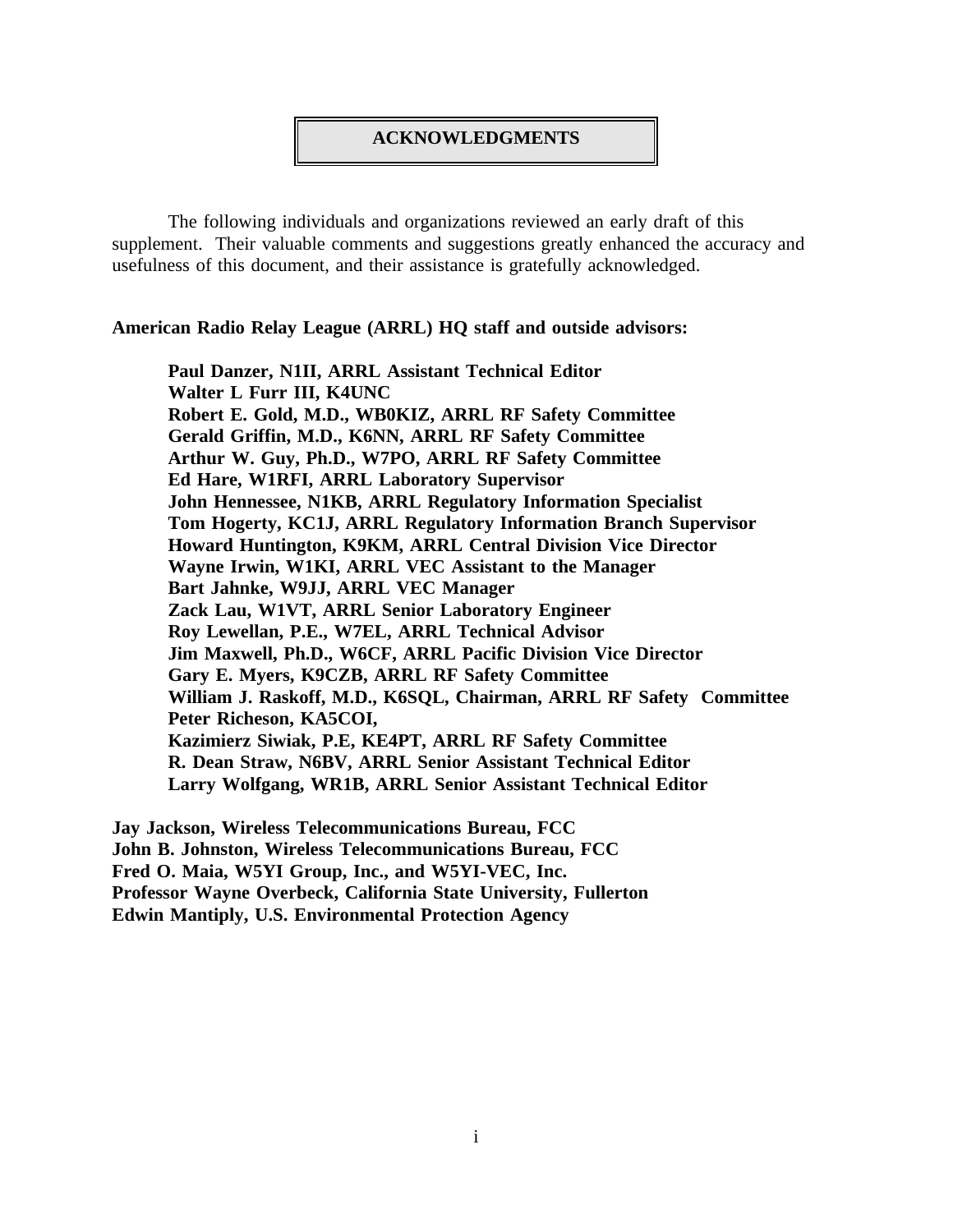# **TABLE OF CONTENTS**

# *Page*

|                                                                | $1 - 8$     |
|----------------------------------------------------------------|-------------|
|                                                                | $8 - 10$    |
| Section 2: FCC Exposure Guidelines and Their Application       | $10-14$     |
|                                                                | 11          |
|                                                                | $11 - 14$   |
|                                                                | $15 - 21$   |
|                                                                | 15          |
|                                                                | 16          |
|                                                                | 16          |
|                                                                | $17 - 20$   |
|                                                                | 21          |
| <b>Section 4: Estimating Compliance Distances from Typical</b> | $21 - 42$   |
|                                                                | $21-30$     |
|                                                                | $31-39$     |
|                                                                | $40 - 42$   |
|                                                                | 42-44       |
|                                                                | 45          |
| Appendix B: Optional Worksheet and Record of Compliance        | 46-47<br>48 |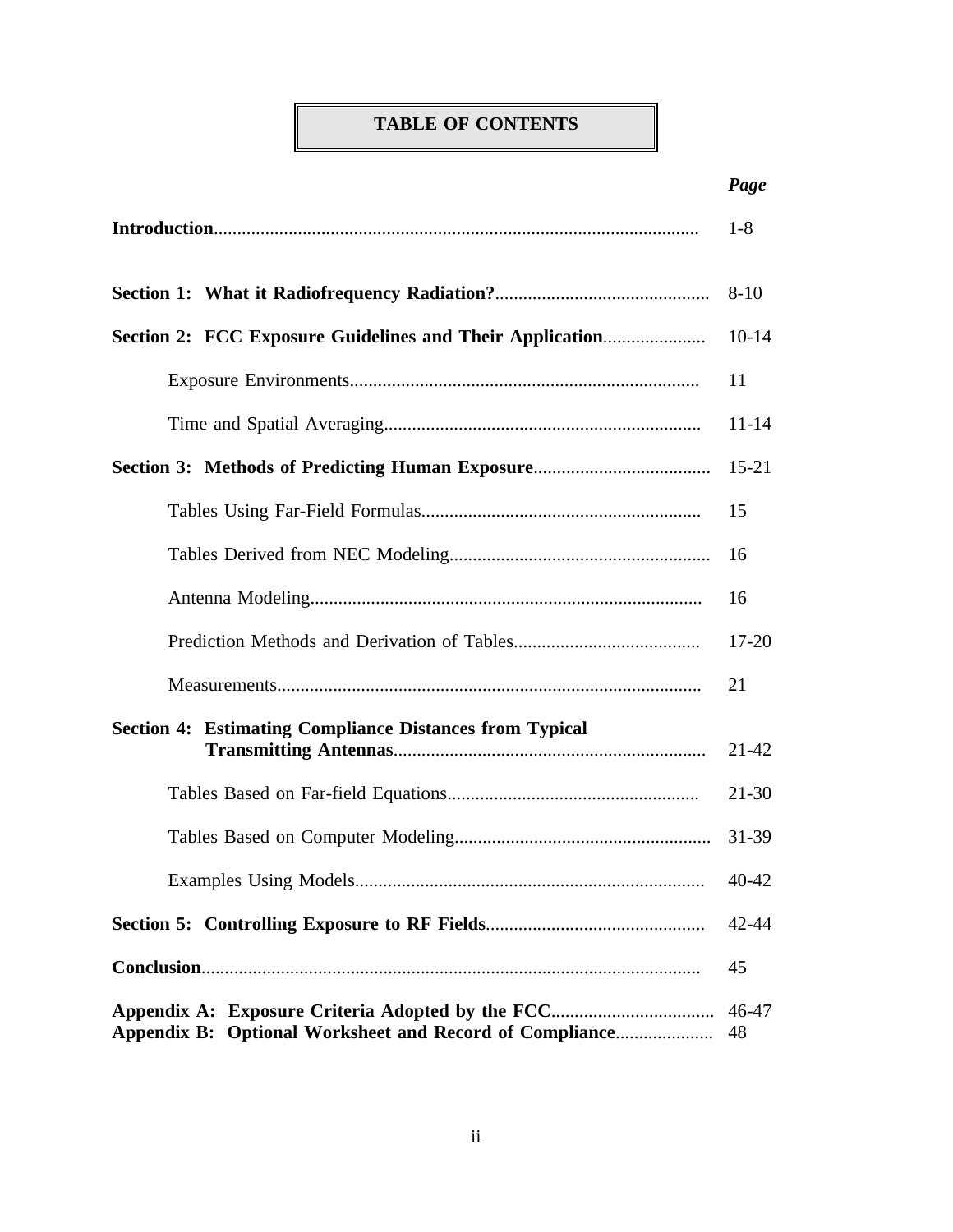#### **Introduction**

In 1996, the FCC adopted new guidelines and procedures for evaluating human exposure to environmental radiofrequency (RF) electromagnetic fields from FCC-regulated transmitters. The new guidelines replaced those adopted by the FCC in 1985 (the 1982 RF protection guides of the American National Standards Institute,  $ANSI$ <sup>1</sup>. The FCC's guidelines are used for evaluating exposure from fixed station transmitters and from mobile and portable transmitting devices, such as cellular telephones and personal communications devices, in accordance with FCC responsibilities under the National Environmental Policy Act of 1969 (NEPA).<sup>2</sup> These rule changes set new limits on maximum permissible exposure (MPE) levels that apply to all transmitters and licensees regulated by the FCC.

The FCC also revised its policy regarding transmitters, facilities and operations for which routine evaluation for compliance is required before granting an application. A routine evaluation is a determination as to whether the station conforms to the RF exposure requirements. For amateur stations, the new policy requires that the station be subject to routine evaluation when it will be operated above certain power levels. In the past, although amateur stations were expected to comply with the FCC's guidelines, routine station evaluation was not required.

In August, 1997, the FCC issued a revised technical bulletin, OET Bulletin  $65<sup>3</sup>$ , that provides assistance and guidance to applicants and licensees in determining whether proposed or existing transmitting facilities, operations or devices comply with FCC-adopted limits for human exposure to RF fields. Although Bulletin 65 provides basic information concerning evaluation for compliance, it is recognized that additional specific guidance and information may be helpful for certain specialized categories of stations and transmitters such as radio and television stations and amateur stations. Therefore, supplements to Bulletin 65 have been prepared to provide this additional information. Supplement A was developed for radio and television broadcasting stations and this supplement (Supplement B) has been prepared for amateur stations. Users of this supplement are also strongly advised to consult Bulletin 65 itself for complete information and guidance related to RF guideline compliance. It should also be noted that, although Bulletin 65 and this supplement offer guidelines and suggestions for evaluating compliance, they are not intended to establish mandatory procedures, and other methods and procedures may be acceptable if based on sound engineering practice.

<sup>1</sup> *See Report and Order*, ET Docket 93-62, FCC 96-326, adopted August 1, 1996, 61 *Federal Register* 41006, 11 FCC Rcd 15123 (1997). The FCC initiated this rule-making proceeding in 1993 in response to the 1992 revision by ANSI of its earlier guidelines for human exposure.

<sup>&</sup>lt;sup>2</sup> See 47 CFR  $\S$  1.1301, et seq.

<sup>3</sup> To view and download OET 65, the website address is: http://www.fcc.gov/oet/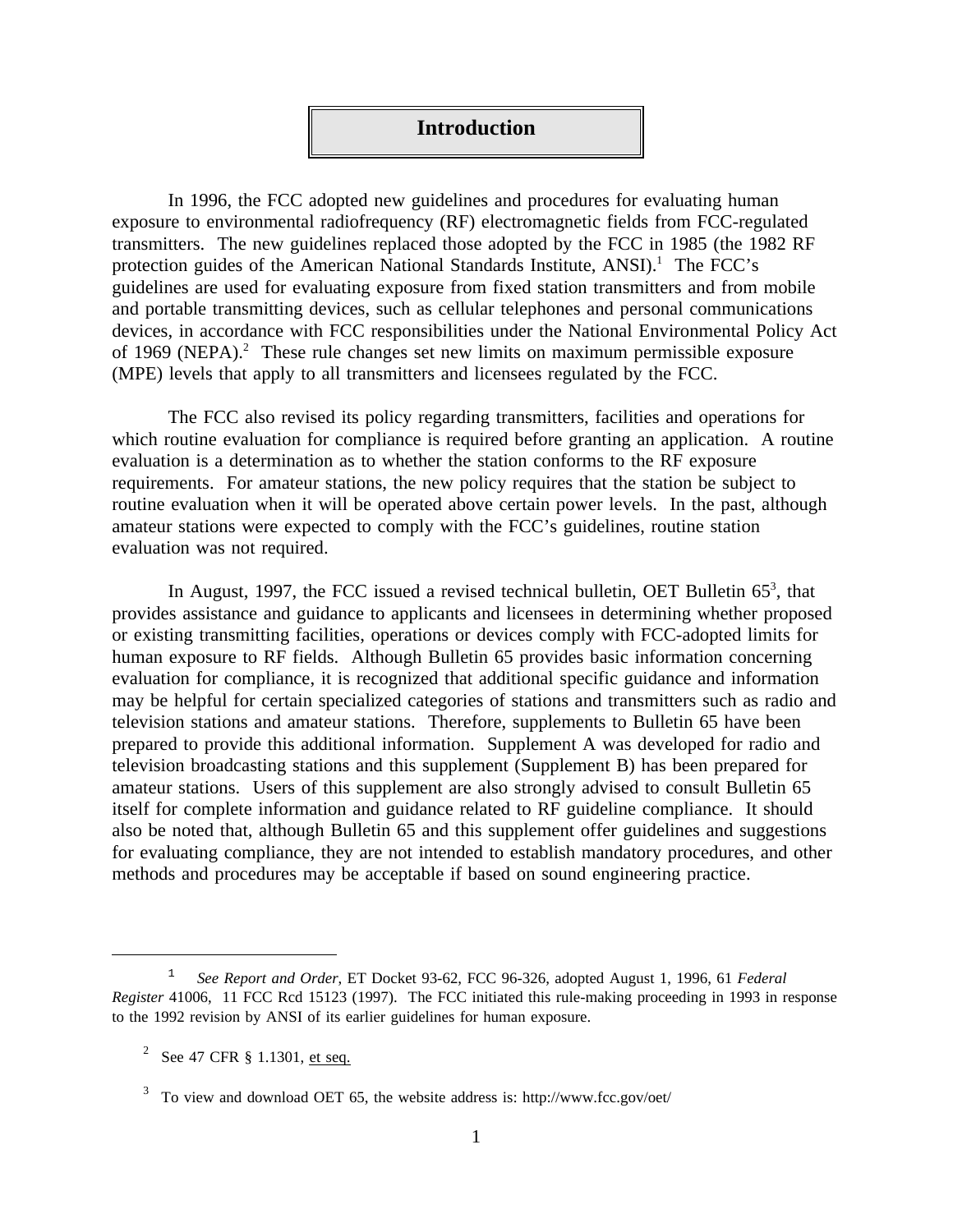In general, the information contained in Bulletin 65 and in this supplement is intended to enable the applicant or amateur to make a reasonably quick determination as to whether a proposed or existing amateur station is in compliance with the exposure guidelines and if not, the steps that can be taken to bring it into compliance.<sup>4</sup> Bulletin  $65$  and this supplement include information on calculational methods, tables and figures that can be used in determining compliance. In addition, amateurs are encouraged to consult Section 4 of Bulletin 65 that deals with controlling exposure. In some cases, e.g., some multiple-emitter locations such as amateur repeater sites and multi-transmitter contest-style stations, measurements or a more detailed analysis may be required. In that regard, the part of Section 2 of Bulletin 65 dealing with multiple transmitter sites and, also, Section 3 of Bulletin 65 dealing with measurements and instrumentation provide basic information and references.

The new FCC limits for exposure incorporate two tiers of exposure limits based on whether exposure occurs in an occupational or "controlled" situation or whether the general population is exposed or exposure is in an "uncontrolled" situation. A detailed discussion of the guidelines and adopted limits are included in Bulletin 65.

As mentioned, in the FCC's recent *Report and Order,* certain amateur radio installations were made subject to routine evaluation for compliance with the FCC's RF exposure guidelines, effective January 1, 1997 (this date was later extended).<sup>5</sup> Section 97.13 of the Commission's Rules, 47 C.F.R. § 97.13, requires the licensee to take certain actions before causing or allowing an amateur station to transmit from any place where the operation of the station would cause human exposure to levels of RF fields that are in excess of the FCC guidelines. The licensee must perform the routine evaluation if the transmitter power of the station exceeds the levels specified in 47 CFR  $\S$  97.13(c)(1) and repeated in Table 1.<sup>6</sup> Amateurs may use the optional worksheet shown in Appendix B of this supplement to help in determining whether a routine evaluation is required.

All mobile amateur stations are categorically excluded from this requirement. Such mobile stations are presumed to be used only for very infrequent intermittent two-way operation. They are, however, required to comply with the exposure guidelines. Otherwise the operation is categorically excluded from routine RF radiation evaluation except as specified in Sections 1.1307(c) and (d) of the FCC's Rules.

<sup>4</sup> As is the case with all other FCC rules, an amateur station licensee or grantee is responsible for compliance with the FCC's rules for RF exposure.

<sup>5</sup> *See* para. 152 of Report and Order, ET Docket 93-62, (footnote 4). *See also*, 47 CFR 97.13, as amended. In the FCC's *First Memorandum Opinion and Order* in this docket, FCC 96-487, released December 24, 1996, the Commission extended the implementation date of the new guidelines for the amateur radio service to January 1, 1998. *See* 62 Federal Register 3232 (January 22, 1997).

<sup>6</sup> These levels were chosen to roughly parallel the frequency of the MPE limits of Table 1 in Appendix A of this supplement. These levels were modified from the Commission's original decision establishing a flat 50 W power threshold for routine evaluation of amateur stations (see *Second Memorandum Opinion and Order*, ET Docket 93-62, FCC 97-303, adopted August 25, 1997).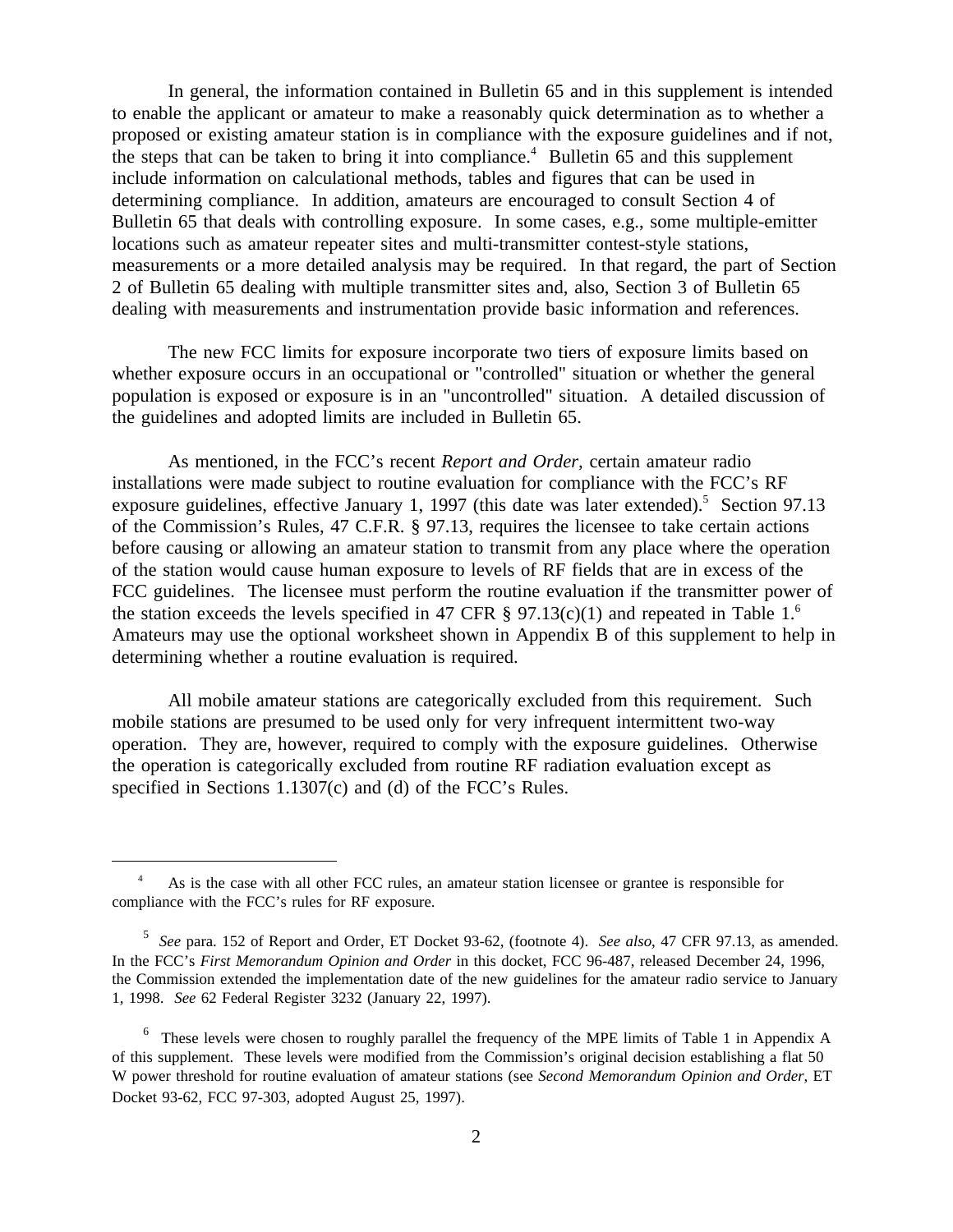| <b>Wavelength Band</b>        | <b>Evaluation Required if</b><br>Power* (watts) Exceeds:                                                                                                                                  |  |  |  |
|-------------------------------|-------------------------------------------------------------------------------------------------------------------------------------------------------------------------------------------|--|--|--|
|                               | <b>MF</b>                                                                                                                                                                                 |  |  |  |
| $160 \text{ m}$               | 500                                                                                                                                                                                       |  |  |  |
|                               | HF                                                                                                                                                                                        |  |  |  |
| 80 m                          | 500                                                                                                                                                                                       |  |  |  |
| 75 m                          | 500                                                                                                                                                                                       |  |  |  |
| 40 m                          | 500                                                                                                                                                                                       |  |  |  |
| 30 m                          | 425                                                                                                                                                                                       |  |  |  |
| $20 \text{ m}$                | 225                                                                                                                                                                                       |  |  |  |
| 17 <sub>m</sub>               | 125                                                                                                                                                                                       |  |  |  |
| 15 <sub>m</sub>               | 100                                                                                                                                                                                       |  |  |  |
| $12 \text{ m}$                | 75                                                                                                                                                                                        |  |  |  |
| 10 <sub>m</sub>               | 50                                                                                                                                                                                        |  |  |  |
| VHF (all bands)               | 50                                                                                                                                                                                        |  |  |  |
|                               | <b>UHF</b>                                                                                                                                                                                |  |  |  |
| 70 cm                         | 70                                                                                                                                                                                        |  |  |  |
| 33 cm                         | 150                                                                                                                                                                                       |  |  |  |
| 23 cm                         | 200                                                                                                                                                                                       |  |  |  |
| 13 cm                         | 250                                                                                                                                                                                       |  |  |  |
| SHF (all bands)               | 250                                                                                                                                                                                       |  |  |  |
| EHF (all bands)               | 250                                                                                                                                                                                       |  |  |  |
| Repeater stations (all bands) | non-building-mounted antennas: height<br>above ground level to lowest point of<br>antenna < 10 m $\frac{and}{and}$ power > 500 W ERP<br>building-mounted antennas:<br>power $> 500$ W ERP |  |  |  |

**Table 1.** Power Thresholds for Routine Evaluation of Amateur Radio Stations

**\*** Transmitter power = PEP input to antenna. For repeater stations *only,* power exclusion based on ERP (effective radiated power).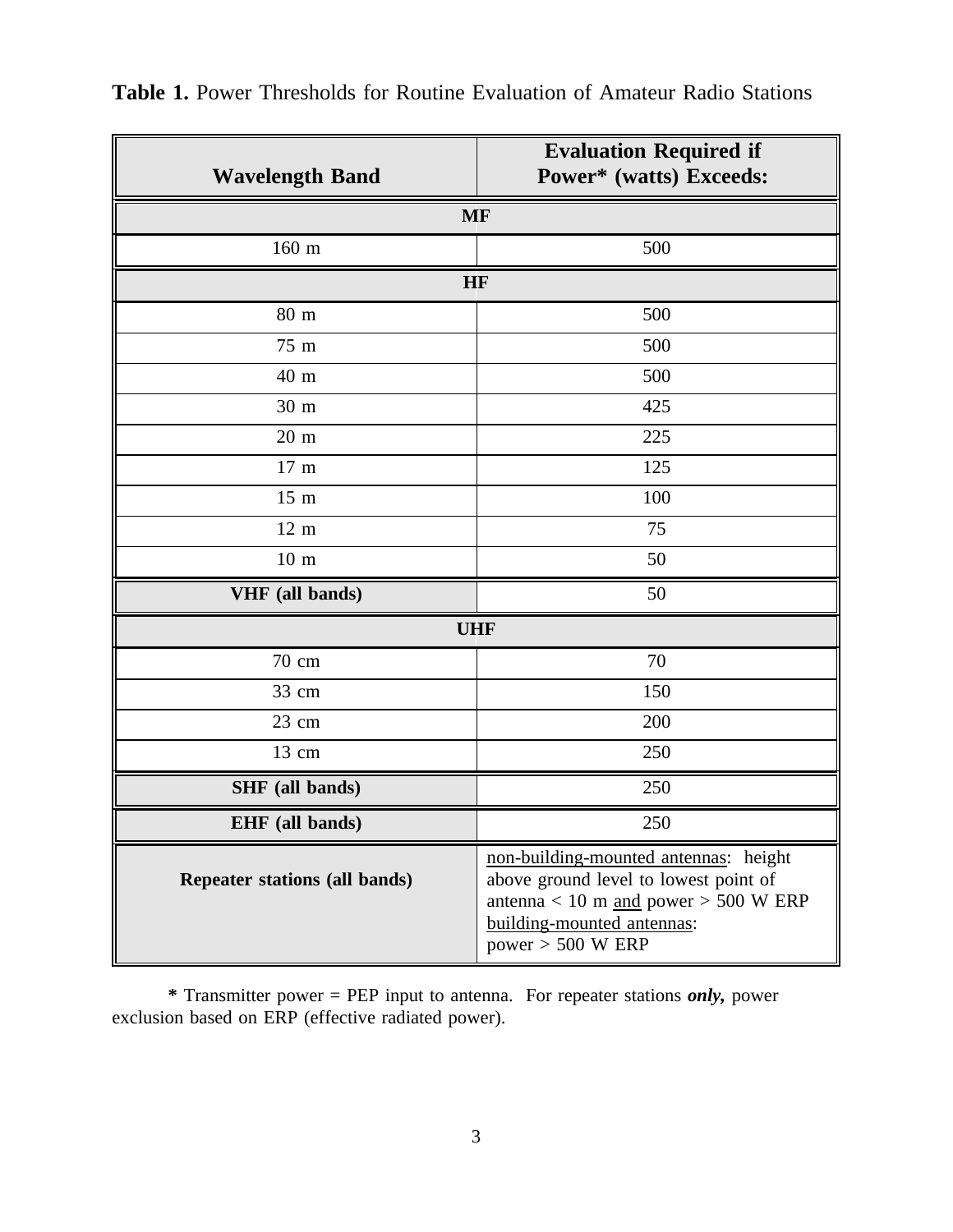No station is exempt from *compliance* with the FCC's rules and with the MPE limits. However, many amateur stations are categorically exempt from the requirement to perform a *routine station evaluation* for compliance. Stations operating at or below the power levels given in Table 1, are not required by the FCC to perform a routine evaluation for compliance. Also, stations using mobile and portable (hand-held) transmitters (as defined by the FCC's rules) are not required to be routinely evaluated.<sup>7</sup> Amateur repeater stations transmitting with 500 W ERP or less whose antennas are not mounted on buildings, but rather on stand alone towers, and which are located at least 10 meters above ground are also categorically exempt from performing an evaluation. In the case of building-mounted repeater station antennas, the exemption applies regardless of height if the ERP is 500 W or less.

Many classes of amateur stations are categorically exempt from the need to do a station evaluation. This is because the circumstances under which exempt stations are usually operated are such that the station is presumed to be in compliance with the MPEs. Under some circumstances, such as an antenna that is located unusually near people such as an indoor antenna in a living space or a balcony mounted antenna a foot or so away from a neighbor's balcony, the FCC could require a station evaluation or take other action. FCC rule parts 1.1307 (c) and 1.1307 (d) could require that in cases where a station is categorically exempt, the FCC can require additional action, including a station evaluation, be taken by the station licensee if the FCC believes there is reason to believe that the exposure levels are being exceeded.

Although not required by the FCC's rules, it is advisable that mobile stations also be considered for potential exposure before an amateur automatically applies the categorical exemption. As an example, a 500-watt, 10-meter mobile installation with a vehicle mounted antenna would certainly merit a closer look. On VHF, the use of a high-power amplifier could also present problems in some cases. In general, it is recommended that in these higher powered installations, the antenna be located such that the vehicle occupants will be shielded from the antenna during normal use. One good location is in the center of an all-metal roof. Locations to be avoided for high-power operation would be a trunk-mounted antenna, or installation on a vehicle with a fiberglass roof. In general, mobile installations, even higher-powered ones, should not exceed the MPEs if sound installation guidelines are followed. The ARRL *Handbook* and ARRL antenna books, available from the ARRL, have additional material on mobile installations and antennas (see footnote 9).

<sup>7</sup> The FCC has defined "mobile" devices as those designed to be used in other than fixed locations and to be used in such a way that a separation distance of at least 20 cm is normally maintained between the transmitter's radiating structure(s) and the body of the user or nearby persons. The FCC defines "portable" devices as those designed to be used so that the radiating structure(s) of the device is/are within 20 cm of the body of the user. For example, this definition would apply to handheld cellular phones. Although amateur mobile and portable (handheld) PTT devices are categorically exempt from routine evaluation, users are cautioned to be aware that relatively high-powered mobile or portable devices can expose persons in their immediate vicinity to significant RF fields under conditions of relatively continuous transmission. An example might be a 100-110 W vehiclemounted mobile antenna that is mounted in such a way (e.g., on a rear window) so that RF fields are created inside the vehicle. An example of this was noted in the FCC's measurement survey of typical amateur radio stations that is cited in Footnote 10.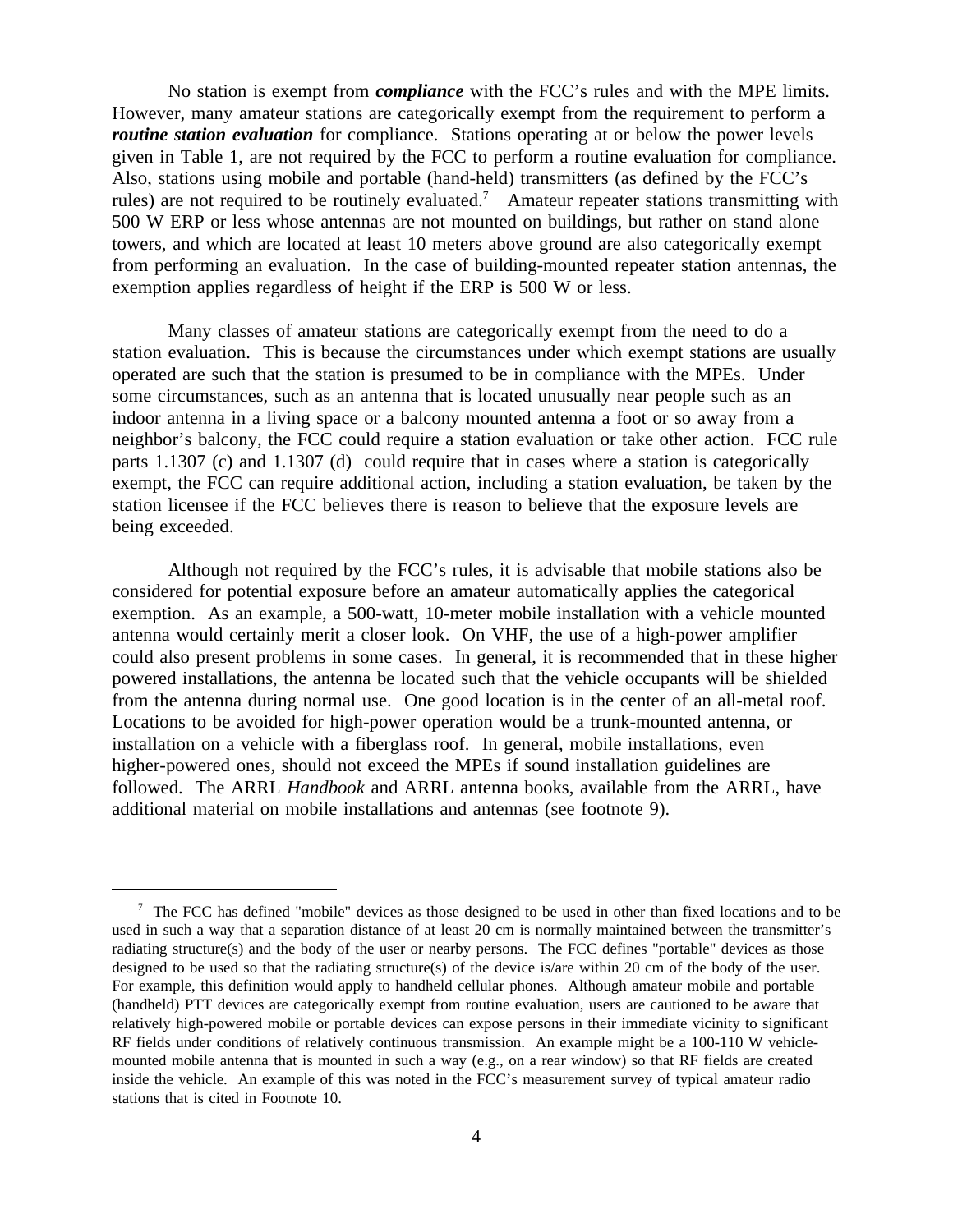Even if the regulations do not require an evaluation, there could be a number of reasons to conduct one anyway. At a minimum, such an evaluation would be good practice for the time when a station change is made that would require an evaluation. In addition, the results of an evaluation will certainly demonstrate to the amateur and his or her neighbors that the station's operation is well within the guidelines and is not a cause for concern. In the case of some of the unusual circumstances described earlier, the FCC's rules could require an evaluation of a station otherwise categorically exempt. In all cases, regardless of categorical exemption, the FCC's rules require compliance with the MPE limits. In most cases, the FCC will rely on amateurs to determine for themselves how the evaluation requirements apply to their stations, but under the rules, the FCC does have the flexibility to ask that an evaluation be performed on any transmitter regulated by the FCC.

The Commission's *Report and Order* instituted a requirement that amateur license examination question pools will include questions concerning RF environmental safety at amateur stations. Five questions on RF safety are required within each of the first three levels of written examination elements. Applicants for new amateur licenses must demonstrate their knowledge of the FCC Guidelines through the examinations prepared and administered by the volunteer examiners. The Commission also adopted the proposal of the American Radio Relay League (ARRL) that amateurs should be required to certify, as part of their license application process, that they have read and understand our bulletins and the relevant FCC rules. In addition, applicants for new, renewed and modified primary, club, military recreation and radio amateur civil emergency service (RACES) station licenses and applicants for a reciprocal permit for alien amateur licenses are also required to certify that they have read and understood the applicable rules regarding RF exposure.

When routine evaluation of an amateur station indicates that exposure to RF fields could be in excess of the limits specified by the FCC, the licensee must take action to correct the problem and ensure compliance (see Section 4 of OET Bulletin 65 on controlling exposure). Such actions could be in the form of modifying patterns of operation, relocating antennas, revising a station's technical parameters such as frequency, power or emission type or combinations of these and other remedies. For example, assume an amateur applicant or licensee determined that his or her station was in compliance at full power with all relevant FCC limits in all surrounding areas except for one corner of a neighboring property when a certain antenna was aimed in that direction. In such a case, one way of complying would be to simply avoid pointing the antenna in that direction when people are present at that location.

Amateur station licensees are also expected to follow a policy of systematic avoidance of excessive RF exposure. In its *Report and Order* the Commission said that it will continue to rely upon amateurs, in constructing and operating their stations, to take steps to ensure that their stations comply with the MPE limits for both occupational/controlled and general public/uncontrolled situations, as appropriate. In that regard, for a typical amateur station located at a residence, the amateur station licensee and members of his or her immediate household are considered to be in a "controlled environment" and as such are subject to the occupational/controlled MPE limits. All persons, with particular emphasis on neighbors, who are not members of an amateur station licensee's household are considered to be members of the general public, because they cannot reasonably be expected to exercise control over their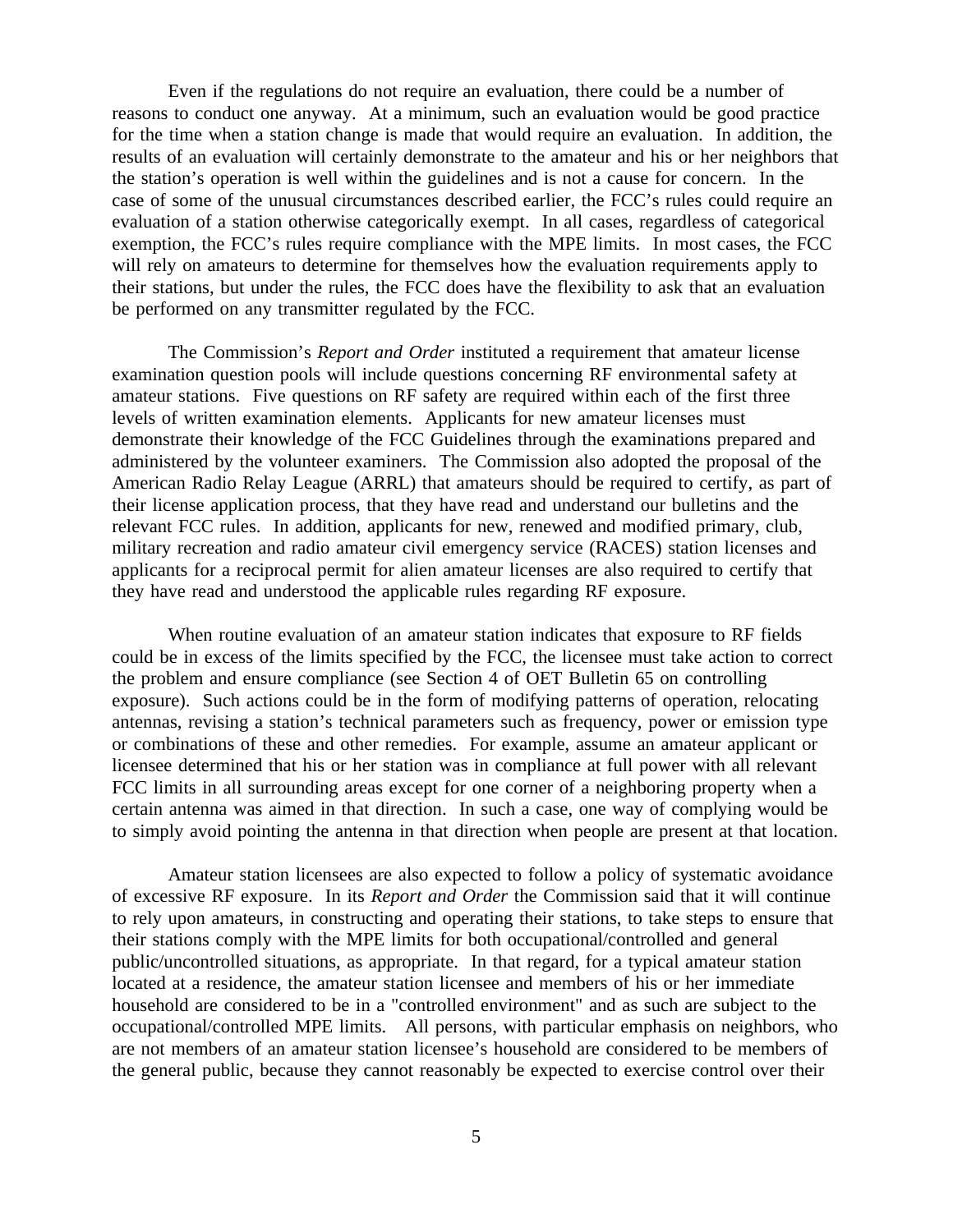exposure. In those cases, general population/uncontrolled exposure MPE limits apply. Similar considerations apply to amateur stations located at places other than a residence.<sup>8</sup>

To qualify for use of the occupational/controlled exposure criteria, appropriate restrictions on access to high RF field areas must be maintained and educational instruction in RF safety must be provided to individuals who are members of the amateur's household. Persons who are not members of the amateur's household but who are present temporarily on an amateur's property may also be considered to fall under the occupational/controlled designation provided that appropriate information is provided them about RF exposure potential if transmitters are in operation and such persons are exposed in excess of the general population/uncontrolled limits. As one example of educational materials, the 1998 *ARRL Handbook for Radio Amateurs* has a section on RF safety. The ARRL also publishes other materials on RF safety and RF exposure. Much of this material is available for viewing or downloading from the ARRL's World Wide Web site<sup>9</sup>.

Amateur stations represent a unique case for determining exposure because there are many possible transmitting antenna types that could be designed and used for amateur service. However, several relevant points can be made with respect to analyzing amateur radio antennas for potential exposure that should be helpful to amateur licensees in performing evaluations.

First, the generic equations described in OET Bulletin 65 and in this supplement can be used for analyzing fields due to almost all antennas, although the resulting estimates for power density may be overly-conservative in some cases. Nonetheless, for general radiators and for aperture antennas, if the user is knowledgeable about antenna gain, frequency, power and other relevant factors, the equations in this section can be used to estimate field strength and power density as described earlier. In addition, other resources are available to amateurs for analyzing fields near their antennas. For example, as mentioned above, the ARRL provides excellent material available to help amateurs analyze their radio facilities for compliance with RF guidelines. Also, in 1996 the FCC released the final report of a 1990 study conducted by the FCC and the Environmental Protection Agency (EPA) of several amateur radio stations that provides a great deal of measurement data for many types of

<sup>&</sup>lt;sup>8</sup> The definitions of these exposure criteria are discussed in more detail in OET Bulletin 65 and in the Commission's *Report and Order.*

<sup>&</sup>lt;sup>9</sup> Contact: American Radio Relay League, Inc., OST Magazine, 225 Main St., Newington, CT 06111 Voice: 860-594-0200, FAX: 860-594-0294, Email: pubsales@arrl.org, Tech info: tis@arrl.org, Web Site: http://www.arrl.org/news/rfsafety/. The ARRL has developed the ARRL RF Exposure Package, and this material has been reproduced at the ARRL Web site. Paper copies are available from the ARRL Technical Information Service. In addition, recent articles have appeared in amateur publications that discuss amateur compliance with the FCC's RF rules. Two examples are: (1) *"The FCC's New RF-Exposure Regulations*, by Ed Hare, KA1CV, in *QST*, January 1997; and (2) *"Complying with the FCC's New RF Safety Rules*, by Wayne Overbeck, N6NB, in *CQ VHF*, January 1997. CQ Communications, Inc. 76 North Broadway, Hicksville, NY, 11801-2953. Tel: (516) 681-2922 FAX: (516) 681-2926 Email: CQVHF@aol.com; 72127.745@compuserve.com; cqcomm@delphi.com; Web Site: http://members.aol.com/cqvhf/ .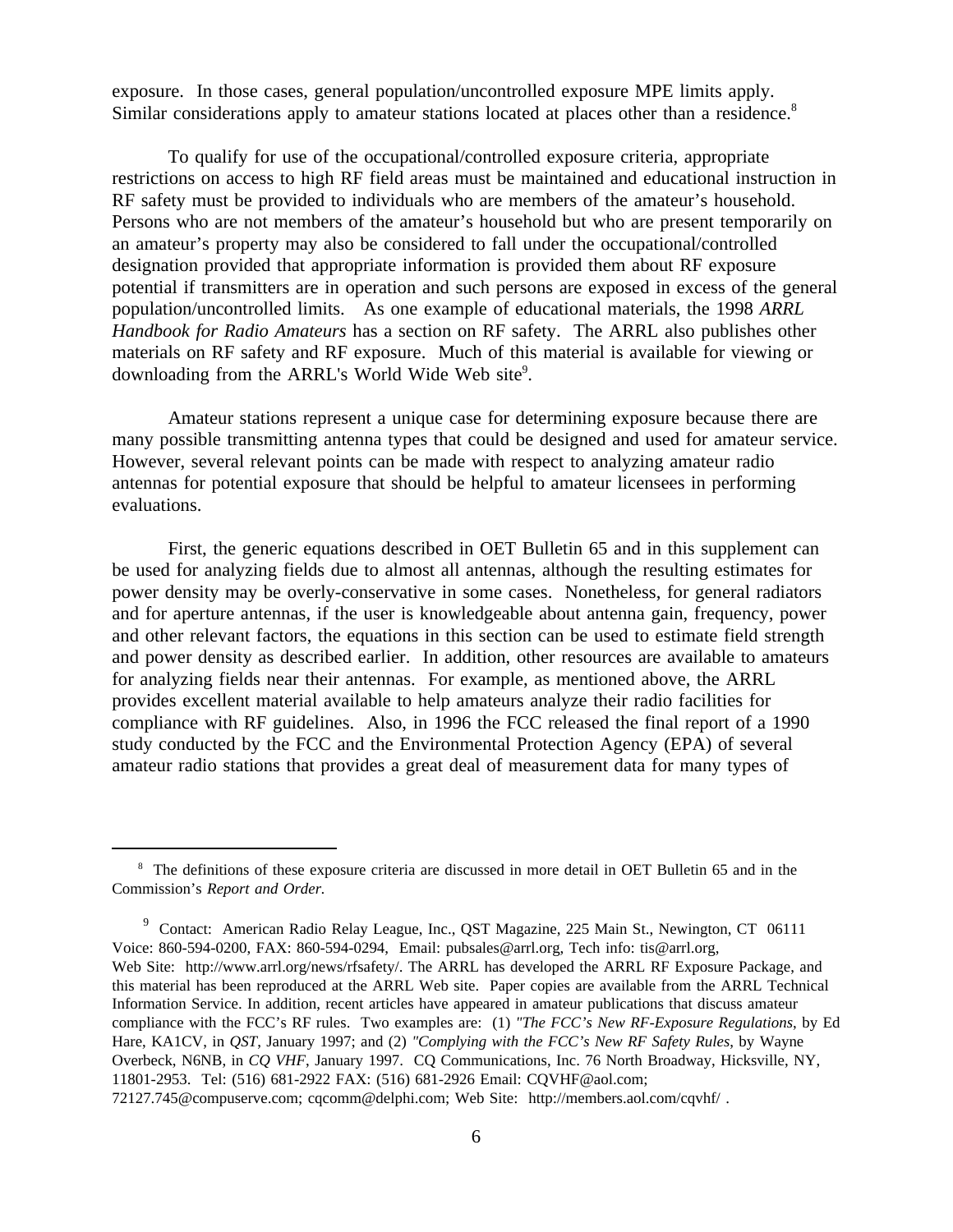antennas commonly used by amateurs.<sup>10</sup> The FCC/EPA study concluded that, for most of the stations surveyed, RF protection guidelines were not exceeded in most accessible areas. However, the report also indicated that at higher power levels or with different facility configurations, higher exposure levels could not be completely ruled out.

This supplement contains information that should allow amateur licensees to predict RF field levels at their station site and determine distances that should be maintained from transmitting antennas in order to comply with the FCC's guidelines. The tables in this supplement represent the more commonly used types of amateur station antennas. For those types not covered by the tables, it may be necessary for the licensee to calculate the fields that are present by means of equations from this supplement, Bulletin 65, computer modelling, or direct measurements.<sup>11</sup> Material from the ARRL contains additional charts and tables developed with the same methods used to create the information in this supplement.

The FCC is relying on the demonstrated technical skills of amateurs to comply with these rules, select an evaluation method and to conduct their own station evaluations. The methods outlined in Bulletin 65 and this supplement can be used, but amateurs are free to select alternative methods as long as they are technically valid. If an amateur station is evaluated and found to be in compliance with the rules, no paperwork need be filed with the FCC, other than any required certifications as part of the Form 610 station application, and the station may be immediately put into operation.

Amateur radio organizations and licensees are encouraged to develop their own more detailed evaluation models and methods for typical antenna configurations and power/frequency combinations.12 Such models and methods have been utilized in developing the material in this supplement. In addition, FCC staff will continue to work with the amateur radio community to assist licensees and applicants in evaluating compliance.

Information on RF safety issues is generally available at the FCC's World Wide Web Site. OET bulletins and supplements, such as this one, and other relevant FCC orders and documents can be downloaded from the specific web site for "RF safety." For example, information on the biological effects and potential hazards of RF radiation are discussed in an FCC publication (OET Bulletin 56), entitled "Questions and Answers about Biological Effects and Potential Hazards of Radiofrequency Radiation." This document can be downloaded from

<sup>&</sup>lt;sup>10</sup> Federal Communications Commission (FCC), "Measurements of Environmental Electromagnetic Fields at Amateur Radio Stations," FCC Report No. FCC/OET ASD-9601, February 1996. FCC, Office of Engineering and Technology (OET), Washington, D.C. 20554. Copies can be ordered from the National Technical Information Service (NTIS), 1 800-553-6847 (Order No. PB96-145016), or the report can be downloaded from OET's Home Page on the World Wide Web at: http://www.fcc.gov/oet/.

<sup>&</sup>lt;sup>11</sup> See Bulletin 65 for a discussion of measurement techniques and instrumentation.

 $12$  For example, a power density "calculator" has been developed by Kenneth Harker, KM5FA, and can be accessed at the following World Wide Web site: http://www.utexas.edu/students/utarc/. This program is based on a C version of a public domain BASIC program written by Prof. Wayne Overbeck that appeared in the January, 1997, issue of *CQ VHF*. The source code for this program may be downloaded at: ftp://members.aol.com/cqvhf/97issues/rfsafety.bas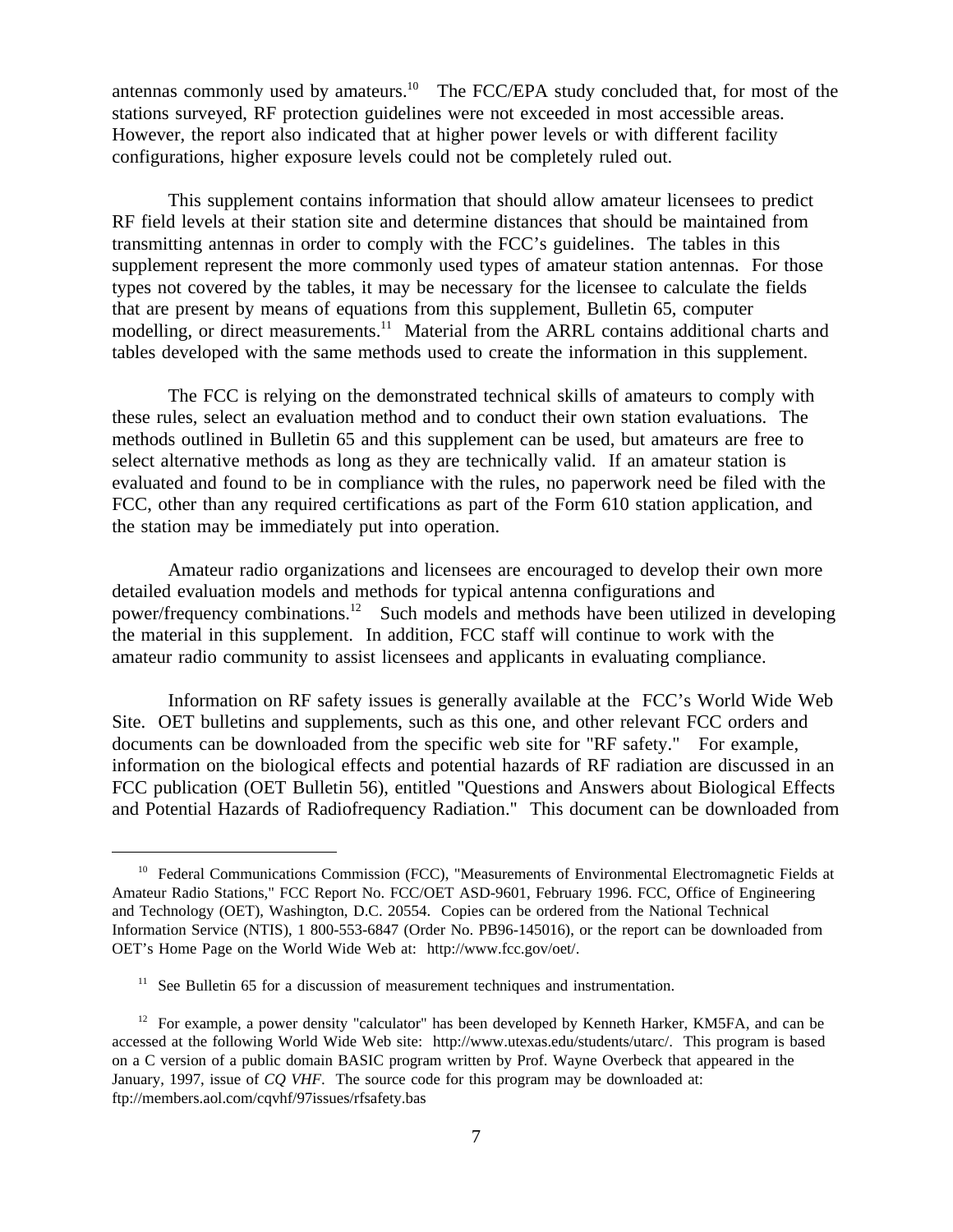the web site, or copies can be requested from the FCC's RF safety program. The FCC's home page address is: www.fcc.gov. The web site address for the RF safety program is: www.fcc.gov/oet/rfsafety. Information on RF safety issues can also be directed to the FCC's RF safety program at: (202) 418-2464 [FAX: (202) 418-1918] or by calling the FCC's tollfree number: 1 (888) CALL FCC [1 (888) 225-5322].

> **Section 1** *What is Radiofrequency Radiation?*

Radiofrequency (RF) energy is one type of electromagnetic energy. Electromagnetic waves and associated phenomena can be discussed in terms of energy, radiation or fields. Electromagnetic "radiation" can be defined as waves of electric and magnetic energy moving together (i.e., radiating) through space. These waves are generated by the movement of electrical charges. For example, the movement of charge in a radio station antenna (the alternating current) creates electromagnetic waves that radiate away from the antenna and can be intercepted by receiving antennas. Electromagnetic "field" refers to the electric and magnetic environment existing at some location due to a radiating source such as an antenna.

An electromagnetic wave is characterized by its wavelength and frequency. The wavelength is the distance covered by one complete wave cycle. The frequency is the number of waves passing a point in a second. For example, a typical radio wave transmitted by a 2-meter VHF station has a wavelength of about 2 meters and a frequency of about 145 million cycles per second (145 million hertz): one cycle/second = one hertz, abbreviated Hz.

Electromagnetic waves travel through space at the speed of light. Wavelength and frequency are inversely related by a simple equation: (frequency) times (wavelength) = the speed of light, or  $f \times \lambda = c$ . Since the speed of light is a constant quantity, highfrequency electromagnetic waves have short wavelengths and low-frequency waves have long wavelengths. Frequency bands used for amateur radio transmissions are usually characterized by their approximate corresponding wavelengths, e.g., 12, 15, 17, 20 meters, etc.

The electromagnetic "spectrum" includes all of the various forms of electromagnetic energy ranging from extremely low frequency (ELF) energy (with very long wavelengths) to all the way up to X-rays and gamma rays which have very high frequencies and correspondingly short wavelengths. In between these extremes lie radio waves, microwaves, infrared radiation, visible light and ultraviolet radiation, respectively. The RF part of the electromagnetic spectrum can generally be defined as that part of the spectrum where electromagnetic waves have frequencies that range from about 3 kilohertz (kHz) to 300 gigahertz (GHz). Figure 1 illustrates the electromagnetic spectrum and the approximate relationship between the various forms of electromagnetic energy. Further information on RF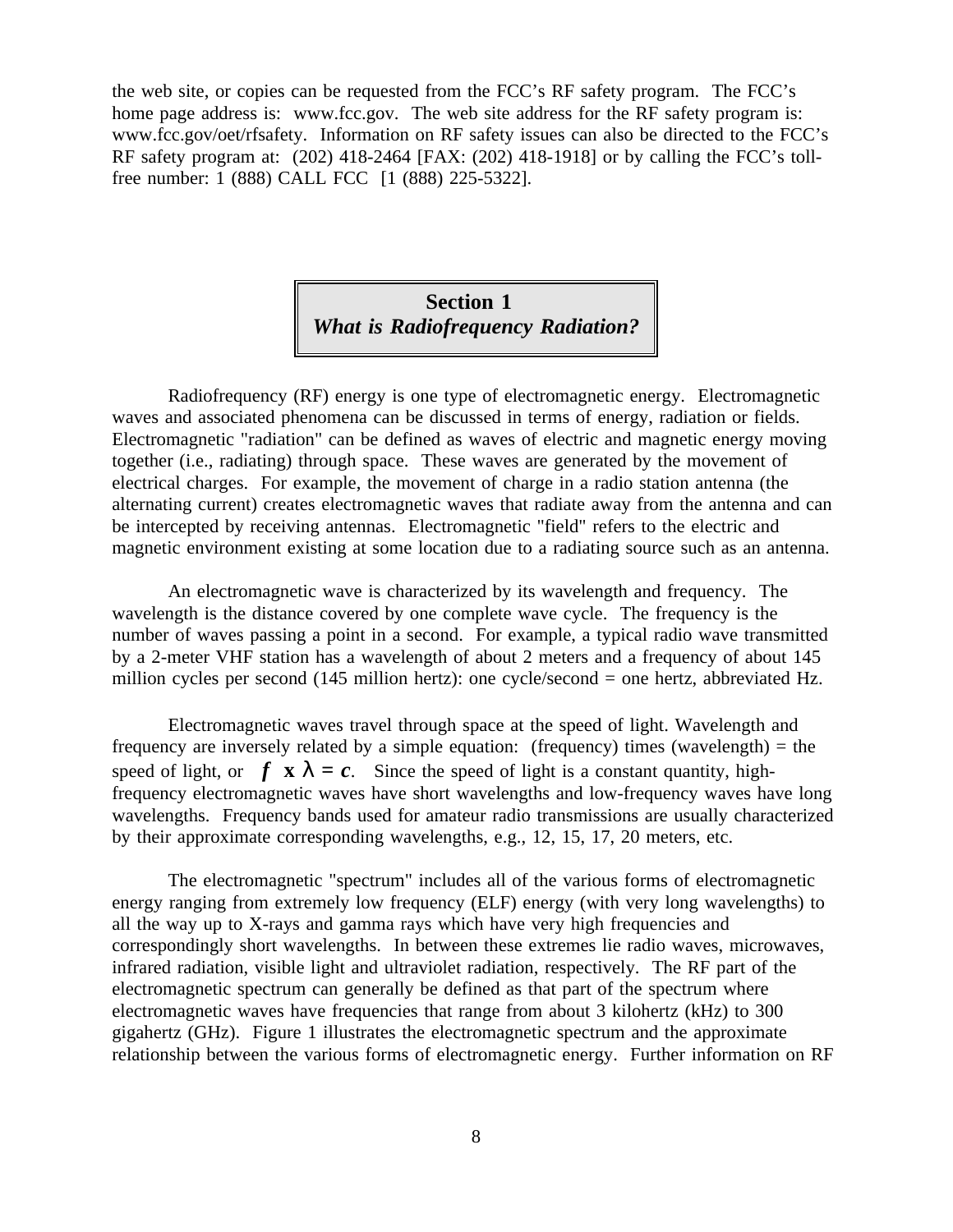

*Figure 1. The Electromagnetic Spectrum*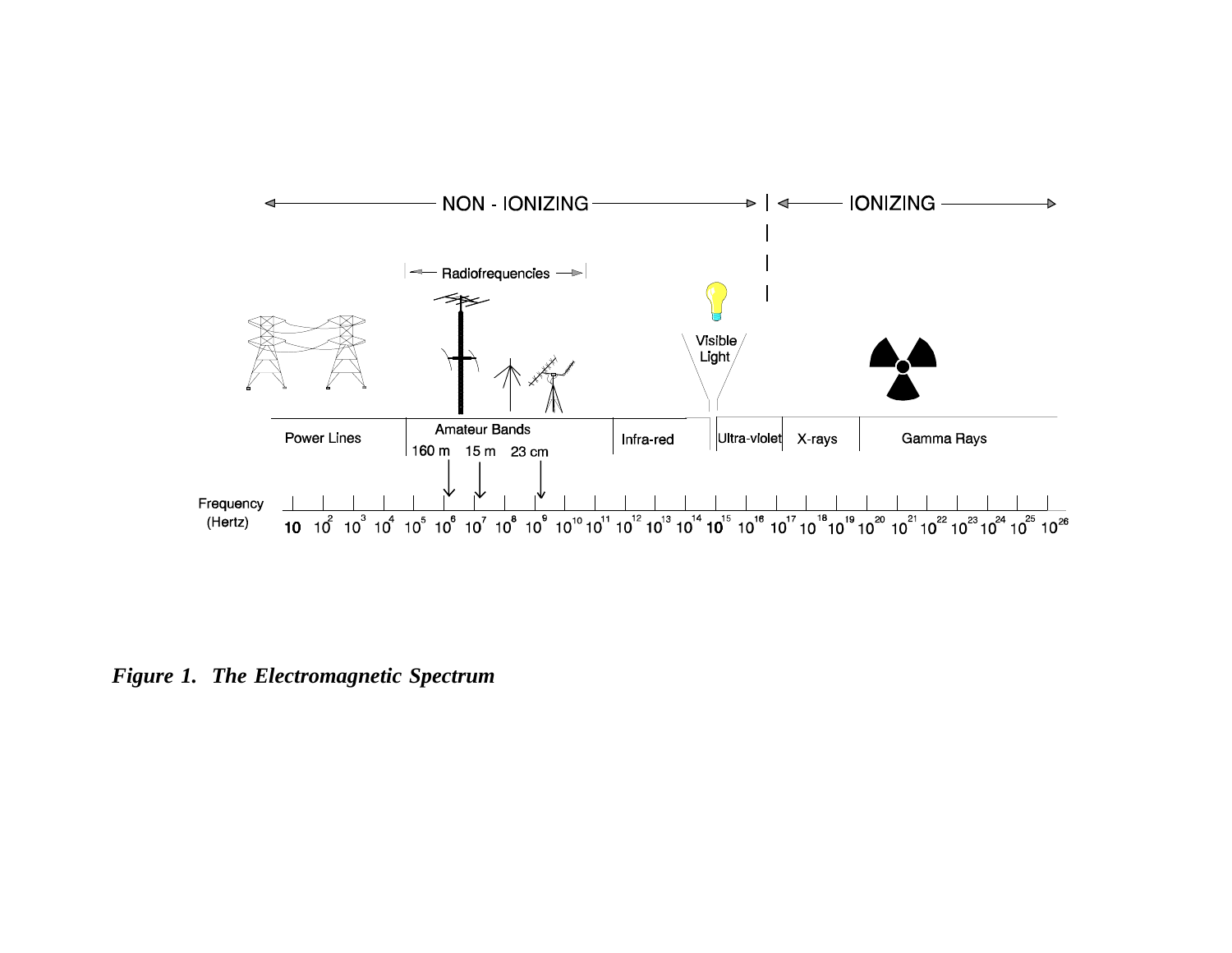electromagnetic field exposure and potential biological effects can be found in the FCC's OET Bulletin 56.<sup>13</sup>

> **Section 2** *FCC Exposure Guidelines and Their Application*

The FCC's guidelines for Maximum Permissible Exposure (MPE) are defined in terms of power density (units of milliwatts per centimeter squared: mW/cm<sup>2</sup>), electric field strength (units of volts per meter: V/m) and magnetic field strength (units of amperes per meter: A/m). In the far-field, *in free space* of a transmitting antenna, where the electric field vector (E), the magnetic field vector (H), and the direction of propagation can be considered to be all mutually orthogonal ("plane-wave" conditions), these quantities are related by the following equation. $14$ 

$$
S = \frac{E^2}{3770} = 37.7H^2
$$
 (1)

where:  $S = power density (mW/cm<sup>2</sup>)$  $E =$  electric field strength  $(V/m)$  $H =$  magnetic field strength  $(A/m)$ 

In the near-field of a transmitting antenna, the term "far-field equivalent" or "planewave equivalent" power density is often used to indicate a quantity calculated by using the near-field values of  $E^2$  or  $H^2$  as if they were obtained in the far-field. As indicated in Table 1 of Appendix A for near-field exposures the values of plane-wave equivalent power density are given in some cases for reference purposes only. These values are sometimes used as a convenient comparison with MPEs for higher frequencies and are displayed on some measuring instruments.

<sup>13</sup> *"Questions and Answers about Biological Effects and Potential Hazards of Radiofrequency Radiation,"* OET Bulletin No. 56, Third Edition, January 1989. This bulletin can be viewed and downloaded at the FCC's OET World Wide Web site: http://www.fcc.gov/oet/rfsafety. Also, note that this bulletin is being revised, and a new version should be available in early 1998.

<sup>&</sup>lt;sup>14</sup> Note that this equation is written so that power density is expressed in units of mW/cm<sup>2</sup>. The impedance of free space, 377 ohms, is used in deriving the equation.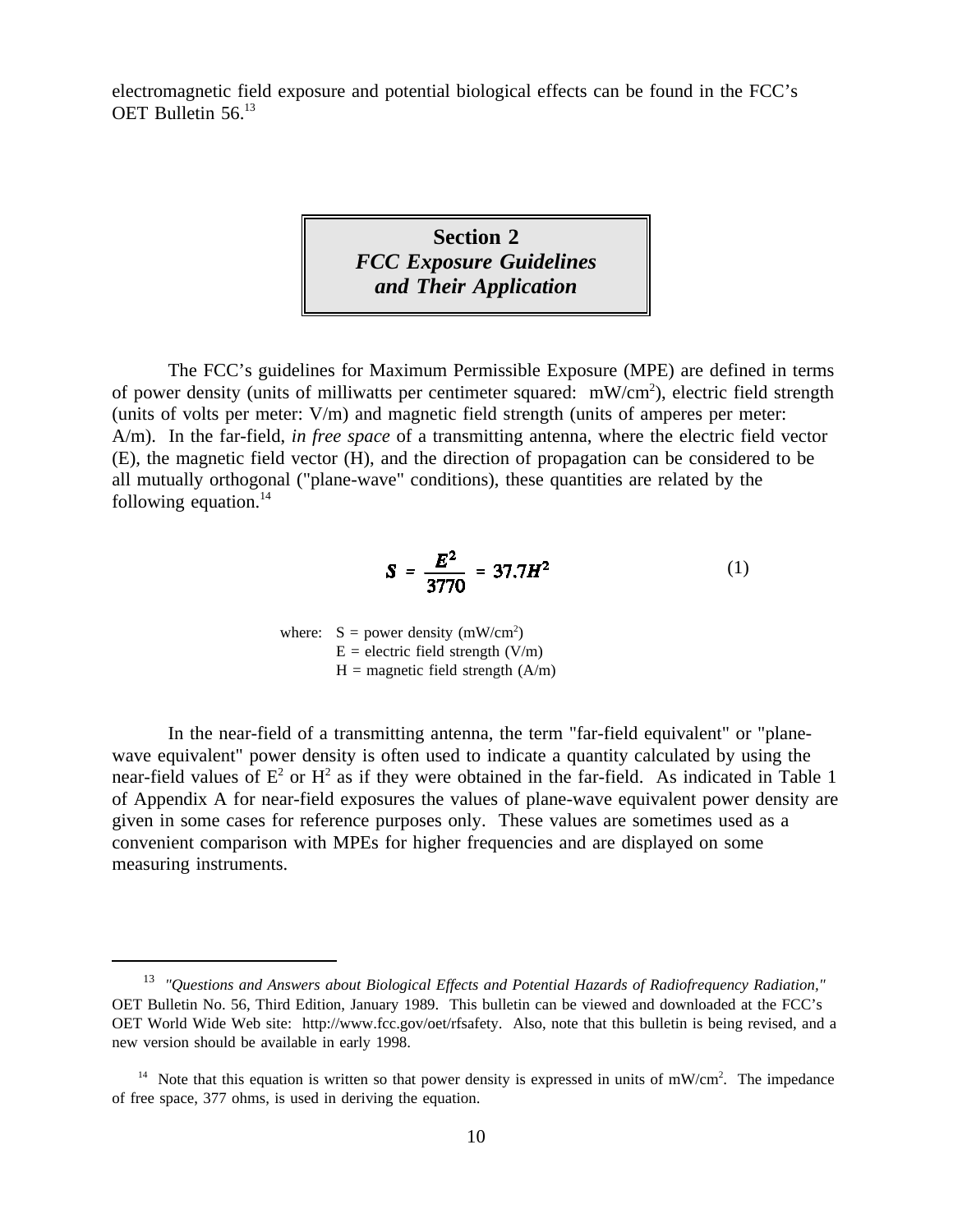#### **Exposure Environments**

The FCC guidelines incorporate two separate tiers of exposure limits that are dependent on the situation in which the exposure takes place and/or the status of the individuals who are subject to exposure. The decision as to which tier applies in a given situation should be based on the application of the following definitions.

*Occupational/controlled* exposure limits apply to situations in which persons are exposed as a consequence of their employment and in which those persons who are exposed have been made fully aware of the potential for exposure and can exercise control over their exposure. Occupational/controlled exposure limits also apply where exposure is of a transient nature as a result of incidental passage through a location where exposure levels may be above general population/uncontrolled limits (see below), as long as the exposed person has been made fully aware of the potential for exposure and can exercise control over his or her exposure by leaving the area or by some other appropriate means. As discussed previously, occupational/controlled exposure limits apply to amateur licensees and members of their immediate household (but not their neighbors - see below). In general, a controlled environment is one for which access is controlled or restricted. In the case of an amateur station, the licensee or grantee is the person responsible for controlling access and providing the necessary information and training as described above.

*General population/uncontrolled* exposure limits apply to situations in which the general public may be exposed or in which persons who are exposed as a consequence of their employment may not be made fully aware of the potential for exposure or cannot exercise control over their exposure. Therefore, members of the general public always fall under this category when exposure is not employment-related, as in the case of residents in an area near a broadcast tower. Neighbors of amateurs and other non-household members would normally be subject to the general population/uncontrolled exposure limits.

For purposes of applying these definitions, awareness of the potential for RF exposure in a controlled or similar environment can be provided through specific training. Warning signs and labels can also be used to establish such awareness as long as they provide information, in a prominent manner, on risk of potential exposure and instructions on methods to minimize such exposure risk. $15$ 

#### **Time and Spatial Averaging**

A fundamental aspect of the exposure guidelines is that they apply to power densities or the squares of the electric and magnetic field strengths that are spatially averaged over the body dimensions. Spatially averaged RF field levels most accurately relate to estimating the whole-body averaged specific absorption rate (SAR) that will result from the exposure and the

<sup>&</sup>lt;sup>15</sup> For example, a sign warning of RF exposure risk and indicating that individuals should not remain in the area for more than a certain period of time could be acceptable. Bulletin 65 provides more information on warning signs.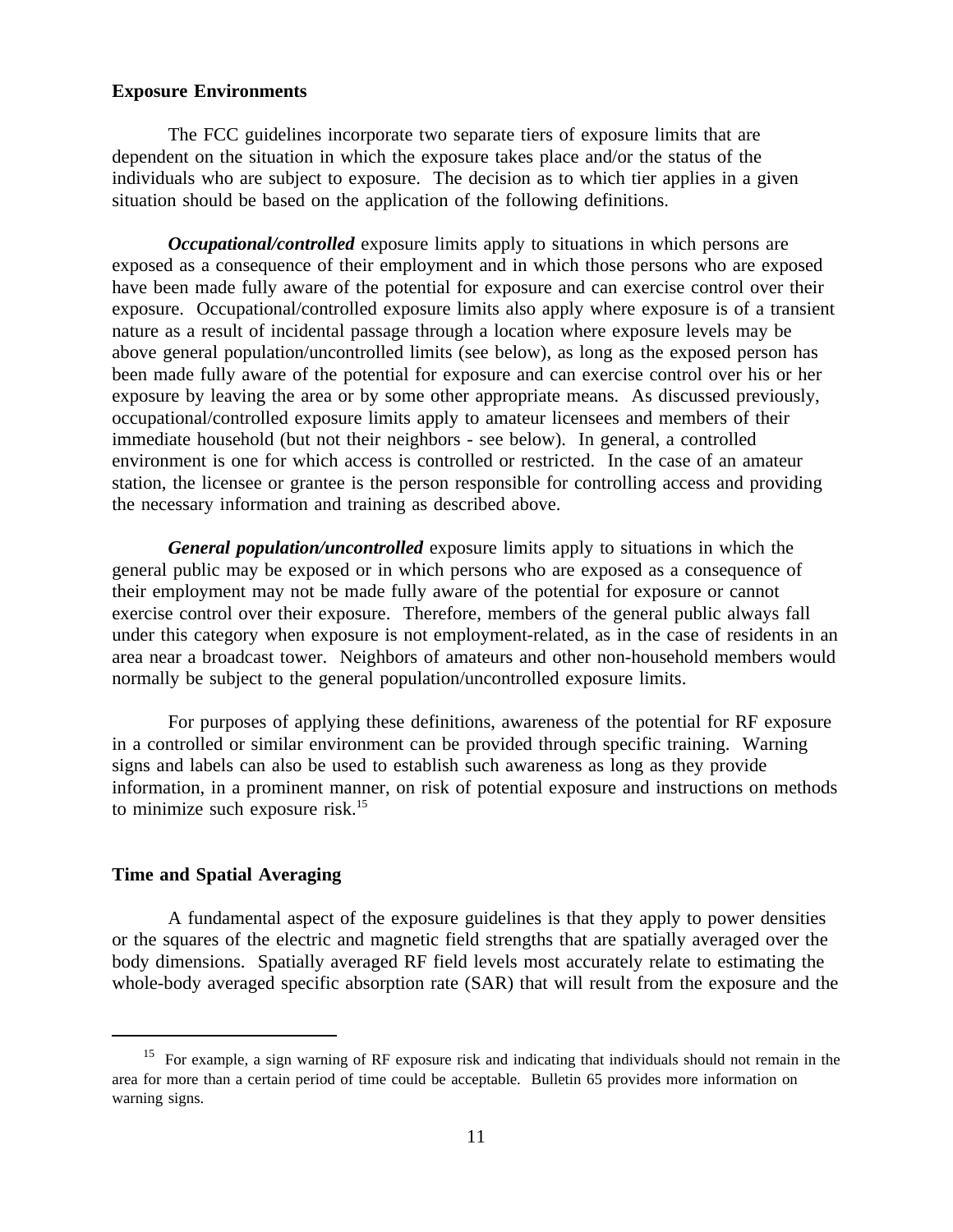MPEs specified in Table 1 of Appendix A are based on this concept. This means that local values of exposures that exceed the stated MPEs do not imply non-compliance if the spatial average of RF fields over the body does not exceed the MPEs. Further discussion of spatial averaging as it relates to field measurements can be found in Section 3 of Bulletin 65 and in the ANSI/IEEE and NCRP reference documents noted there.

Another feature of the exposure guidelines is that exposures, in terms of power density,  $E^2$  or  $H^2$ , may be averaged over certain periods of time with the average not to exceed the limit for continuous exposure. As shown in Table 1 of Appendix A, the averaging time for occupational/controlled exposures is 6 minutes, while the averaging time for general population/uncontrolled exposures is 30 minutes. It is important to note that for general population/uncontrolled exposures it is usually not possible or practical to control access or otherwise limit exposure duration to the extent that averaging times can be applied. In those situations, it would normally be necessary to assume continuous exposure to RF fields that would be created by the on/off cycles of the radiating source.

As an illustration of the application of time-averaging to occupational/controlled exposure (such as would occur at an amateur station) consider the following. The relevant interval for time-averaging for occupational/controlled exposures is six minutes. This means, for example, that during any given six-minute period an amateur or a worker could be exposed to two times the applicable power density limit for three minutes as long as he or she were not exposed at all for the preceding or following three minutes. Similarly, a worker could be exposed at three times the limit for two minutes as long as no exposure occurs during the preceding or subsequent four minutes, and so forth.

This concept can be generalized by considering Equation (2) that allows calculation of the allowable time(s) for exposure at [a] given power density level(s) during the appropriate time-averaging interval to meet the exposure criteria of Table 1 of Appendix A. The sum of the products of the exposure levels and the allowed times for exposure must equal the product of the appropriate MPE limit and the appropriate time-averaging interval.

$$
\sum S_{\rm exp} t_{\rm exp} = S_{\rm limit} t_{\rm avg} \tag{2}
$$

where:  $S_{exp}$  = power density level of exposure  $(mW/cm^2)$  $S_{limit}$  = appropriate power density MPE limit (mW/cm<sup>2</sup>)  $t_{exp}$  = allowable time of exposure for  $S_{exp}$  $t_{avg}$  = appropriate MPE averaging time

For the example given above, if the MPE limit is  $1 \text{ mW/cm}^2$ , then the right-hand side of the equation becomes 6 mW-min/cm<sup>2</sup> (1 mW/cm<sup>2</sup> X 6 min). Therefore, if an exposure level is determined to be 2 mW/cm<sup>2</sup>, the allowed time for exposure at this level during any six-minute interval would be a total of 3 minutes, since the left side of the equation must equal 6 (2 mW/cm<sup>2</sup> X 3 min). Of course, many other combinations of exposure levels and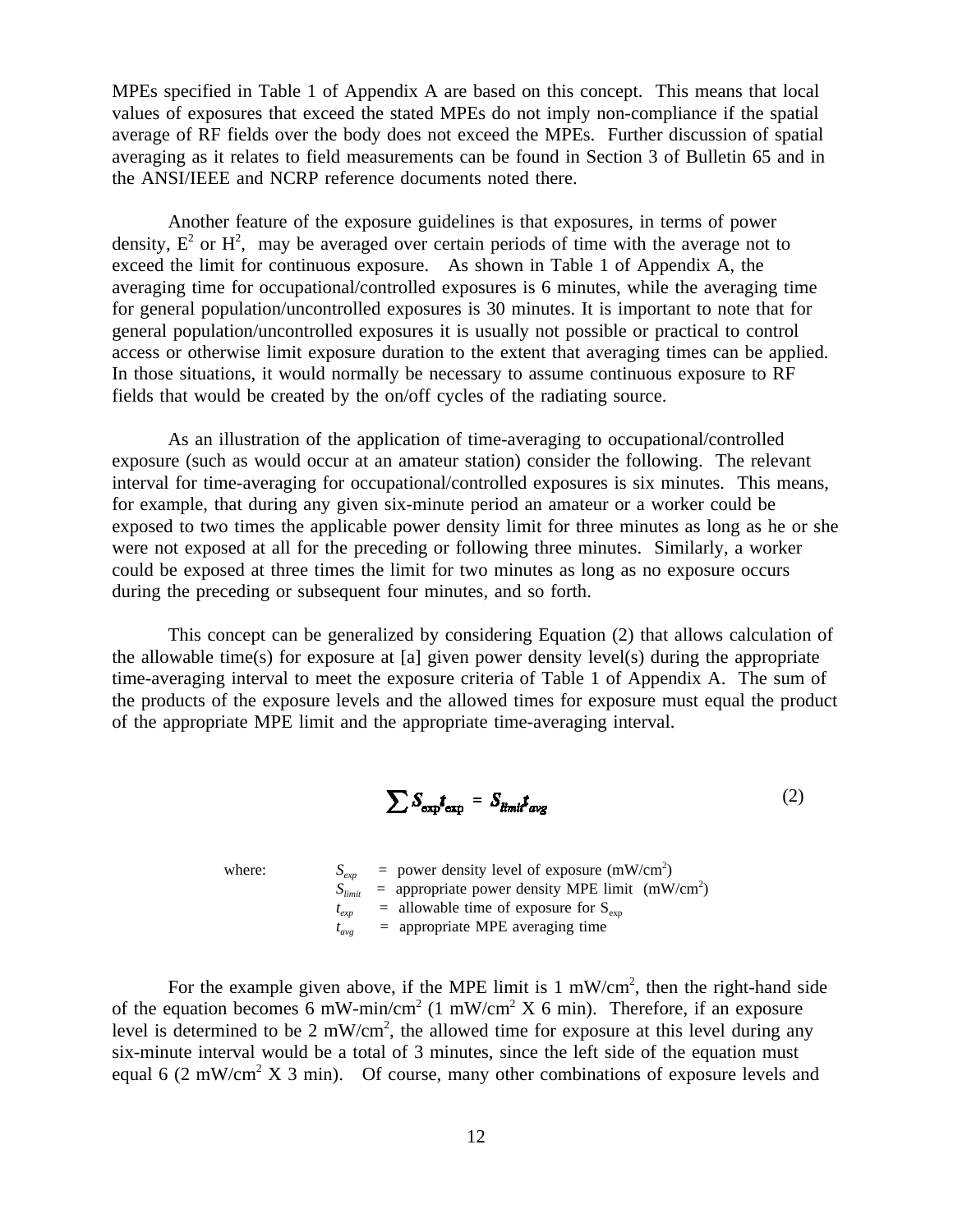times may be involved during a given time-averaging interval. However, as long as the sum of the products on the left side of the equation equals the right side, the *average* exposure will meet the MPE limit. It is very important to remember that time-averaging applies to *any*  $t_{ave}$ . Therefore, in the above example, consideration would have to be given to the exposure situation both before and after the allowed three-minute exposure. The time-averaging interval can be viewed as a "sliding" period of time, six minutes in this case.

Another important point to remember concerning the FCC's exposure guidelines is that they constitute *exposure* limits (not *emission* limits), and they are relevant only to locations that are *accessible* to workers (or members of an amateur's household) or members of the public. Such access can be restricted or controlled by appropriate means such as the use of fences, warning signs, etc., as noted above. For the case of occupational/controlled exposure, procedures can be instituted for working in the vicinity of RF sources that will prevent exposures in excess of the guidelines. An example of such procedures would be restricting the time an individual could be near an RF source or requiring that work on or near such sources be performed while the transmitter is turned off or while power is appropriately reduced. Section 4 of Bulletin 65 should be consulted for further information on controlling exposure to comply with the FCC guidelines.

The concept of power averaging includes both on and off times, and the "duty factor" of the transmitting mode being used. Various modes of operation have their own duty factor that is representative of the ratio between average and peak power. Table 2 shows the duty factors for several modes commonly in use by amateurs. To obtain an easy estimate of average power, multiply the transmitter peak envelope power by the duty factor, then multiply that result by the **worst-case** percentage of time the station would be on the air in, e.g., a 6 minute period (the averaging time for controlled exposure) or a 30-minute period (the averaging time for uncontrolled exposure). This is an example of "source-based" time averaging.

For example, if a 1,500-watt PEP amateur single-sideband station (with no speech processing) transmits ("worst case") two minutes on, two minutes off then two minutes on again in any six-minute period (the averaging time period for controlled exposure), then for controlled exposure situations the effective power would be:

#### **1,500 W** X 0.2 (20% from Table 2) X % (4 of 6 minutes) = 200 W

For uncontrolled exposures the averaging time is 30 minutes and the total transmission time during any 30-minute period would be 20 minutes out of 30. The result would then also be:

#### **1,500 W**  $\text{X } 0.2 \text{ X } 34$  (20 of 30 minutes) = 200 W

On the other hand, if the transmission cycle were, say, 7 minutes on, 7 minutes off, the average power would be higher, since there would be continuous exposure over a six-minute period (controlled and uncontrolled time-averaging periods specify **any** six or thirty minute period, respectively). In this case the average power (for controlled exposure) becomes:

#### **1,500 W X 0.2 X 1.0 (6 of 6 minutes) = 300 W**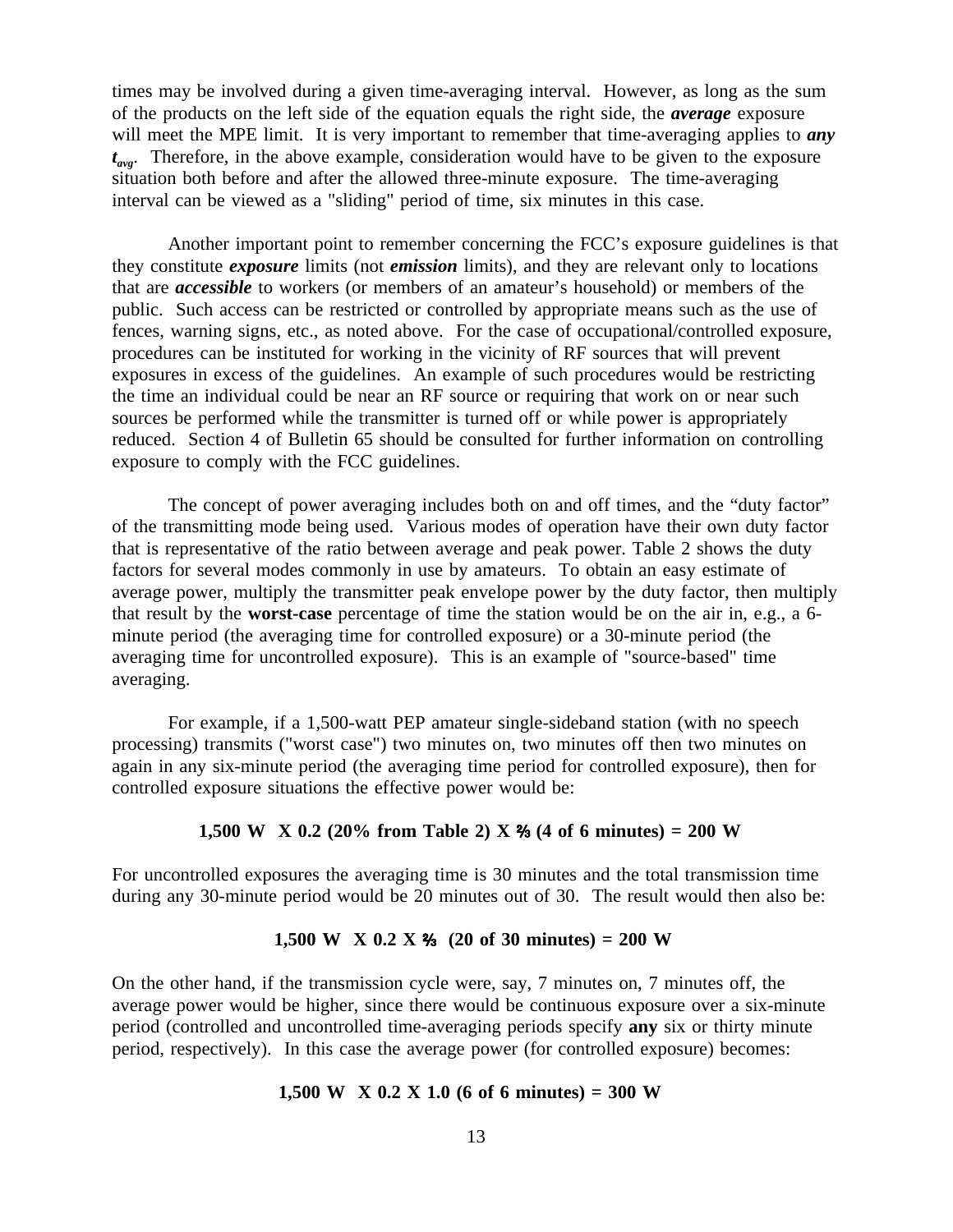For uncontrolled/general population exposure average power becomes:

#### **1,500 W X 0.2 X .53 (16 of 30 minutes) = 159 W**

Another example might be a 500-watt CW station that is used in a DX pileup, transmitting 15 seconds every two minutes (45 seconds for six minutes) the result would be the same for either controlled or uncontrolled exposure:

#### **500 W X 0.4 (40% from Table 2) X 0.125 (45 of 360 seconds) = 25 W (controlled)**

#### **500 W X 0.4 X 0.125 (225 of 1800 seconds) = 25 W (uncontrolled)**

For the case of a 250-watt FM base station used to talk for 5 minutes on, 5 minutes off, 5 minutes on (worst case) calculated power becomes (since worst case is 5 minutes transmission during any six-minute period or 15 minutes during any 30-minute period):

#### **250 W X 1.0 (100% from Table 2) X 0.833 (5 of 6 minutes) = 208.3 W (controlled)**

#### **250 W X 1 X 0.5 (15 out of 30 minutes) = 125 W (uncontrolled)**

| Mode                      | Duty<br><b>Factor</b> | <b>Notes</b> |
|---------------------------|-----------------------|--------------|
| <b>Conversational SSB</b> | 20%                   | Note 1       |
| <b>Conversational SSB</b> | 50%                   | Note 2       |
| Voice FM                  | 100%                  |              |
| FSK or RTTY               | 100%                  |              |
| <b>AFSK SSB</b>           | 100%                  |              |
| Conversational CW         | 40%                   |              |
| <b>Parrier</b>            |                       | Note 3       |

**Table 2.** Duty Factor of Modes Commonly Used by Amateurs

- Note 1: Includes voice characteristics and syllabic duty factor. No speech processing.
- Note 2: Includes voice characteristics and syllabic duty factor. Heavy speech processor employed.
- Note 3: A full carrier is commonly used for tune-up purposes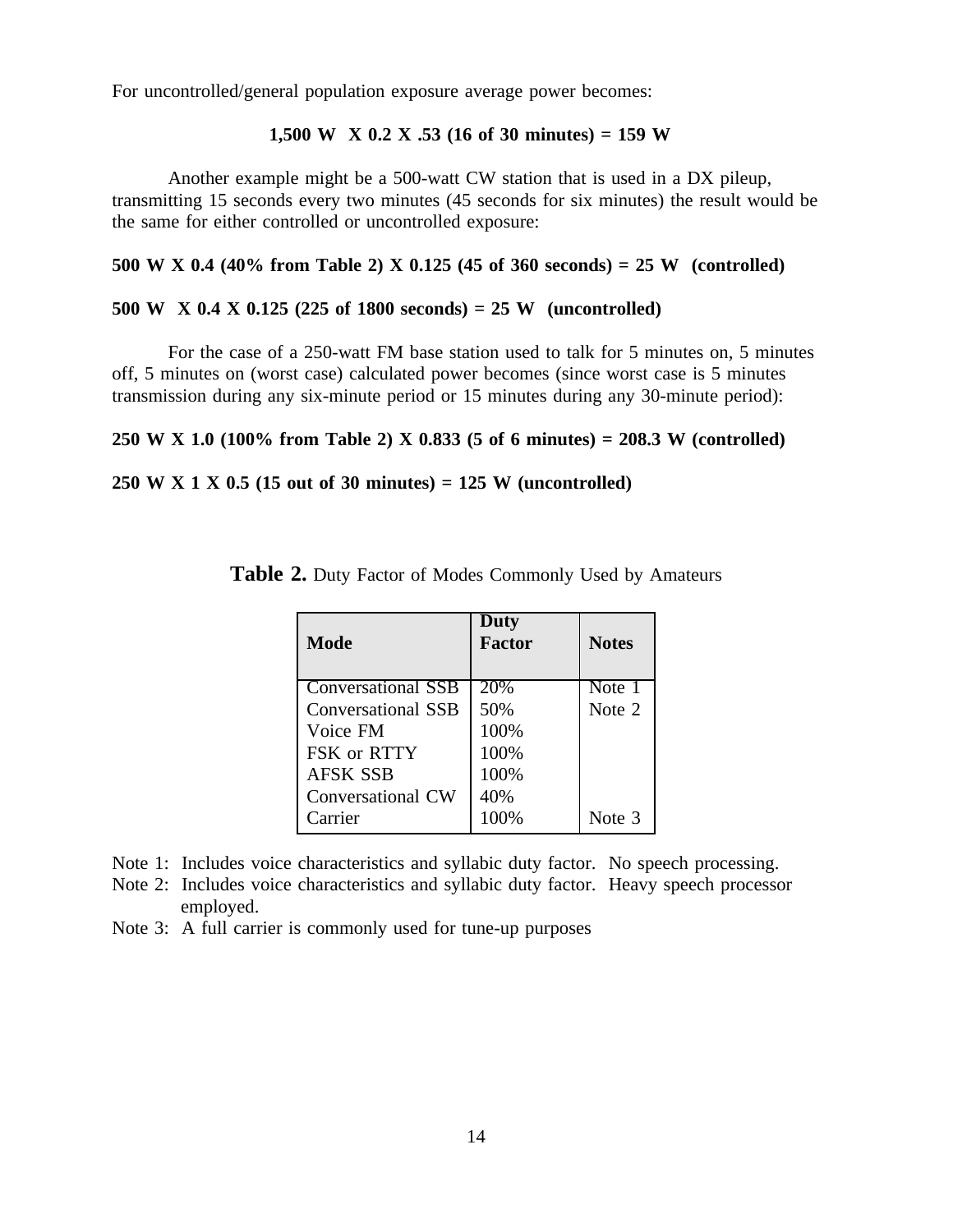# **Section 3** *Methods of Predicting Human Exposure*

Amateurs can select from a number of technically valid methods that can be useful in performing the required station evaluations. In general, it will be appropriate to use one of the following methods:

*o Estimated compliance distances using tables developed from field-strength equations o Estimated compliance distances using tables derived from antenna modeling o Estimated compliance distances using antenna modeling (NEC, MININEC, etc.) o Estimated compliance distances using field-strength equations o Estimated compliance distances using software developed from field-strength equations*

*o Estimated compliance distances using calibrated field-strength measurements*

In addition, methods for controlling exposure outlined in this supplement and in Section 4 of OET Bulletin 65 should be consulted for information on various means of ensuring compliance.

#### **Tables Using Far-Field Formulas**

Most amateurs will use various tables to estimate compliance distances for MPE limits. The simplest of these tables was developed using a far-field equation and assuming ground reflection of electromagnetic waves from the RF source. This model, although simplified, has been verified to be a reasonable approximation against a number of dipole, ground-plane and Yagi antennas, based on computer modeling (see later discussion) carried out by the ARRL. The ARRL reports that this model does not necessarily apply to all antenna types. Computer models of small HF loops, for example, yield RF fields very near the antenna that are much higher than the far-field formula predicts. In most cases, however, the tables derived from this far-field approximation give conservative results that over-predict exposure levels. Tables 4 a. and 4 b. are probably the easiest of the tables to use. They are followed by a number of tables based on specific antenna types.

The first step an amateur should take is to select the simple table that best applies to your station and determine the estimated compliance distance(s) for the relevant operating band(s). If a compliance distance is less than the actual distance to an exposure location, the station "passes" and the evaluation is complete. It can be that simple. Remember that these distances are for the absolute distance from the antenna at any angle. Remember also, that the FCC's limits are *exposure* limits, not *emission* limits. Therefore, if high RF levels are present at a given location, but no one will be exposed at that location, this does not mean the station is out of compliance.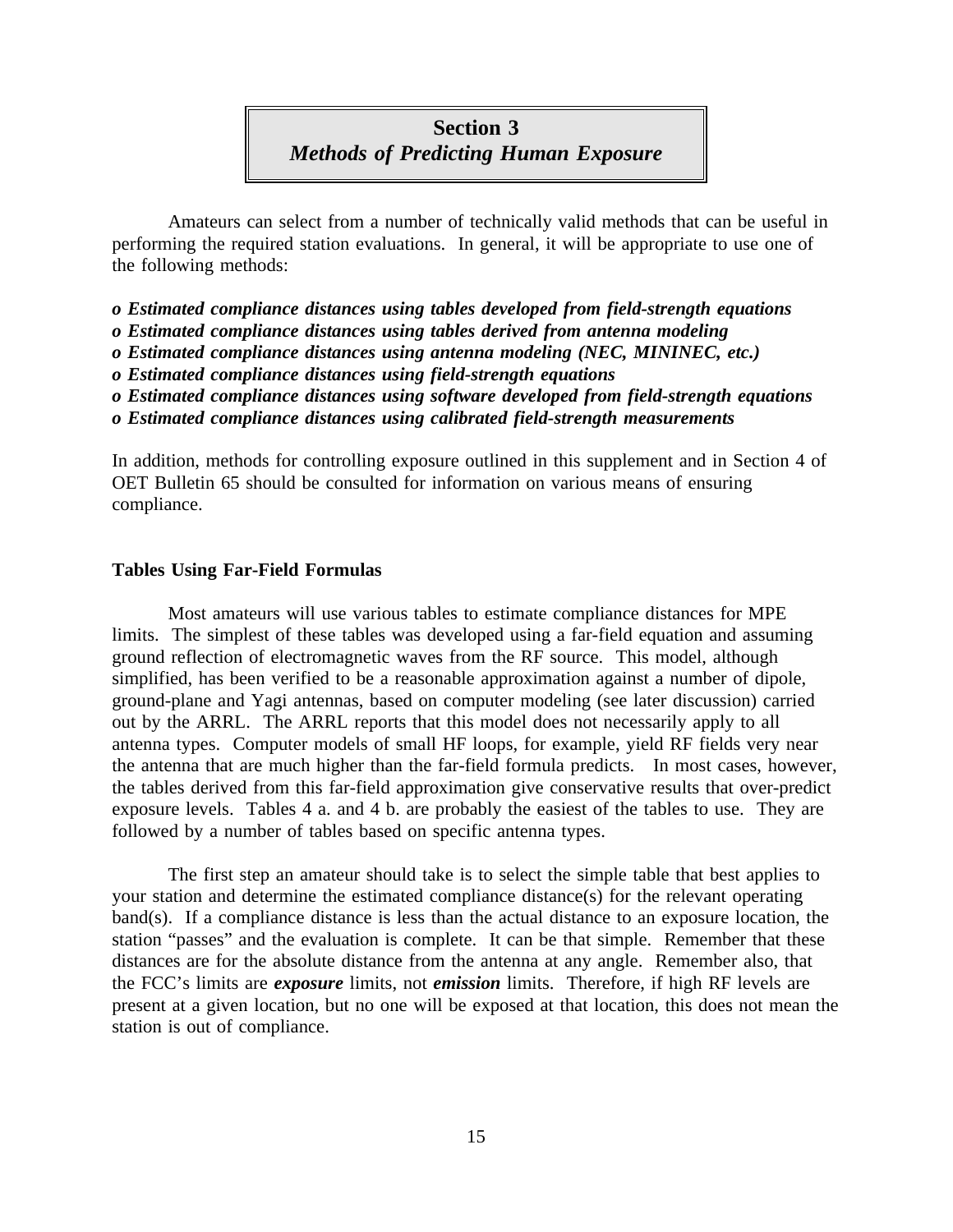#### **Tables Derived from NEC Modeling**

In many cases, actual exposure below an antenna can be significantly less than that indicated by the tables based on far-field considerations. If a station "passes" using the farfield tables, this could be a moot point, although some licensees may still need to demonstrate actual predicted exposure levels. There are no easy answers to actual near-field predictions for actual antennas over real ground. The ARRL has, however, used Numeric Electromagnetic Code (NEC4) antenna modeling software to predict fields from a number of actual antennas and ground conditions. The results are summarized in a series of tables. These tables are located in Section 4 of this supplement, beginning with Table 18. Amateurs who desire a more accurate estimate of the RF fields expected near their antennas are encouraged to refer to this section. In many cases, a station that may not pass based on "worst-case" predictions could easily be shown to be in compliance using these tables. The ARRL tables offered in this supplement are only a few examples of a large number of tables prepared by that organization using this method.

#### **Antenna Modeling**

The same methods used to derive the NEC-modeled tables can be applied to any antenna situation. Amateurs are known to use many unique and varied types of antennas, and it is not possible to develop tables for every possible antenna type or combination. Some amateurs may want to evaluate the effect of multiple antennas or other conductors in proximity to their antennas in order to have a more accurate estimate of exposure than could be obtained from other calculational methods. For example, many amateurs may wish to use antenna-modeling software for this purpose.

Many antenna-modeling programs are based on NEC or MININEC analysis. These programs often yield very accurate results. An amateur enters his or her antenna dimensions and ground characteristics into the antenna model, and the program is then executed to calculate electric and magnetic field strengths near the antenna. These programs do require some amount of user skill, but the average amateur should not experience too much difficulty in using them. The ARRL Web page maintains a list of software vendors who sell antenna modeling software (http://www.arrl.org/news/rfsafety).<sup>16</sup>

<sup>&</sup>lt;sup>16</sup> Note: Brian Beezley, K6STI, has made a scaled-down version of his Antenna Optimizer software available. Download NF.ZIP at: http://oak.oakland.edu:8080/pub/hamradio/arrl/bbs/programs/. Contact: Brian Beezley, K6STI, 3532 Linda Vista Drive, San Marcos, CA 92069, Phone: 619-599-4962, Email: k6sti@n2.net. Also, The equations used for the simple, far-field tables in this supplement have been used to develop a program written in Basic by Wayne Overbeck, N6NB. This program has been made available for downloading from ftp://members.aol.com/cqvhf/97issues/rfsafety.bas. It has also been rewritten into a power density calculator by Ken Harker, KM5FA, and can be accessed at http://www.utexas.edu/students/utarc/. Roy Lewellan, W7EL, sells ELNEC and EZNEC antenna modeling software, based on MININEC or NEC2. ELNEC is based on MININEC, but does not have near-field capability. EZNEC is based on NEC2 and can be used to predict the near field strength. This software is available from W7EL Software, PO Box 6658, Beaverton, OR 97007, Phone: 503-646-2885, Fax: 503-671-9046, Email: w7el@teleport.com, Web Site: ftp://ftp.teleport.com/vendors/w7el/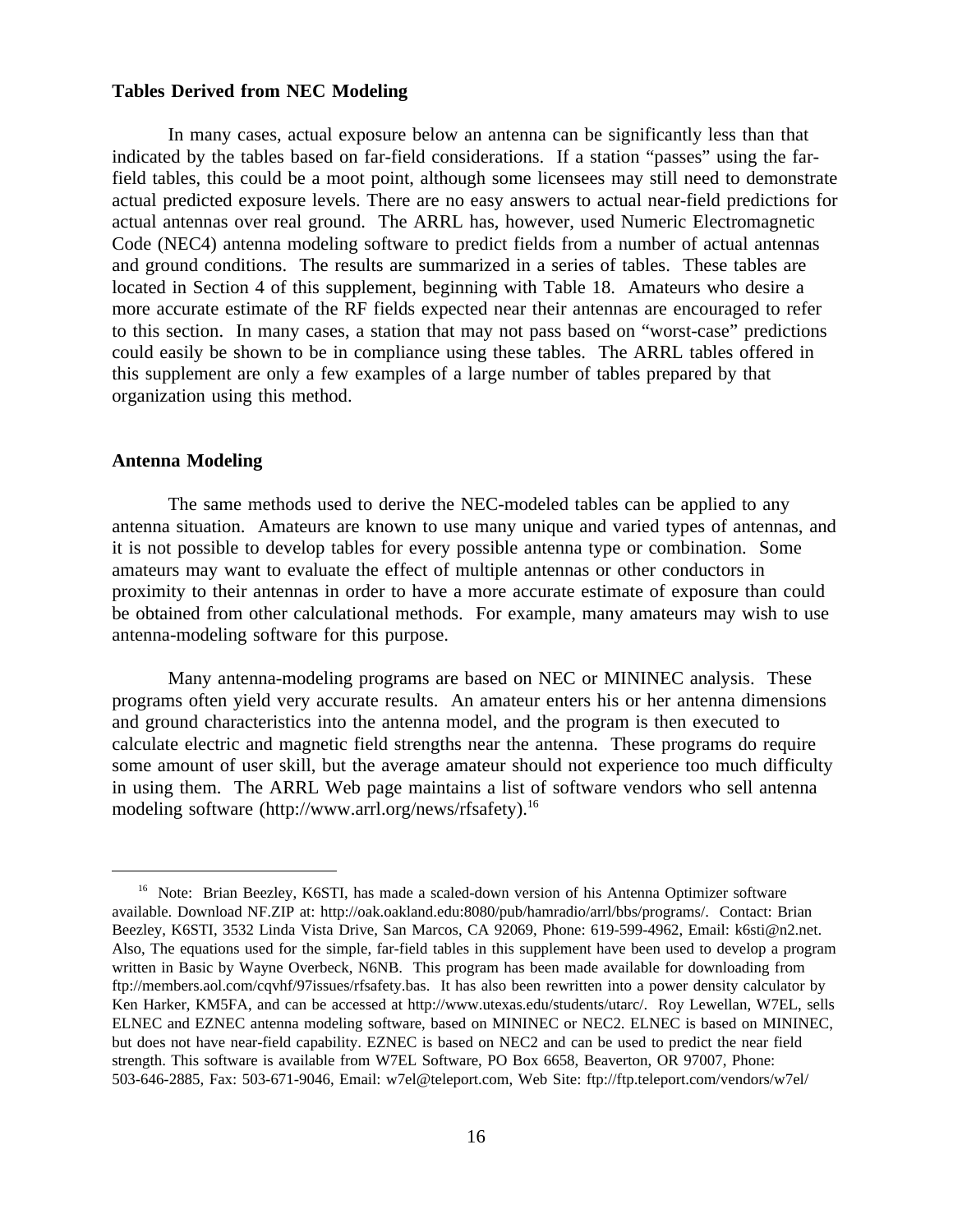#### **Prediction Methods and Derivation of Tables**

The tables, figures and graphs provided in this supplement should allow most amateur station licensees and applicants to easily determine the steps necessary to ensure that their stations will comply with the FCC's guidelines. By using the appropriate table or figure for a given antenna type, the station licensee should be able to obtain the necessary compliance information. As an example, to ensure compliance for a station using a certain antenna type and transmitter power level, the minimum separation distance between a person and an antenna is given in the appropriate table. Since continuous exposure is assumed for convenience, and because time-averaging of exposure is allowed, these distances will be conservative (most amateur station transmissions are two-way and thus not continuous for significant periods of time).

The tables and figures are based both on far-field equations (see Bulletin 65) and also on data obtained from computer programs such as the Numeric Electromagnetic Code (NEC) and MININEC. Much of this information has been provided by individual amateur licensees and amateur radio organizations. When this is the case, the source of the table or information has been provided. The tables are provided for a sample of the most commonly-used amateur station antennas. For other antennas or system configurations, amateurs may have to perform their own calculations or other evaluation based on the information in Bulletin 65.

As discussed in Bulletin 65, calculations can be made to predict RF field strength and power density levels around typical RF sources. For example, in the case of a non-directional antenna, a prediction for power density in the far-field of the antenna can be made by use of the general Equations (3) or (4) below [for conversion to electric or magnetic field strength see Equation (1) above]. These equations are generally accurate in the far-field of an antenna but will over-predict power density in the near field, where it could be used for making a "worst case" or conservative prediction.

$$
S = \frac{PG}{4\pi R^2}
$$
 (3)

where:  $S = power$  density (in appropriate units, e.g. mW/cm<sup>2</sup>)  $P = power input to the antenna (in appropriate units, e.g., mW)$  $G =$  power gain of the antenna in the direction of interest relative to an isotropic radiator (dBi)  $R =$  distance to the center of radiation of the antenna (appropriate units, e.g., cm)

*or:*

$$
S = \frac{EIRP}{4\pi R^2} \tag{4}
$$

where:  $EIRP =$  equivalent (or effective) isotropically radiated power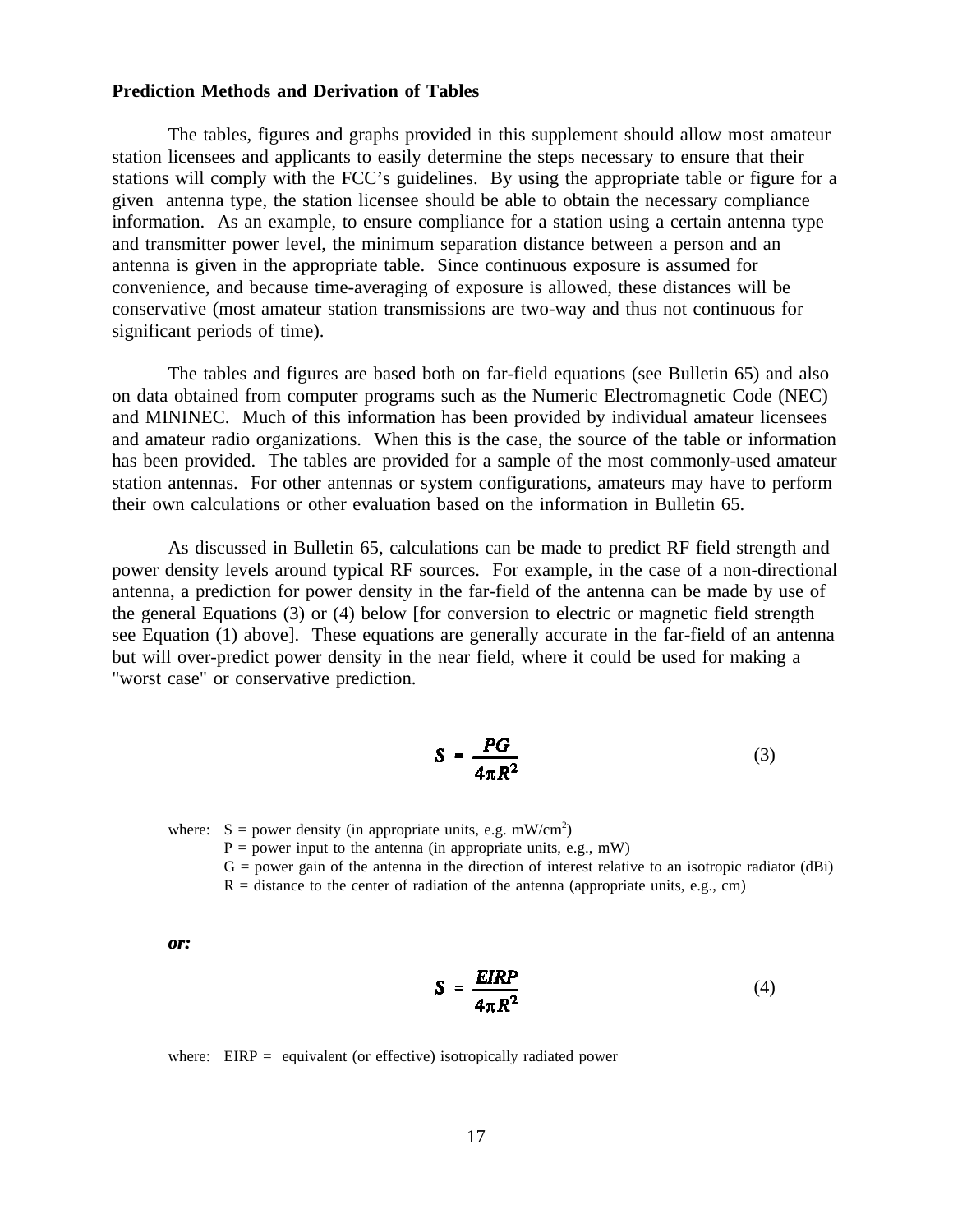When using these and other equations care must be taken to use the *correct units* for all variables. For example, in Equation (3), if power density in units of  $mW/cm<sup>2</sup>$  is desired then power should be expressed in milliwatts and distance in cm. Other units may be used, but care must be taken to use correct conversion factors when necessary. Also, it is important to note that the power gain factor, *G*, in Equation (3) is normally *numeric* gain. Therefore, when power gain is expressed in logarithmic terms, i.e., dB, a conversion is required using the relation:

$$
G = 10^{\frac{dB}{10}}
$$

For example, a logarithmic power gain of 14 dB is equal to a numeric gain of 25.1. Table 3 gives factors that can be used for converting logarithmic and numerical gain.

| Gain<br>(dBi)  | <b>Numeric</b><br>Gain | Gain<br>(dBi) | <b>Numeric</b><br>Gain |
|----------------|------------------------|---------------|------------------------|
| 1              | 1.3                    | 11            | 12.6                   |
| $\overline{2}$ | 1.6                    | 12            | 15.9                   |
| 3              | 2.0                    | 13            | 20.0                   |
| 4              | 2.5                    | 14            | 25.1                   |
| 5              | 3.2                    | 15            | 31.6                   |
| 6              | 4.0                    | 16            | 39.8                   |
| 7              | 5.0                    | 18            | 63.1                   |
| 8              | 6.3                    | 20            | 100.0                  |
| 9              | 7.9                    | 25            | 316.2                  |
| 10             | 10.0                   | 30            | 1000.0                 |

**Table 3. Gain Conversion**

In many cases, operating power may be expressed in terms of "effective radiated power" or "ERP" instead of EIRP. ERP is referenced to a half-wave dipole radiator instead of an isotropic radiator. Therefore, if ERP is given it is necessary to convert ERP into EIRP in order to use the above equations. This is easily done by multiplying the ERP by the factor of 1.64, the gain of a half-wave dipole relative to an isotropic radiator. Conversely, divide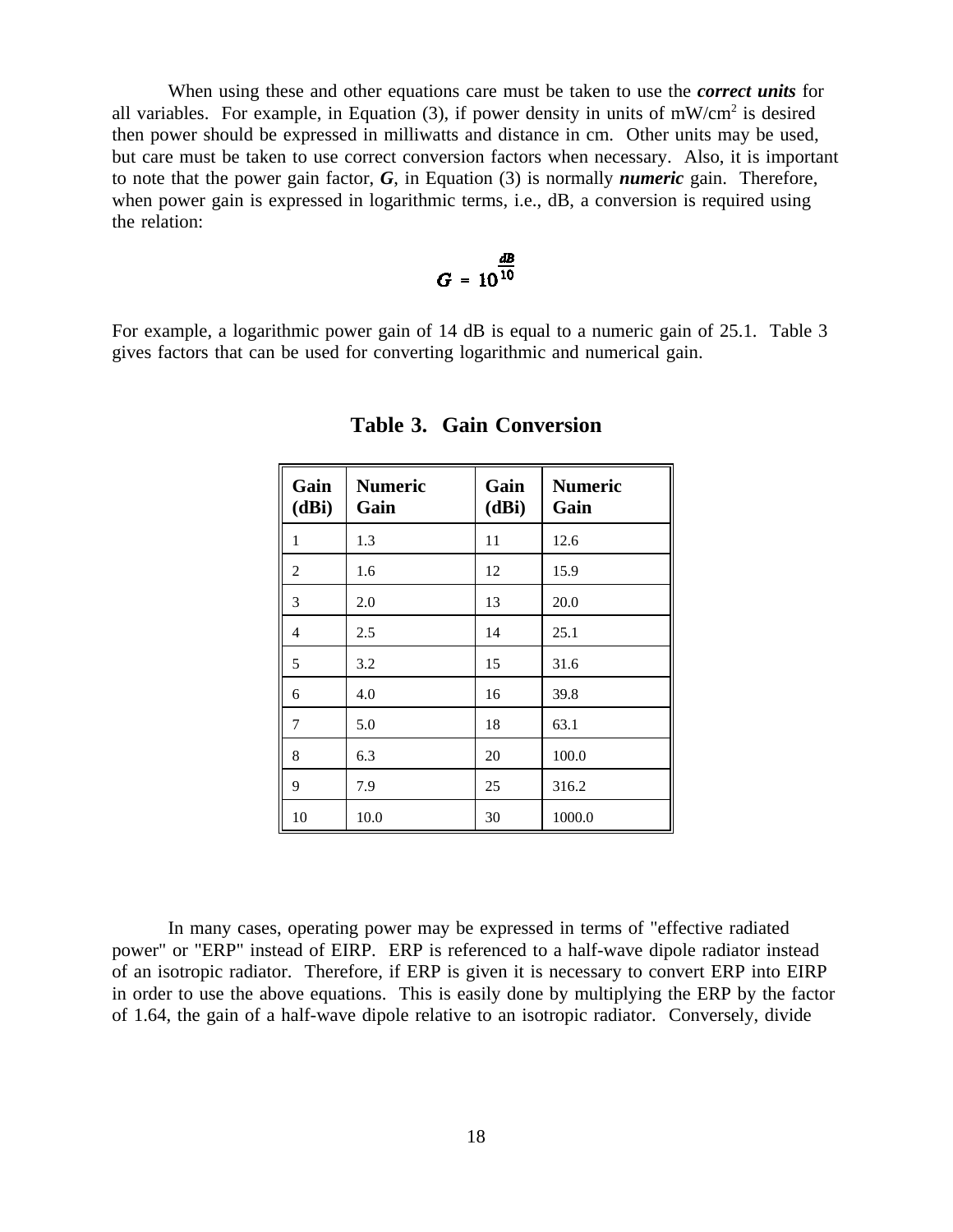EIRP by 1.64 to obtain ERP. For example, if ERP is used in Equation (4) the relation becomes:

$$
S = \frac{EIRP}{4\pi R^2} = \frac{1.64 \text{ } ERP}{4\pi R^2} = \frac{0.41 \text{ } ERP}{\pi R^2} \tag{5}
$$

For a truly worst-case prediction of power density at or near a surface, such as at ground-level or on a rooftop, 100% reflection of incoming radiation could be assumed, resulting in a potential doubling of predicted field strength and a four-fold increase in (farfield equivalent) power density. In that case Equations (3) and (4) can be modified as follows to:

$$
S = \frac{(2)^2 PG}{4 \pi R^2} = \frac{PG}{\pi R^2} = \frac{EIRP}{\pi R^2}
$$
 (6)

As discussed in Bulletin 65, for the case of FM radio and television broadcast antennas, the U.S. Environmental Protection Agency (EPA) developed models for predicting ground-level field strength and power density. The EPA model recommended a more realistic approximation for ground reflection by assuming a maximum 1.6-fold increase in field strength leading to an increase in power density of 2.56 (1.6 X 1.6). Equation (4) then becomes:

$$
S = \frac{2.56 \text{ EIRP}}{4\pi R^2} = \frac{0.64 \text{ EIRP}}{\pi R^2} \tag{7}
$$

If ERP is used in Equation (7), the relation becomes:

$$
S = \frac{0.64 \text{ EIRP}}{\pi R^2} = \frac{(0.64)(1.64) \text{ ERP}}{\pi R^2} = \frac{1.05 \text{ ERP}}{\pi R^2}
$$
(8)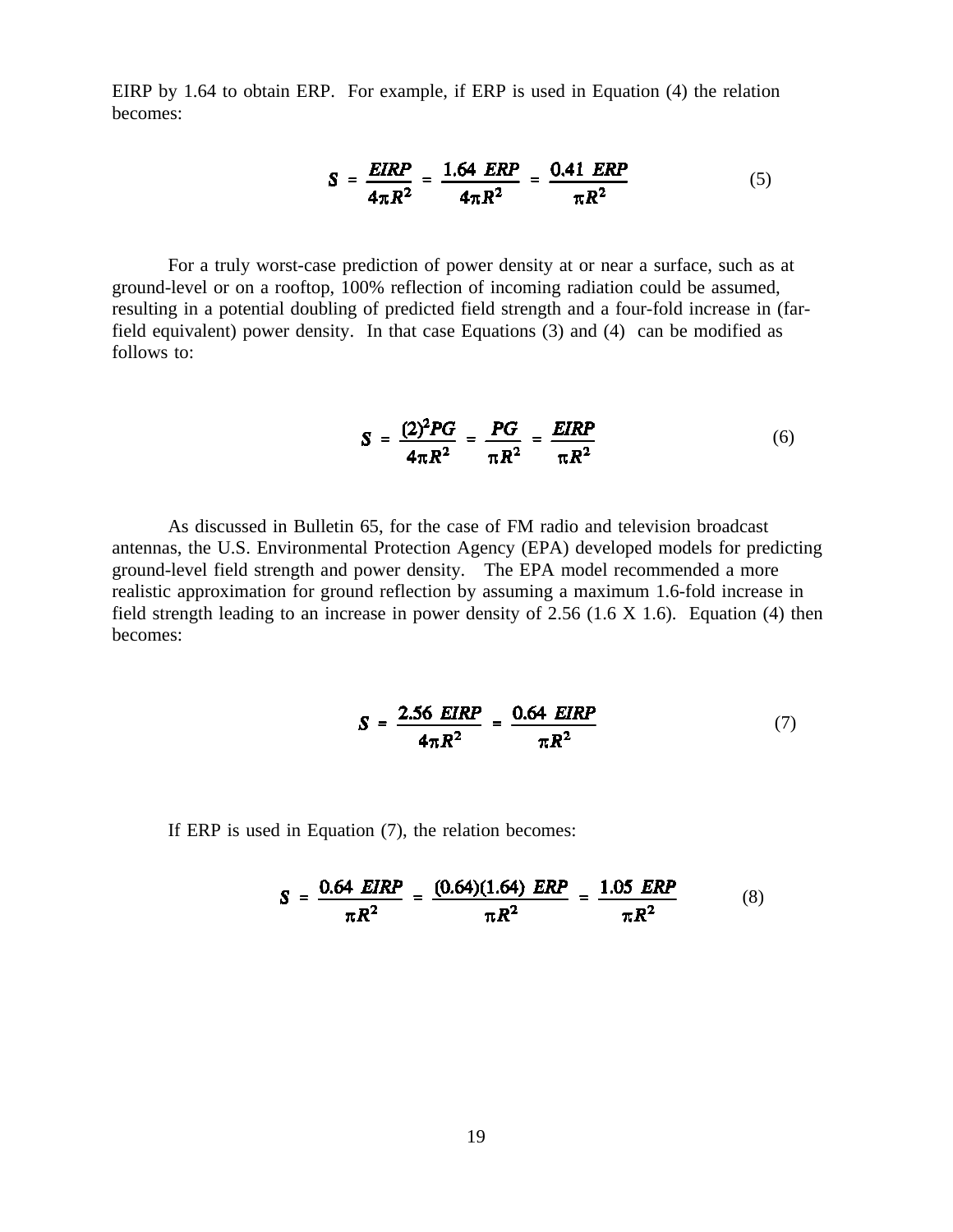It is often convenient to use units of microwatts per centimeter squared ( $\mu$ W/cm<sup>2</sup>) instead of  $mW/cm<sup>2</sup>$  in describing power density. The following simpler form of Equation (8) can be derived if power density, S, is to be expressed in units of  $\mu$ W/cm<sup>2</sup>:

$$
S = \frac{33.4 \text{ ERP}}{R^2} \tag{9}
$$

where:  $S = power$  density in  $\mu W/cm^2$  $ERP = power in watts$  $R = distance$  in meters

An example of the use of the above equations follows. A repeater station is transmitting at a frequency of 146.94 MHz with a total nominal ERP (including all polarizations) of 1 kilowatt (1,000 watts) from a tower-mounted antenna. The height to the center of radiation is 10 meters above ground-level. Using the formulas above, what would be the calculated "worst-case" power density that could be expected at a point 2 meters above ground (approximate head level) and at a distance of 20 meters from the base of the tower (e.g., at a neighbor's property line where the more restrictive general population exposure limits would apply)? Note that this type of analysis *does not* take into account the specific radiation pattern of the antenna, i.e., no information on directionality of propagation is considered. Use of actual radiation pattern data would likely significantly reduce actual ground-level exposures from those calculated below, but often this is unnecessary when using "worst case" approximations or for amateur stations where operating powers may not be that high (see Bulletin 65 for further discussion)

From simple trigonometry the distance **R** can be calculated to be about 21.5 meters [square root of:  $(8)^2 + (20)^2$ ]. Therefore, using Equation (9), the calculated power density is:

$$
S = \frac{33.4 (1,000 \text{ watts})}{(21.5 \text{ m})^2} = about 72 \text{ }\mu\text{W/cm}^2
$$

By consulting Table 1 in Appendix A, it can be determined that the limit for general population/uncontrolled exposure at 146.94 MHz is 0.2 mW/cm<sup>2</sup> (200  $\mu$ W/cm<sup>2</sup>). Therefore, this calculation shows that even under "worst-case" conditions this station would easily comply with the general population/uncontrolled limits at the neighbor's property line. Similar calculations could be made to ensure compliance at other locations, such as at the base of the tower where the shortest direct line distance, R, to the ground would occur and where worst-case exposure of the amateur's household members might occur.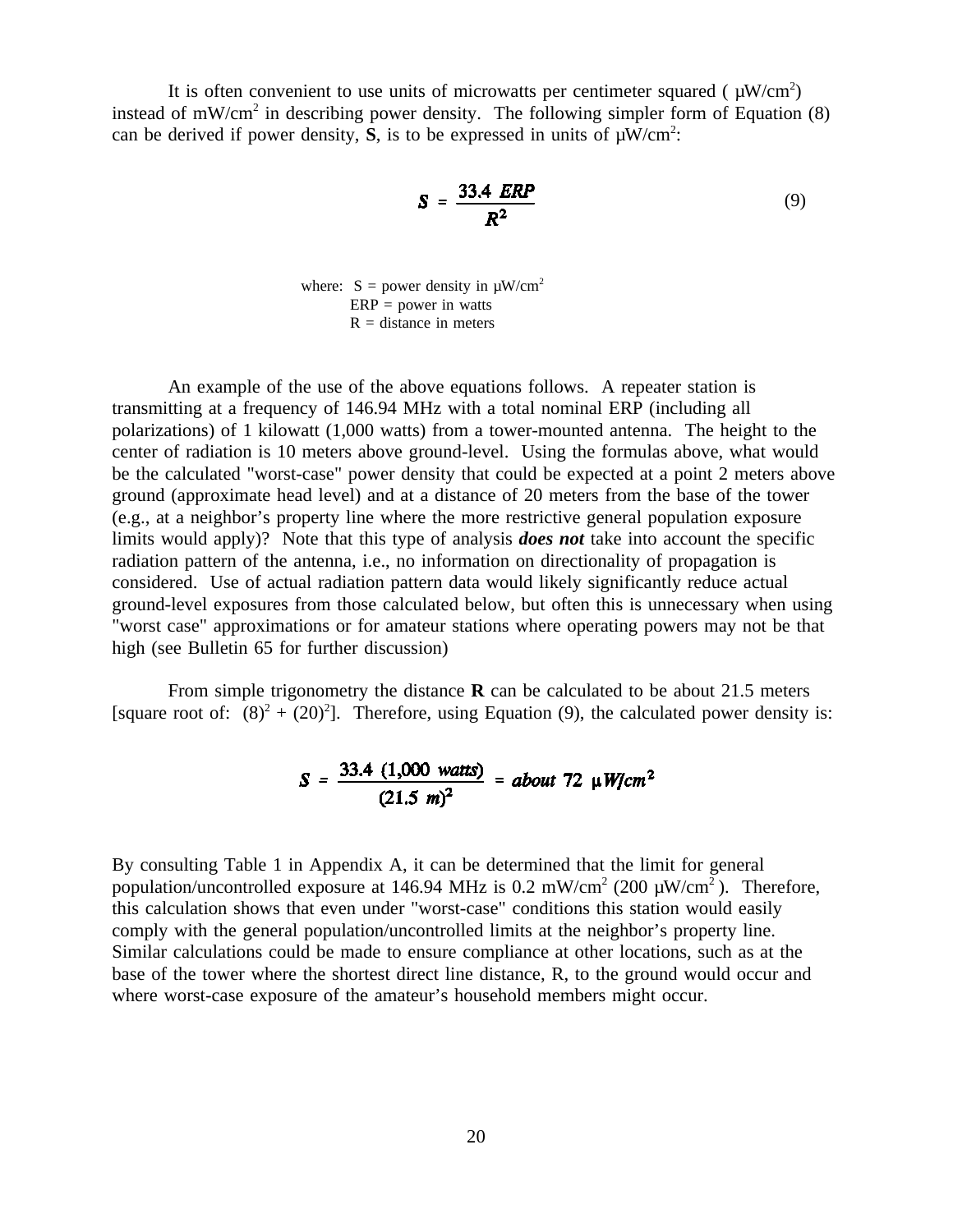#### **Measurements**

The equations and calculational methods described here and in OET Bulletin 65 have been used to develop the tables, figures and graphs in this supplement. In addition, direct measurement of RF fields can be performed, and this topic is also discussed in Bulletin 65. Bulletin 65 includes an extensive section on the topic of performing measurements of RF field strength and power density. However, in general, most amateurs will not have access to the appropriate calibrated equipment to make such measurements. The field-strength meters in common use by amateurs operators and inexpensive hand-held field strength meters do not provide the accuracy necessary for reliable measurements, especially when different frequencies may be encountered at a given measurement location. As discussed in Bulletin 65, repeatability and accuracy of more than a few dB is often difficult to achieve even with the best available instrumentation and expertise.

> **Section 4** *Estimated Compliance Distances from Typical Transmitting Antennas*

#### **Tables Based on Far-Field Equations**

The following tables are based on use of the far-field equations for power density given above (Equations 3 and following) assuming the reflection factor used by the EPA. These tables represent "worst case" estimates of the far-field equivalent power density. These tables should be used unless the exposure situation of interest is in the main beam or lobe of the antenna being considered. In the latter case, surface reflection would not necessarily be of major concern.

Tables 4-17 are not height-specific. To use these tables it is necessary to match the characteristics of the antenna in question as closely as possible to those of the appropriate table and locate the distance to the appropriate environment boundary. For example, for a 500 watt, 21 MHz, horizontal, half-wave dipole antenna refer to Table 7. In order to comply with the occupational/controlled environment, a line-of-sight distance of 2.8 meters would have to be maintained from the antenna for conditions of continuous transmission. The distance required to comply with the limit for the general public/uncontrolled exposure criteria distance would be a minimum of 6.3 meters for continuous transmission. If the antenna in question is operated with a power level in between two of the levels given in a table it is possible to interpolate the distance given between the actual power level and the next highest power level.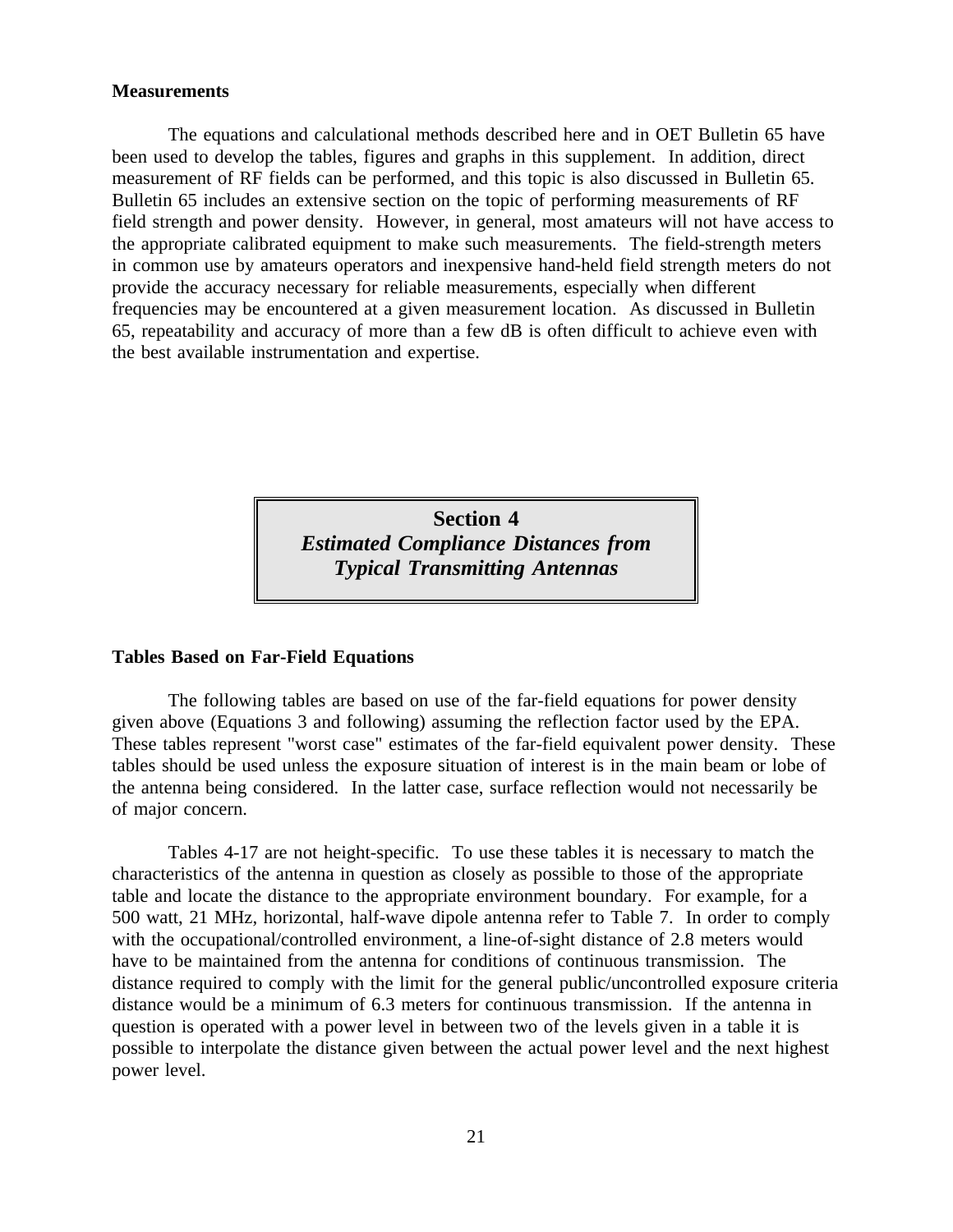For example, consider the following situation. Using Table 5 it is desired to find the distance necessary to comply with the occupational/controlled limit for a three-element, triband Yagi antenna transmitting at approximately 14 MHz with 700 watts of power (peak envelope power or PEP). Since a specific entry for 700 watts is not given in Table 5, the appropriate distance must be determined from those given. There are two ways to do this. The first and simplest approach is to simply use the distance corresponding to the next highest power level. This approach will lead to a more conservative distance, but may not be a problem if the actual separation distance is more anyway. For this approach, using the entry for 1,000 watts results in a distance requirement of 4.5 meters in order to be assured of meeting the controlled/occupational criteria.

The second approach for this case is to interpolate between the entries for 500 watts and 1,000 watts, respectively. This requires solving for the value x in the following relation and adding the value obtained for x to the distance requirement for 500 watts (3.1 m). To set up this calculation, 200 watts is obtained from 700-500 watts, 500 watts is obtained from 1000 - 500 watts and 1.4 is obtained from 4.5 - 3.1.

Solving for x

$$
\frac{200 \text{ watts}}{500 \text{ watts}} = \frac{x}{1.4}
$$

Solving for x yields approximately 0.6. Adding this to 3.1 results in a value of about 3.7 m. Therefore, using this method, at 700 watts and 14 MHz, the required "worst-case" distance is determined to be about 3.7 meters from the antenna in order to comply with the occupational/controlled limit.

**NOTE:** Some of the tables in this section use the following abbreviations:

 $\angle$  con = occupational/controlled exposure limit(s)  $\boldsymbol{\checkmark}$  unc = general population/uncontrolled exposure limit(s)

- $f =$  transmitter frequency
- **HAG = antenna height above ground level**
- $\mathbf{m} = \text{meter(s)}$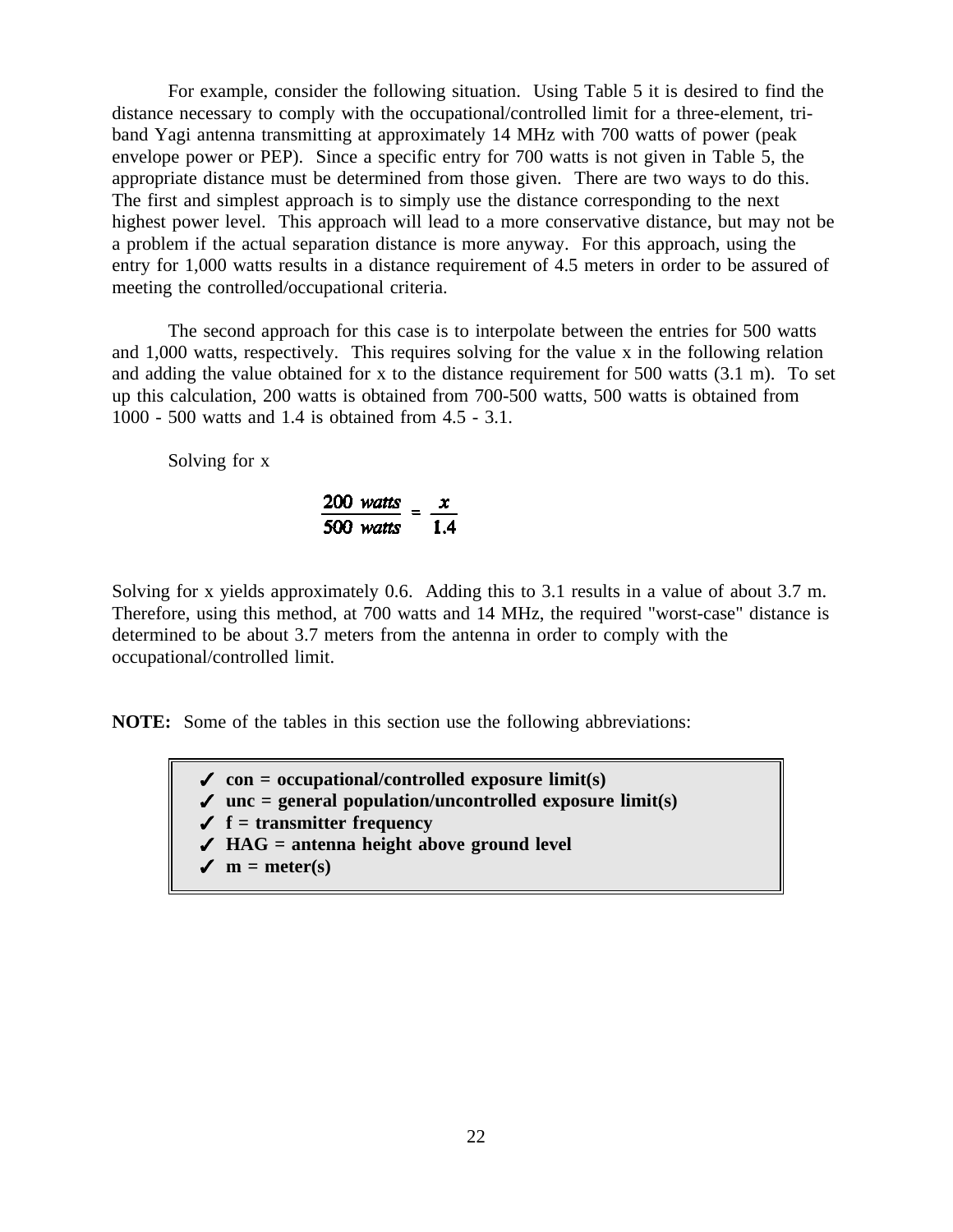#### **TABLE 4a. (MF/HF Bands) (Developed by Fred Maia, W5YI Group, working in cooperation with the ARRL.)**

Estimated distances in meters from transmitting antennas necessary to meet FCC power density limits for Maximum Permissible Exposure (MPE) for either occupational/ controlled exposures ("Con") or general population/uncontrolled exposures ("Unc") using typical antenna gains for the amateur service and assuming 100% duty cycle and maximum surface reflection. Chart represents worst case scenario.

| Freq.<br>(MF/HF)                                                         | Antenna<br>Gain          |                          |                          |                          |                             | <b>Peak Envelope Power (watts)</b> |                              |                            |                              |
|--------------------------------------------------------------------------|--------------------------|--------------------------|--------------------------|--------------------------|-----------------------------|------------------------------------|------------------------------|----------------------------|------------------------------|
| (MHz/Band)                                                               | (dBi)                    |                          | 100 watts                |                          | 500 watts                   | 1000 watts                         |                              | 1500 watts                 |                              |
|                                                                          |                          | Con.                     | Unc.                     | Con.                     | <b>Unc</b>                  | Con.                               | Unc.                         | Con.                       | Unc.                         |
| (160m)<br>2.0<br>(160m)<br>2.0                                           | 0<br>3                   | 0.1<br>0.2               | 0.2<br>0.3               | 0.3<br>0.5               | 0.5<br>0.7                  | 0.5<br>0.6                         | 0.7<br>1.06                  | 0.6<br>0.8                 | 0.8<br>1.2                   |
| (75/80m)<br>4.0<br>(75/80m)<br>4.0                                       | $\pmb{0}$<br>3           | 0.2<br>0.3               | 0.4<br>0.6               | 0.4<br>0.6               | 1.0<br>1.3                  | 0.6<br>0.9                         | 1.3<br>1.9                   | 0.7<br>1.0                 | 1.6<br>2.3                   |
| 7.3<br>(40m)<br>7.3<br>(40m)<br>7.3<br>(40m)                             | 0<br>3<br>6              | 0.3<br>0.5<br>0.7        | 0.8<br>1.1<br>1.5        | 0.8<br>1.1<br>1.5        | 1.7<br>2.5<br>3.5           | 1.1<br>1.6<br>2.2                  | 2.5<br>3.5<br>4.9            | 1.3<br>1.9<br>2.7          | 3.0<br>4.2<br>6.0            |
| (30m)<br>10.15<br>10.15<br>(30m)<br>10.15<br>(30m)                       | 0<br>3<br>6              | 0.5<br>0.7<br>1.0        | 1.1<br>1.5<br>2.2        | 1.1<br>1.5<br>2.2        | 2.4<br>3.4<br>4.8           | 1.5<br>2.2<br>3.0                  | 3.4<br>4.8<br>6.8            | 1.9<br>2.6<br>3.7          | 4.2<br>5.9<br>8.3            |
| 14.35<br>(20m)<br>14.35<br>(20m)<br>14.35<br>(20m)<br>14.35<br>(20m)     | 0<br>$\frac{3}{6}$<br>9  | 0.7<br>1.0<br>1.4<br>1.9 | 1.5<br>2.2<br>3.0<br>4.3 | 1.5<br>2.2<br>3.0<br>4.3 | 3.4<br>4.8<br>6.8<br>9.6    | 2.2<br>3.0<br>4.3<br>6.1           | 4.8<br>6.8<br>9.6<br>13.6    | 2.6<br>3.7<br>5.3<br>7.5   | 5.9<br>8.4<br>11.8<br>16.7   |
| 18.168<br>(17m)<br>18.168<br>(17m)<br>18.168<br>(17m)<br>18.168<br>(17m) | $\pmb{0}$<br>3<br>6<br>9 | 0.9<br>1.2<br>1.7<br>2.4 | 1.9<br>2.7<br>3.9<br>5.4 | 1.9<br>2.7<br>3.9<br>5.4 | 4.3<br>6.1<br>8.6<br>12.2   | 2.7<br>3.9<br>5.5<br>7.7           | 6.1<br>8.6<br>12.2<br>17.2   | 3.3<br>4.7<br>6.7<br>9.4   | 7.5<br>10.6<br>14.9<br>21.1  |
| (15m)<br>21.145<br>21.145<br>(15m)<br>21.145<br>(15m)<br>21.145 (15m)    | $\pmb{0}$<br>3<br>6<br>9 | 1.0<br>1.4<br>2.0<br>2.9 | 2.3<br>3.2<br>4.6<br>6.4 | 2.3<br>3.2<br>4.6<br>6.4 | 5.1<br>7.2<br>10.2<br>14.4  | 3.2<br>4.6<br>6.4<br>9.1           | 7.2<br>10.2<br>14.4<br>20.3  | 4.0<br>5.6<br>7.9<br>11.1  | 8.8<br>12.5<br>17.6<br>24.9  |
| 24.99<br>(12m)<br>24.99<br>(12m)<br>24.99<br>(12m)<br>24.99<br>(12m)     | 0<br>3<br>6<br>9         | 1.2<br>1.7<br>2.4<br>3.4 | 2.7<br>3.8<br>5.3<br>7.5 | 2.7<br>3.8<br>5.3<br>7.5 | 5.9<br>8.4<br>11.9<br>16.8  | 3.8<br>5.3<br>7.5<br>10.6          | 8.4<br>11.9<br>16.8<br>23.7  | 4.6<br>6.5<br>9.2<br>13.0  | 10.3<br>14.5<br>20.5<br>29.0 |
| 29.7<br>(10m)<br>29.7<br>(10m)<br>29.7<br>(10m)<br>29.7<br>(10m)         | 0<br>3<br>6<br>9         | 1.4<br>2.0<br>2.8<br>4.0 | 3.2<br>4.5<br>6.3<br>8.9 | 3.2<br>4.5<br>6.3<br>8.9 | 7.1<br>10.0<br>14.1<br>19.9 | 4.5<br>6.3<br>8.9<br>12.6          | 10.0<br>14.1<br>19.9<br>28.2 | 5.5<br>7.7<br>10.9<br>15.4 | 12.2<br>17.3<br>24.4<br>34.5 |

Note: Multiply above distances by 0.707 if duty cycle is 50% - such as during a typical back and forth communications exchange. To convert from meters to feet multiply meters by 3.28. Distance indicated is shortest line-of-sight distance to point where MPE limit for appropriate exposure tier is predicted to occur.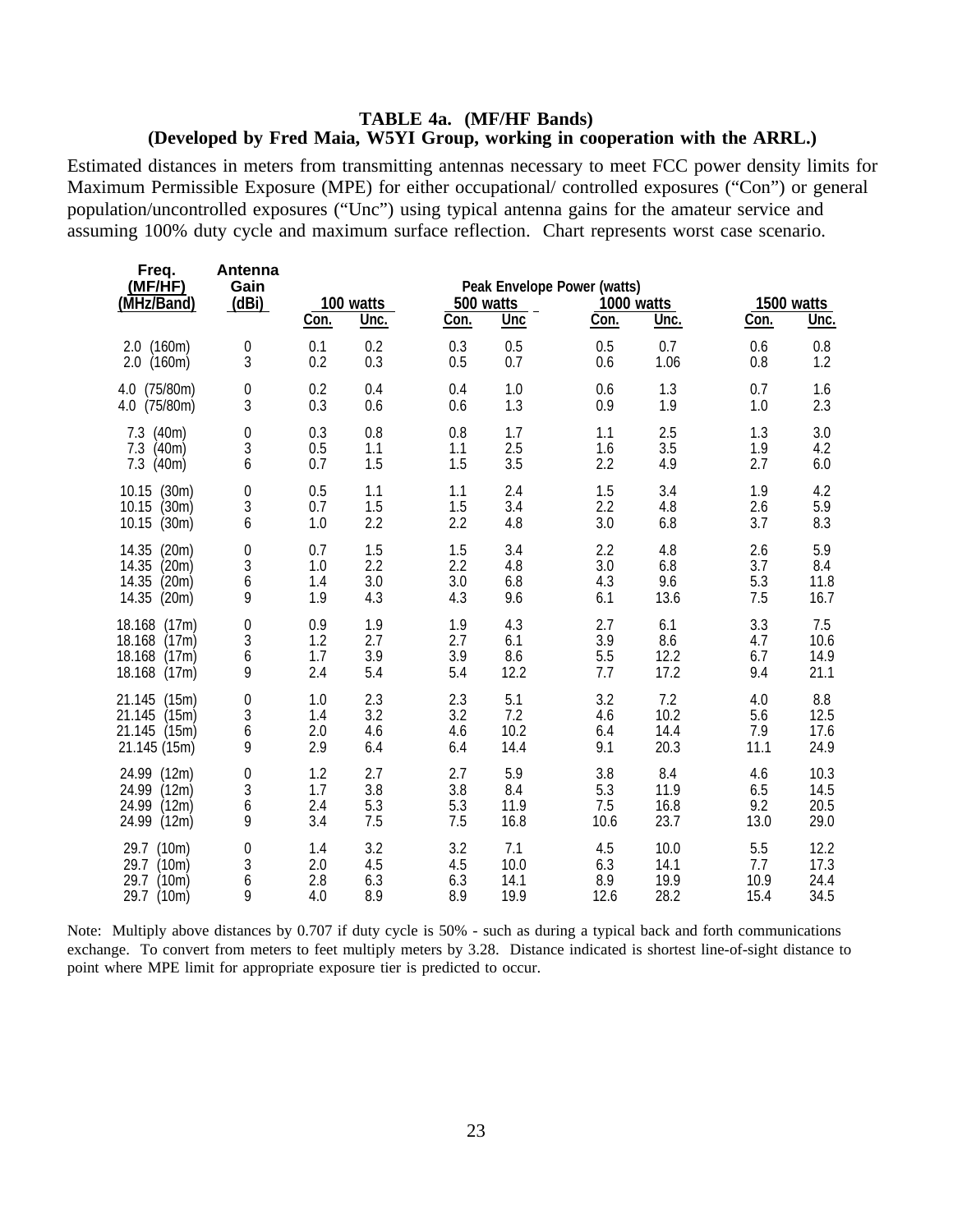#### **Table 4b. (VHF/UHF Bands) (Developed by Fred Maia, W5YI Group, working in cooperation with the ARRL.)**

Estimated distances in meters from transmitting antennas necessary to meet FCC power density limits for Maximum Permissible Exposure (MPE) for either occupational/ controlled exposures ("Con") or general population/uncontrolled exposures ("Unc") using typical antenna gains for the amateur service and assuming 100% duty cycle and maximum surface reflection. Chart represents worst case scenario.

| Freq<br>(VHF/UHF)<br>(MHz/Band)                                                                       | Antenna<br>Gain<br>(dBi)                     | 50 watts                                       |                                                 |                                                |                                                  | <b>Peak Envelope Power (watts)</b><br>500 watts  |                                                     | 1000 watts                                        |                                                       |
|-------------------------------------------------------------------------------------------------------|----------------------------------------------|------------------------------------------------|-------------------------------------------------|------------------------------------------------|--------------------------------------------------|--------------------------------------------------|-----------------------------------------------------|---------------------------------------------------|-------------------------------------------------------|
|                                                                                                       |                                              | Con.                                           | Unc.                                            | 100 watts<br>Con.                              | <b>Unc</b>                                       | Con.                                             | Unc.                                                | Con.                                              | Unc.                                                  |
| 50<br>(6m)<br>50<br>(6m)<br>50<br>(6m)<br>50<br>(6m)<br>50<br>(6m)<br>50 (6m)                         | 0<br>3<br>6<br>9<br>12<br>15                 | 1.0<br>1.4<br>2.0<br>2.8<br>4.0<br>5.7         | 2.3<br>3.2<br>4.5<br>6.4<br>9.0<br>12.7         | 1.4<br>2.0<br>2.8<br>4.0<br>5.7<br>8.0         | 3.2<br>4.5<br>6.4<br>9.0<br>12.7<br>18.0         | 3.2<br>4.5<br>6.4<br>9.0<br>12.7<br>18.0         | 7.1<br>10.1<br>14.2<br>20.1<br>28.4<br>40.2         | 4.5<br>6.4<br>9.0<br>12.7<br>18.0<br>25.4         | 10.1<br>14.3<br>20.1<br>28.4<br>40.2<br>56.8          |
| (2m)<br>144<br>144<br>(2m)<br>144<br>(2m)<br>(2m)<br>144<br>144<br>(2m)<br>144 (2m)<br>144 (2m)       | $\mathbf 0$<br>3<br>6<br>9<br>12<br>15<br>20 | 1.0<br>1.4<br>2.0<br>2.8<br>4.0<br>5.7<br>10.1 | 2.3<br>3.2<br>4.5<br>6.4<br>9.0<br>12.7<br>22.6 | 1.4<br>2.0<br>2.8<br>4.0<br>5.7<br>8.0<br>14.3 | 3.2<br>4.5<br>6.4<br>9.0<br>12.7<br>18.0<br>32.0 | 3.2<br>4.5<br>6.4<br>9.0<br>12.7<br>18.0<br>32.0 | 7.1<br>10.1<br>14.2<br>20.1<br>28.4<br>40.2<br>71.4 | 4.5<br>6.4<br>9.0<br>12.7<br>18.0<br>25.4<br>45.1 | 10.1<br>14.3<br>20.1<br>28.4<br>40.2<br>56.8<br>101.0 |
| (1.25m)<br>222<br>222<br>(1.25m)<br>222<br>(1.25m)<br>222<br>(1.25m)<br>222<br>(1.25m)<br>222 (1.25m) | $\pmb{0}$<br>3<br>6<br>9<br>12<br>15         | 1.0<br>1.4<br>2.0<br>2.8<br>4.0<br>5.7         | 2.3<br>3.2<br>4.5<br>6.4<br>9.0<br>12.7         | 1.4<br>2.0<br>2.8<br>4.0<br>5.7<br>8.0         | 3.2<br>4.5<br>6.4<br>9.0<br>12.7<br>18.0         | 3.2<br>4.5<br>6.4<br>9.0<br>12.7<br>18.0         | 7.1<br>10.1<br>14.2<br>20.1<br>28.4<br>40.2         | 4.5<br>6.4<br>9.0<br>12.7<br>18.0<br>25.4         | 10.1<br>14.3<br>20.1<br>28.4<br>40.2<br>56.8          |
| (70cm)<br>450<br>450<br>(70cm)<br>450<br>(70cm)<br>450<br>(70cm)<br>(70cm)<br>450                     | $\pmb{0}$<br>3<br>6<br>9<br>12               | 0.8<br>1.2<br>1.6<br>2.3<br>3.3                | 1.8<br>2.6<br>3.7<br>5.2<br>7.3                 | 1.2<br>1.6<br>2.3<br>3.3<br>4.6                | 2.6<br>3.7<br>5.2<br>7.3<br>10.4                 | 2.6<br>3.7<br>5.2<br>7.3<br>10.4                 | 5.8<br>8.2<br>11.6<br>16.4<br>23.2                  | 3.7<br>5.2<br>7.4<br>10.4<br>14.7                 | 8.2<br>11.6<br>16.4<br>23.2<br>32.8                   |
| 902<br>(33cm)<br>902<br>(33cm)<br>902<br>(33cm)<br>902<br>(33cm)<br>902<br>(33cm)                     | $\pmb{0}$<br>3<br>6<br>9<br>12               | 0.6<br>0.8<br>1.2<br>1.6<br>2.3                | 1.3<br>1.8<br>2.6<br>3.7<br>5.2                 | 0.8<br>1.2<br>1.6<br>2.3<br>3.3                | 1.8<br>2.6<br>3.7<br>5.2<br>7.3                  | 1.8<br>2.6<br>3.7<br>5.2<br>7.3                  | 4.1<br>5.8<br>8.2<br>11.6<br>16.4                   | 2.6<br>3.7<br>5.2<br>7.3<br>10.4                  | 5.8<br>8.2<br>11.6<br>16.4<br>23.2                    |
| 1240<br>(23cm)<br>1240<br>(23cm)<br>1240<br>(23cm)<br>1240<br>(23cm)<br>(23cm)<br>1240                | 0<br>3<br>6<br>9<br>12                       | 0.5<br>0.7<br>1.0<br>1.4<br>2.0                | 1.1<br>1.6<br>2.2<br>3.1<br>4.4                 | 0.7<br>1.0<br>1.4<br>2.0<br>2.8                | 1.6<br>2.2<br>3.1<br>4.4<br>6.2                  | 1.6<br>2.2<br>3.1<br>4.4<br>6.2                  | 3.5<br>5.0<br>7.0<br>9.9<br>14.0                    | 2.2<br>3.1<br>4.4<br>6.3<br>8.8                   | 5.0<br>7.0<br>9.9<br>14.0<br>19.8                     |

Note: Multiply above distances by 0.707 if duty cycle is 50% - such as during a typical back and forth communications exchange. To convert from meters to feet multiply meters by 3.28. Distance indicated is shortest line-ofsight distance to point where MPE limit for appropriate exposure tier is predicted to occur.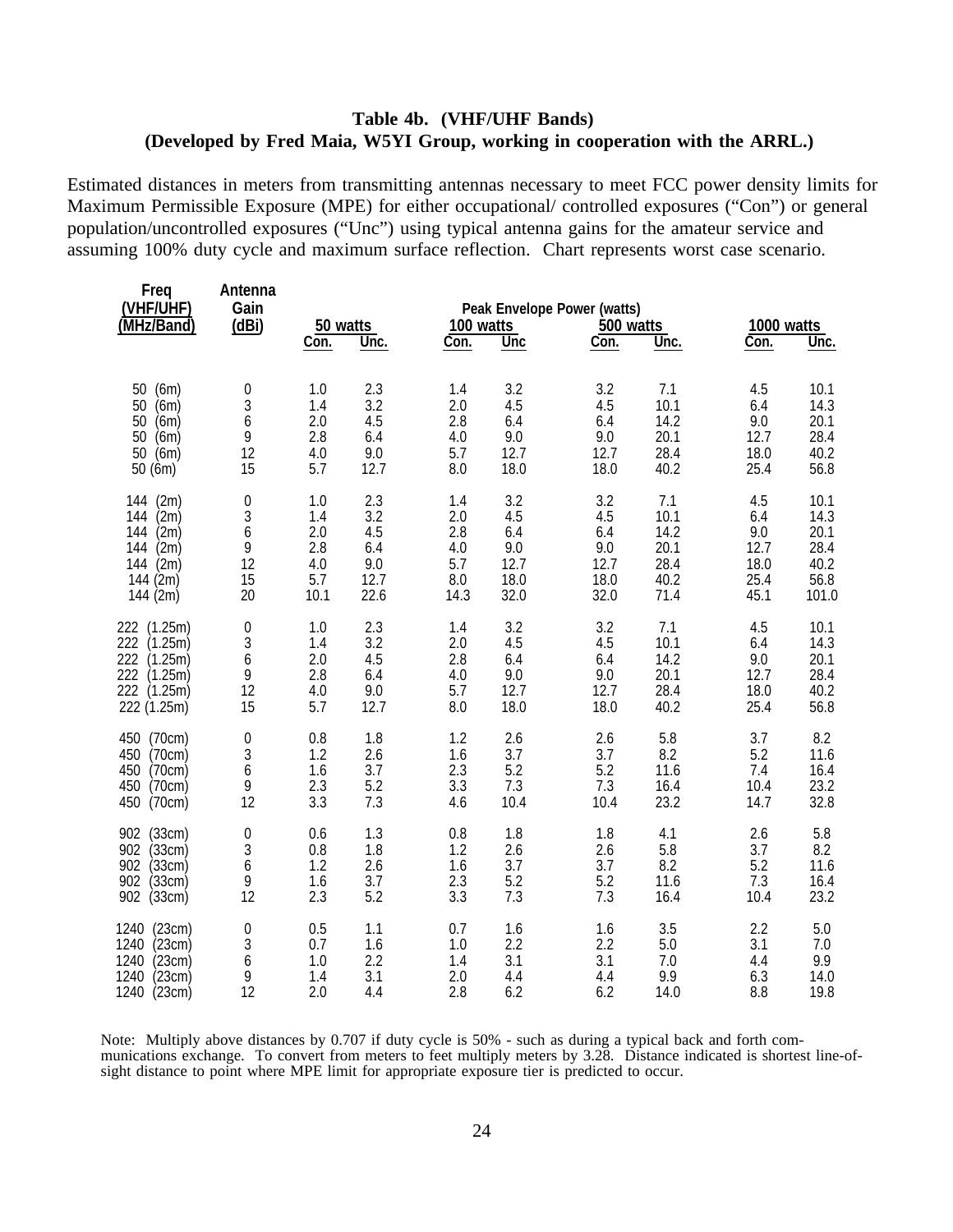The following tables (Tables 5 -17) give estimated distances to meet RF power density MPE limits in the *main beam* of typical amateur station antennas. These tables were supplied by Professor Wayne Overbeck of California State University, Fullerton, CA., Mr. Kai Siwiak, P.E., KE4PT, and by the FCC. These tables are based on the far-field equations discussed previously (and in Bulletin 65) and provide values that assume a surface reflection as an estimate of the ground reflection and other factors that surround most antenna installations.

It may be possible to obtain a more accurate assessment of the required compliance distances by using tables 18-31 found later in this section as they are based on computer modeling using the Numeric Electromagnetic Code (NEC 4). They will likely provide a more accurate analysis of antenna field patterns. However, a disadvantage to using the tables derived from computer modeling is that the antenna in question must match the approximate antenna height given in order for the values to be applicable. If the antenna in question is not located at the appropriate height, then tables 4-17 should be consulted, or other appropriate methods of determining compliance described in Bulletin 65 and this supplement should be used.

| Distance (meters) from any part of the antenna for compliance with either<br>occupational/controlled or general population/uncontrolled exposure limits |                 |       |               |      |               |      |  |  |
|---------------------------------------------------------------------------------------------------------------------------------------------------------|-----------------|-------|---------------|------|---------------|------|--|--|
|                                                                                                                                                         | 14 MHz, 6.5 dBi |       | 21 MHz, 7 dBi |      | 28 MHz, 8 dBi |      |  |  |
| Power<br>(watts)                                                                                                                                        | con.            | unc.  | con.          | unc. | con.          | unc. |  |  |
| 100                                                                                                                                                     | 1.4             | 3.1   | 2.2.          | 5    | 3.4           | 7.5  |  |  |
| 500                                                                                                                                                     | 3.1             | 7     | 5             | 11.2 | 7.5           | 16.7 |  |  |
| 1,000                                                                                                                                                   | 4.5             | 10    | 7.1           | 15.8 | 10.6          | 23.7 |  |  |
| 1,500                                                                                                                                                   | 5.5             | 12.2. | 8.7           | 19.4 | 13            | 29   |  |  |

**TABLE 5.** Three-element "triband" Yagi assuming surface (ground) reflection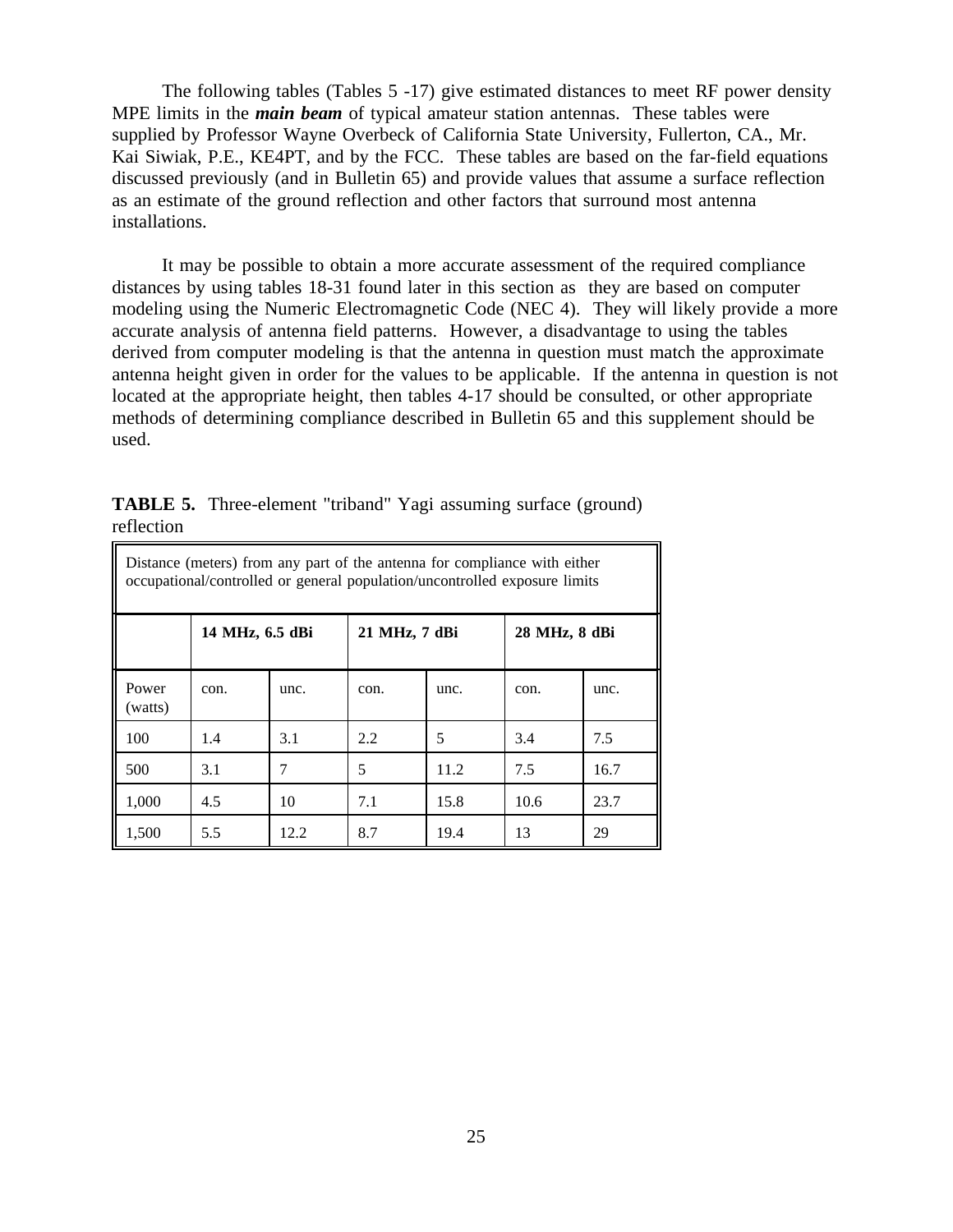| Distance (meters) from any part of the antenna for compliance with either<br>occupational/controlled or general population/uncontrolled exposure limits |         |      |       |      |               |      |          |      |               |      |
|---------------------------------------------------------------------------------------------------------------------------------------------------------|---------|------|-------|------|---------------|------|----------|------|---------------|------|
|                                                                                                                                                         | 3.5 MHz |      | 7 MHz |      | <b>14 MHz</b> |      | $21$ MHz |      | <b>28 MHz</b> |      |
| Transmitter<br>power<br>(watts)                                                                                                                         | con.    | unc. | con.  | unc. | con.          | unc. | con.     | unc. | con.          | unc. |
| 100                                                                                                                                                     | 0.2     | 0.4  | 0.4   | 0.8  | 0.8           | 1.7  | 1.1      | 2.5  | 1.5           | 3.3  |
| 500                                                                                                                                                     | 0.4     | 0.9  | 0.8   | 1.9  | 1.7           | 3.7  | 2.5      | 5.6  | 3.3           | 7.5  |
| 1000                                                                                                                                                    | 0.6     | 1.3  | 1.2   | 2.7  | 2.4           | 5.3  | 3.5      | 7.9  | 4.7           | 10.6 |
| 1500                                                                                                                                                    | 0.7     | 1.6  | 1.4   | 3.2  | 2.9           | 6.5  | 4.3      | 9.7  | 5.8           | 12.9 |

| <b>TABLE 6.</b> Omnidirectional HF quarter-wave vertical or ground plane antenna |
|----------------------------------------------------------------------------------|
| (estimated gain 1 dBi) assumes surface (ground) reflection                       |

**TABLE 7.** Horizontal half-wave dipole wire antenna (estimated gain 2 dBi) assuming surface (ground) reflection

| Distance (meters) from any part of the antenna for compliance with either<br>occupational/controlled or general population/uncontrolled exposure limits |         |      |       |      |               |      |                |      |               |      |
|---------------------------------------------------------------------------------------------------------------------------------------------------------|---------|------|-------|------|---------------|------|----------------|------|---------------|------|
|                                                                                                                                                         | 3.5 MHz |      | 7 MHz |      | <b>14 MHz</b> |      | $21$ MHz       |      | <b>28 MHz</b> |      |
| Transmitter<br>power<br>(watts)                                                                                                                         | con.    | unc. | con.  | unc. | con.          | unc, | con.           | unc. | con.          | unc, |
| 100                                                                                                                                                     | 0.2     | 0.5  | 0.4   | 0.9  | 0.9           | 1.9  | 1.3            | 2.8  | 1.7           | 3.7  |
| 500                                                                                                                                                     | 0.5     | 1.0  | 0.9   | 2.1  | 1.9           | 4.2  | 2.8            | 6.3  | 3.8           | 8.4  |
| 1000                                                                                                                                                    | 0.7     | 1.5  | 1.3   | 2.9  | 2.6           | 5.9  | $\overline{4}$ | 8.9  | 5.3           | 11.8 |
| 1500                                                                                                                                                    | 0.8     | 1.8  | 1.6   | 3.6  | 3.3           | 7.2  | 4.9            | 10.9 | 6.5           | 14.5 |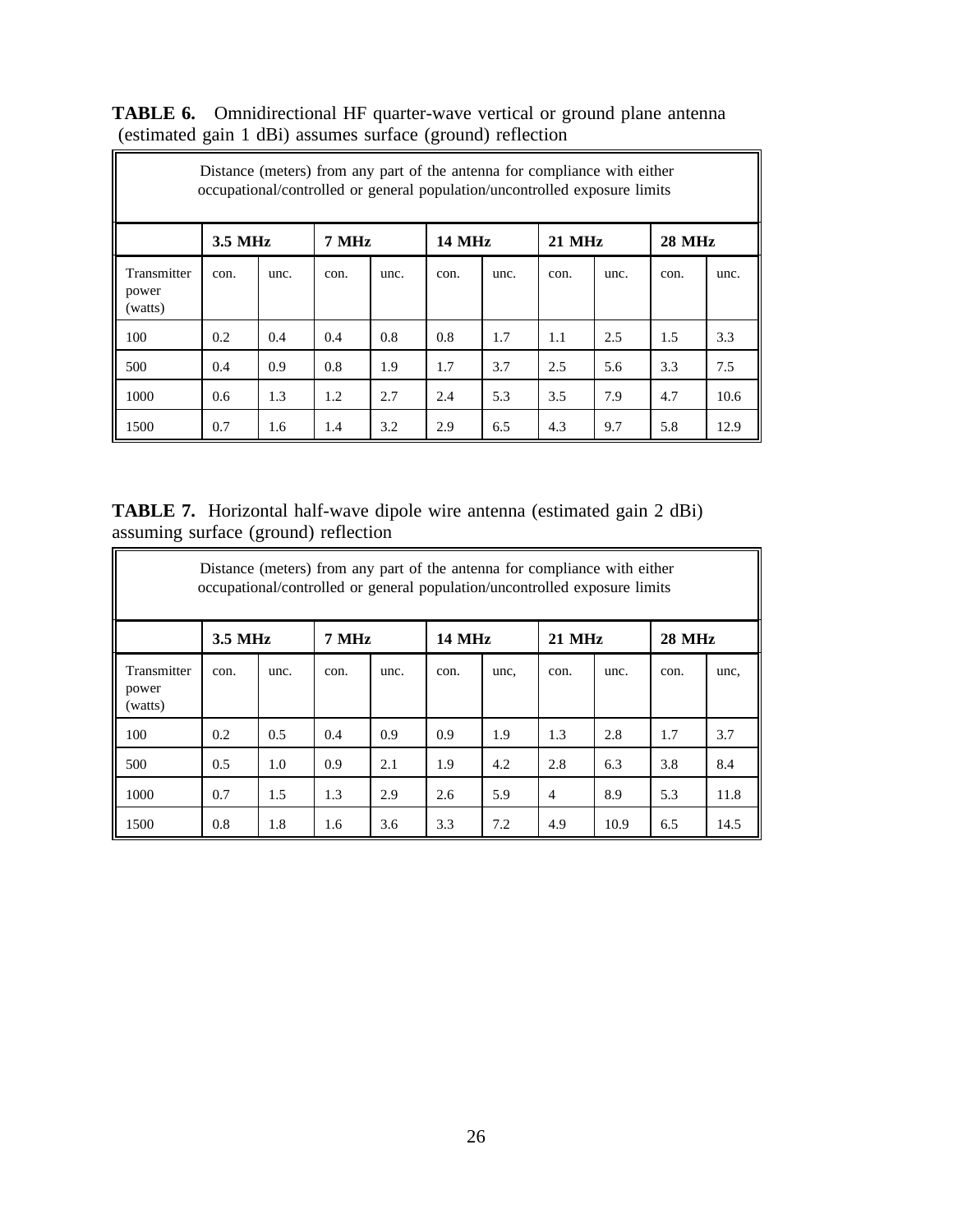| Transmitter power<br>(watts) | Distance (m) to comply<br>with occupational/<br>controlled exposure limit | Distance (m) to comply<br>with gen. population/<br>uncontrolled exposure<br>limit |
|------------------------------|---------------------------------------------------------------------------|-----------------------------------------------------------------------------------|
| 10                           | 0.5                                                                       | 1.1                                                                               |
| 50                           | 1.1                                                                       | 2.5                                                                               |
| 150                          |                                                                           | 4.4                                                                               |

**TABLE 8.** VHF 1/4 wave plane or mobile whip antenna at 146 MHz (estimated gain 1 dBi) assuming surface (ground) reflection

**TABLE 9.** UHF 5/8 wave ground plane or whip antenna at 446 MHz (estimated gain 4 dBi); main beam exposure, assumes surface (ground) reflection

| Transmitter power<br>(watts) | Distance (m) to comply<br>with occupational/<br>controlled exposure limit | Distance (m) to comply<br>with gen. population/<br>uncontrolled exposure<br>limit |
|------------------------------|---------------------------------------------------------------------------|-----------------------------------------------------------------------------------|
|                              | 0.6                                                                       | 1.3                                                                               |
| 50                           | 1.3                                                                       | 2.9                                                                               |
| 50                           | 23                                                                        | 5.1                                                                               |

**TABLE 10.** Seventeen (17) element Yagi on five-wavelength boom designed for weak-signal communications on 144 MHz (estimated gain 16.8 dBi); main beam exposure assuming surface (ground) reflection

| Transmitter power<br>(watts) | Distance (m) to comply<br>with occupational/<br>controlled exposure limit | Distance (m) to comply<br>with gen. population/<br>uncontrolled exposure<br>limit |
|------------------------------|---------------------------------------------------------------------------|-----------------------------------------------------------------------------------|
|                              | 3.1                                                                       |                                                                                   |
| 100                          | 9.9                                                                       | 22.1                                                                              |
| 500                          | 22.1                                                                      | 49                                                                                |
| 1500                         | 38.2                                                                      | 85.5                                                                              |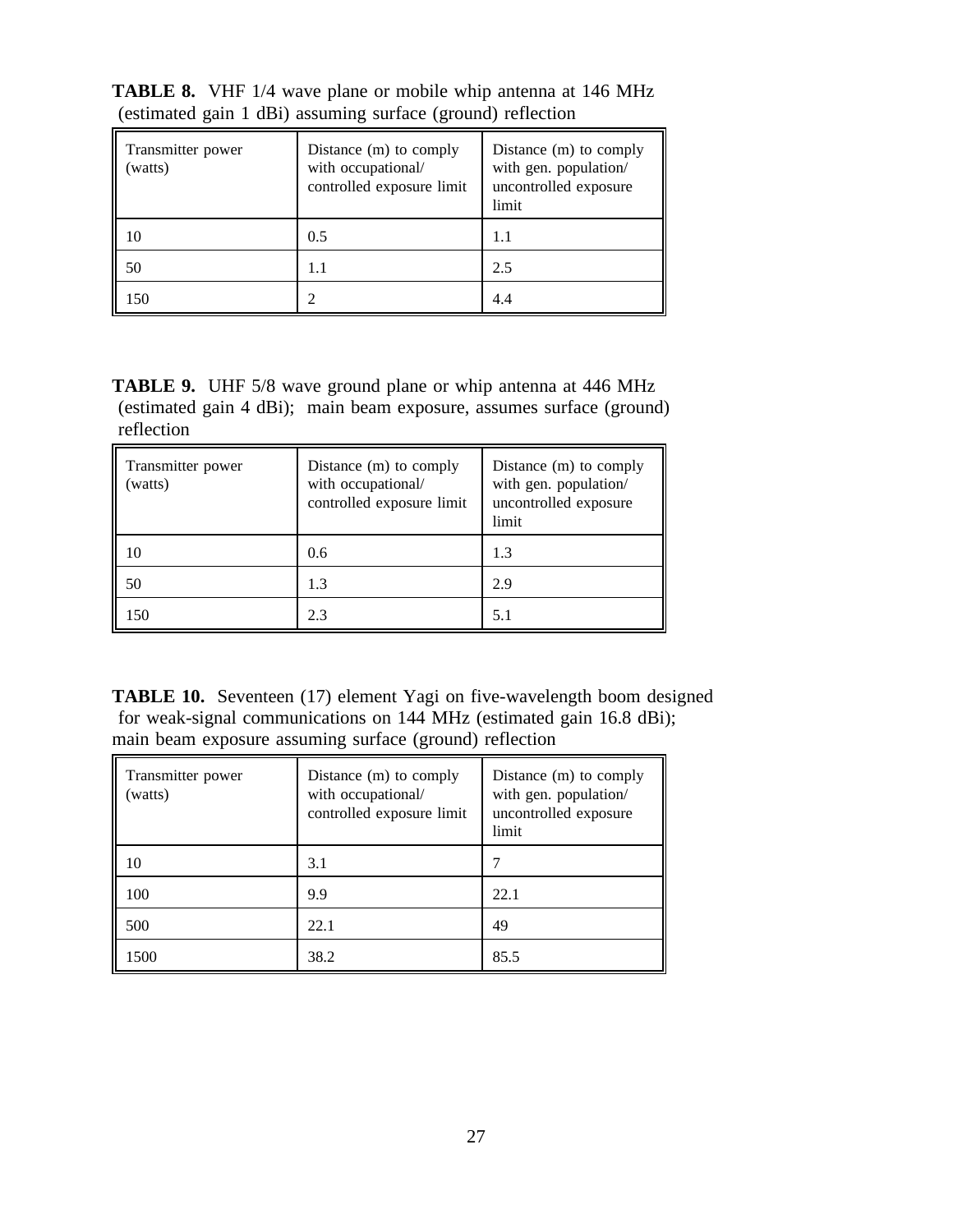**TABLE 11.** Seventeen (17) element Yagi on five-wavelength boom designed for weak-signal communications on 144 MHz (estimated gain 16.8 dBi); main beam exposure; this table does not assume ground reflection and can only be used if the antenna is pointed significantly above the horizon

| Transmitter power<br>(watts) | Distance (m) to comply<br>with occupational/<br>controlled exposure limit | Distance (m) to comply<br>with gen. population/<br>uncontrolled exposure |
|------------------------------|---------------------------------------------------------------------------|--------------------------------------------------------------------------|
| 10                           |                                                                           | 4.4                                                                      |
| 100                          | 6.1                                                                       | 13.9                                                                     |
| 500                          | 13.9                                                                      | 30.8                                                                     |
| 1500                         | 23.9                                                                      | 53.5                                                                     |

**TABLE 12.** Eight 17-element Yagis with five-wavelength booms designed for "moonbounce"communications on 144 MHz (estimated gain 24 dBi); main beam exposure, assumes surface (ground) reflection

| Transmitter power<br>(watts) | Distance (m) to comply<br>with occupational/<br>controlled exposure limit | Distance (m) to comply<br>with gen. population/<br>uncontrolled exposure<br>limit |
|------------------------------|---------------------------------------------------------------------------|-----------------------------------------------------------------------------------|
| 150                          | 27.7                                                                      | 62                                                                                |
| 500                          | 50.6                                                                      | 113                                                                               |
| .500                         | 87.6                                                                      | 196                                                                               |

**TABLE 13.** Eight 17-element Yagis with five-wavelength booms designed for "moonbounce" communications on 144 MHz (estimated gain 24 dBi); main beam exposure; this table does not assume ground reflection and can only be used if the antenna is pointed significantly above the horizon

| Transmitter power<br>(watts) | Distance (m) to comply<br>with occupational/<br>controlled exposure limit | Distance (m) to comply<br>with gen. population/<br>uncontrolled exposure |
|------------------------------|---------------------------------------------------------------------------|--------------------------------------------------------------------------|
| 150                          | 17.4                                                                      | 38.7                                                                     |
| 500                          | 31.5                                                                      | 70.7                                                                     |
| 1500                         | 54.9                                                                      | 121.9                                                                    |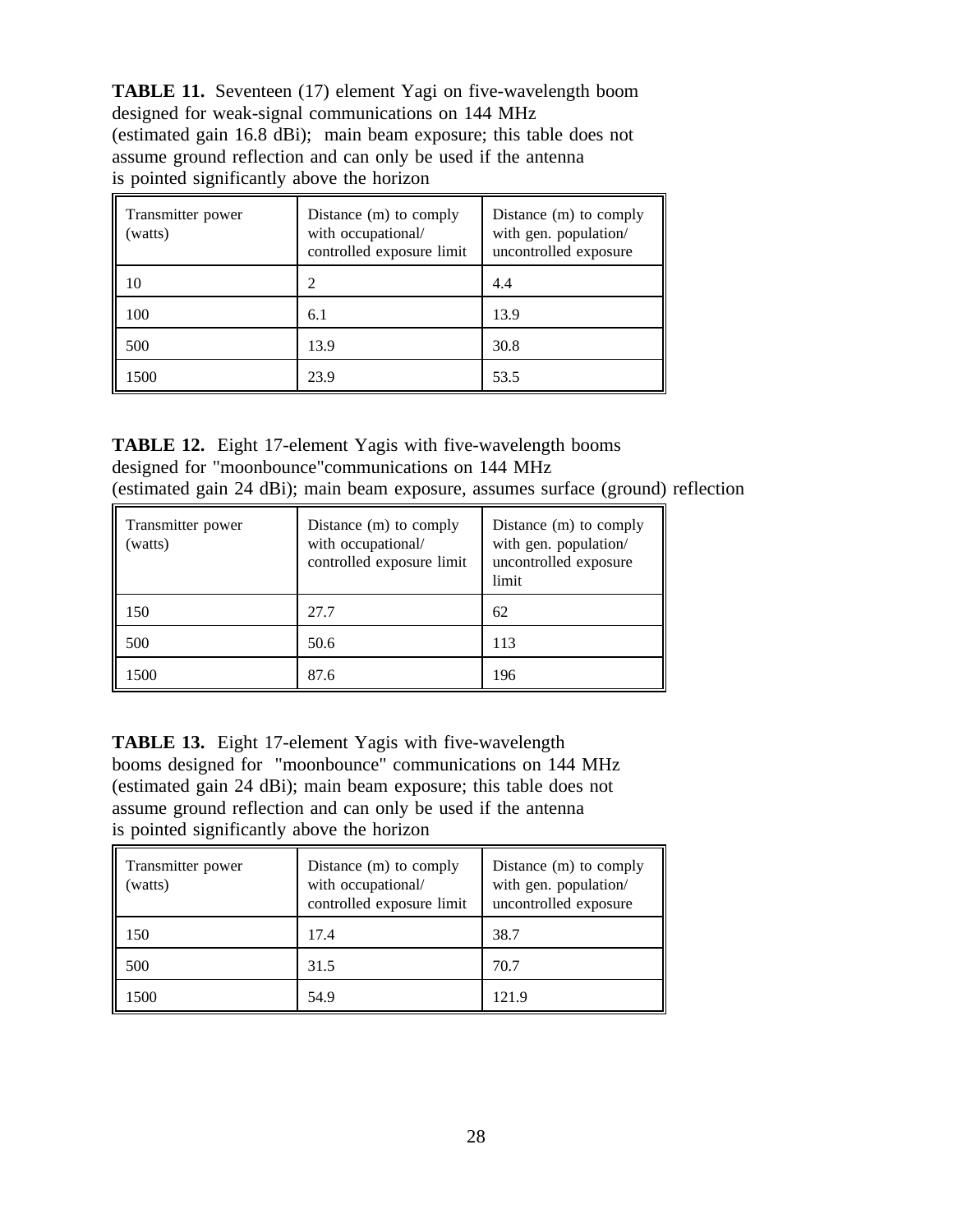| Distance (meters) from any part of the antenna for compliance with either<br>occupational/controlled or general population/uncontrolled exposure limits |      |                  |      |      |               |      |               |      |  |  |  |
|---------------------------------------------------------------------------------------------------------------------------------------------------------|------|------------------|------|------|---------------|------|---------------|------|--|--|--|
|                                                                                                                                                         |      | 7 MHz<br>3.5 MHz |      |      | <b>14 MHz</b> |      | <b>28 MHz</b> |      |  |  |  |
| Transmitter<br>power<br>(watts)                                                                                                                         | con. | unc.             | con. | unc. | con.          | unc. | con.          | unc. |  |  |  |
| 50                                                                                                                                                      | 0.1  | 0.3              | 0.3  | 0.6  | 0.5           | 1.2  | 1.1           | 2.4  |  |  |  |
| 100                                                                                                                                                     | 0.2  | 0.4              | 0.4  | 0.8  | 0.7           | 1.7  | 1.5           | 3.3  |  |  |  |
| 250                                                                                                                                                     | 0.3  | 0.7              | 0.6  | 1.3  | 1.2           | 2.6  | 2.4           | 5.3  |  |  |  |
| 500                                                                                                                                                     | 0.4  | 0.9              | 0.8  | 1.9  | 1.7           | 3.7  | 3.3           | 7.5  |  |  |  |

**TABLE 14.** HF Discone antenna (estimated gain 2 dBi); main beam exposure, assumes surface (ground) reflection

**TABLE 15.** VHF/UHF Discone antenna (estimated gain 2 dBi) main beam exposure, assumes surface (ground) reflection

| Distance (meters) from any part of the antenna for compliance with either<br>occupational/controlled or general population/uncontrolled exposure limits |      |      |      |      |      |      |      |      |  |  |  |
|---------------------------------------------------------------------------------------------------------------------------------------------------------|------|------|------|------|------|------|------|------|--|--|--|
| <b>50 MHz</b><br><b>220 MHz</b><br><b>144 MHz</b><br>440 MHz                                                                                            |      |      |      |      |      |      |      |      |  |  |  |
| Transmitter<br>power<br>(watts)                                                                                                                         | con. | unc. | con. | unc. | con. | unc. | con. | unc. |  |  |  |
| 50                                                                                                                                                      | 1.3  | 2.8  | 1.3  | 2.8  | 1.3  | 2.8  | 1    | 2.3  |  |  |  |
| 100                                                                                                                                                     | 1.8  | 4    | 1.8  | 4    | 1.8  | 4    | 1.5  | 3.3  |  |  |  |
| 250                                                                                                                                                     | 2.8  | 6.4  | 2.8  | 6.4  | 2.8  | 6.4  | 2.3  | 5.2  |  |  |  |
| 500                                                                                                                                                     | 4    | 9    | 4    | 9    | 4    | 9    | 3.3  | 7.3  |  |  |  |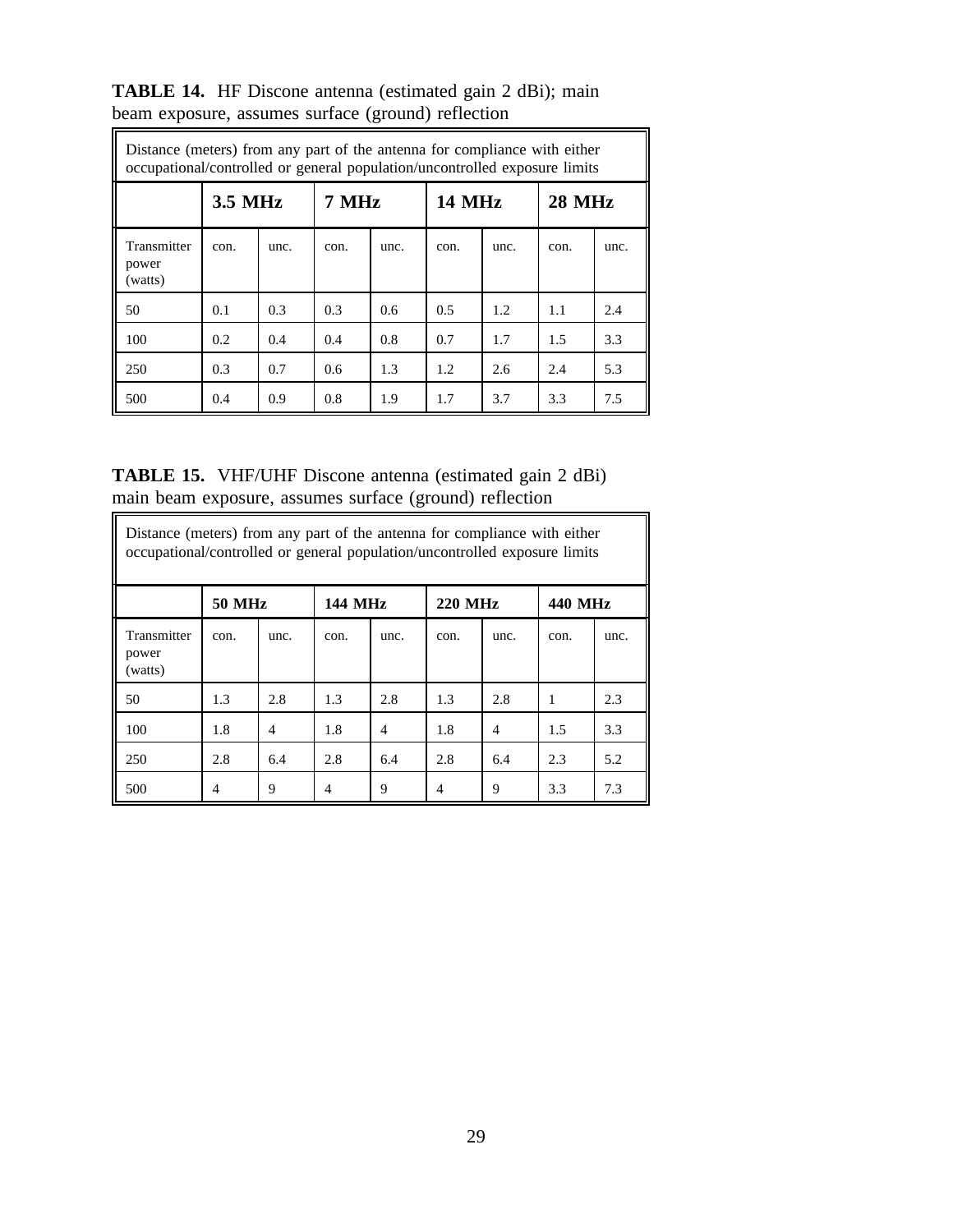#### **TABLE 16.** Quarter-wave half-sloper antenna (estimated average gain 6.7 dBi); main beam exposure, assumes surface (ground) reflection

| Distance (meters) from any part of the antenna for compliance with either<br>occupational/controlled or general population/uncontrolled exposure limits |       |      |               |      |          |      |               |      |  |  |  |  |
|---------------------------------------------------------------------------------------------------------------------------------------------------------|-------|------|---------------|------|----------|------|---------------|------|--|--|--|--|
|                                                                                                                                                         | 7 MHz |      | <b>14 MHz</b> |      | $21$ MHz |      | <b>28 MHz</b> |      |  |  |  |  |
| Transmitter<br>power<br>(watts)                                                                                                                         | con.  | unc. | con.          | unc. | con.     | unc. | con.          | unc. |  |  |  |  |
| 100                                                                                                                                                     | 0.7   | 1.6  | 1.4           | 3.2  | 2.2      | 4.8  | 2.9           | 6.4  |  |  |  |  |
| 500                                                                                                                                                     | 1.6   | 3.6  | 3.2           | 7.2  | 4.9      | 10.7 | 6.4           | 14.3 |  |  |  |  |
| 1000                                                                                                                                                    | 2.3   | 5    | 4.5           | 10.2 | 6.9      | 15.2 | 9.1           | 20.2 |  |  |  |  |
| 1500                                                                                                                                                    | 2.8   | 6.2  | 5.6           | 12.5 | 8.4      | 18.6 | 11.1          | 24.8 |  |  |  |  |

**TABLE 17.** (Submitted by Kai Siwiak, P.E., KE4PT) One meter diameter HF Loop, 150 W, assumes surface (ground) reflection

| Frequency<br>(MHz) | Distance (meters) from loop center for compliance<br>with either occupational/controlled or general<br>population/uncontrolled exposure limits |      |  |  |
|--------------------|------------------------------------------------------------------------------------------------------------------------------------------------|------|--|--|
|                    | con.                                                                                                                                           | unc. |  |  |
|                    | 2.0                                                                                                                                            | 2.8  |  |  |
| 10                 | 2.1                                                                                                                                            | 2.8  |  |  |
| 14                 | 2.1                                                                                                                                            | 3.2  |  |  |
| 18                 | 2.3                                                                                                                                            | 3.5  |  |  |
| 21                 | 2.3                                                                                                                                            | 3.7  |  |  |
| 24                 | 2.4                                                                                                                                            | 3.9  |  |  |
| 28                 | 2.4                                                                                                                                            | 4.2  |  |  |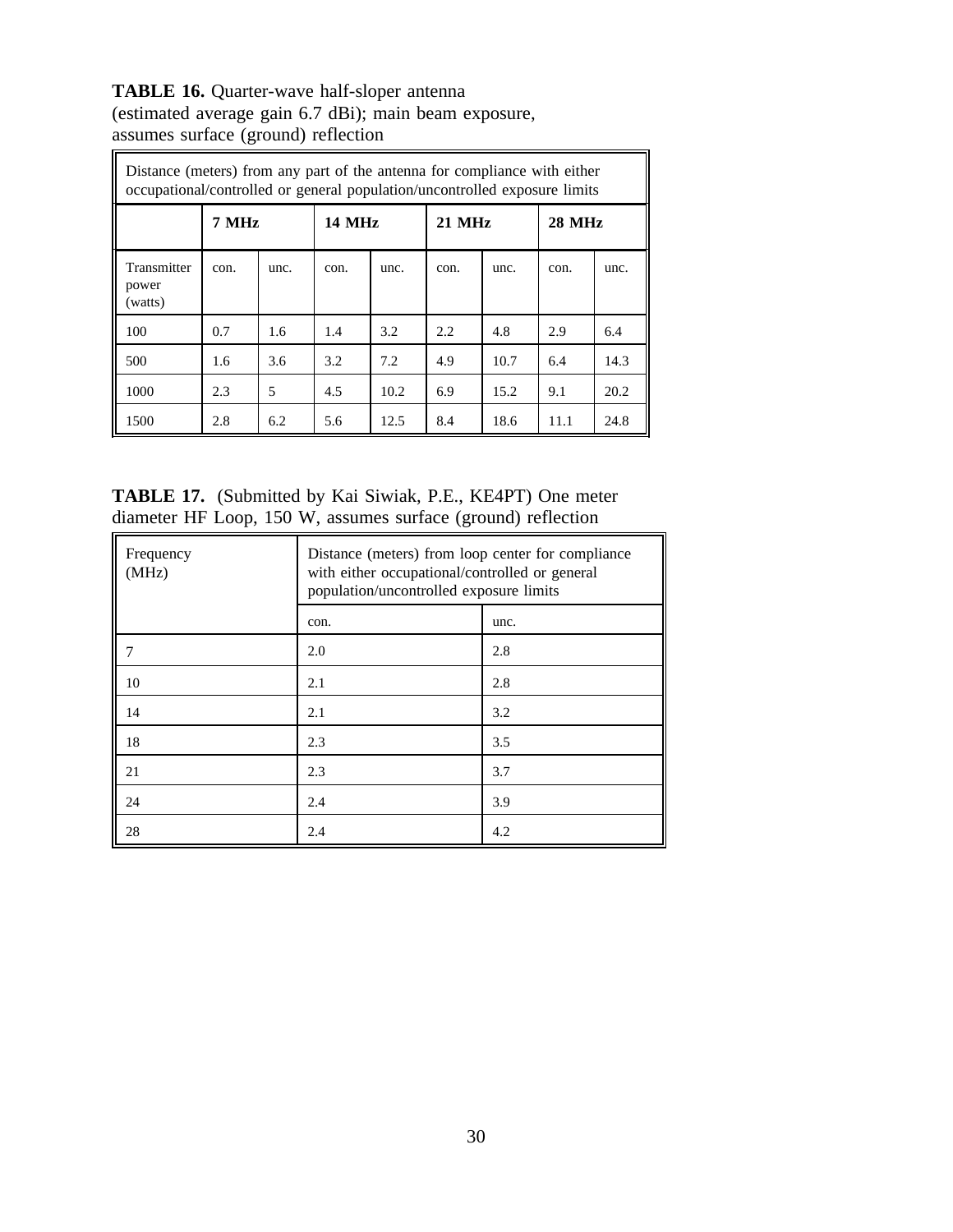#### **Tables Based on Computer Modeling**

The following tables were developed by the American Radio Relay League (ARRL). The information in these tables was created by use of the Numeric Electromagnetic Code (NEC4), a computer program developed by the Lawrence Livermore Laboratory.<sup>17</sup> The various heights listed for exposure represent different configurations in a typical residential building. For example, the 1.8-meter height was used to estimate ground-level or first-floor exposure. The 3.7 meter height represents the ceiling of a typical first floor or the lower part of a second floor. The 6.1 meter height represents the ceiling of a second floor, or the lower level of a third floor. The 9.1 or 4.6 meter heights represent typical exposure if someone were standing at the same height as the antenna in its main beam. This is a typical "worstcase" exposure for each antenna type. In addition, an 18.2 meter height was included to show how significantly the exposure would drop if antennas were placed at this height or above.

In modeling these antennas, a dielectric constant of 13.0 and a conductivity of 0.005 Seimens were assumed for all antennas. This is generally recognized as "average" ground. In general, the compliance distances would be a bit greater for better ground, such as might be found in rich farmland, or less for poorer ground such as rocky, dry soil. The NEC4 program automatically calculated the specific gain of the antenna dimensions modeled.

These tables should provide a more accurate estimate of actual exposure than tables 4-17 which are based on the far-field equation. However, in order to achieve this accuracy, it was necessary to model specific antennas. The following tables are based on computer modeling of antennas at various heights above average ground. They will likely provide a more accurate estimate of antenna fields at the specific compliance heights used in the tables. However, a disadvantage to using tables 18-31, is that the antenna in question, and its height, must match the table to be applicable. These tables are examples of a larger number of tables developed by the ARRL using the same methods.

If the antenna is located higher than the heights in these tables, *in general,* the exposure should be less than the predicted values. If these tables are not a good match for your particular installation, it may be necessary to use the previous tables or other evaluation methods described in Bulletin 65.

<sup>&</sup>lt;sup>17</sup> Lawrence Livermore National Laboratory, 7000 East Avenue, Livermore, CA 94550, tel (510) 422-1100, http://www.llnl.gov/.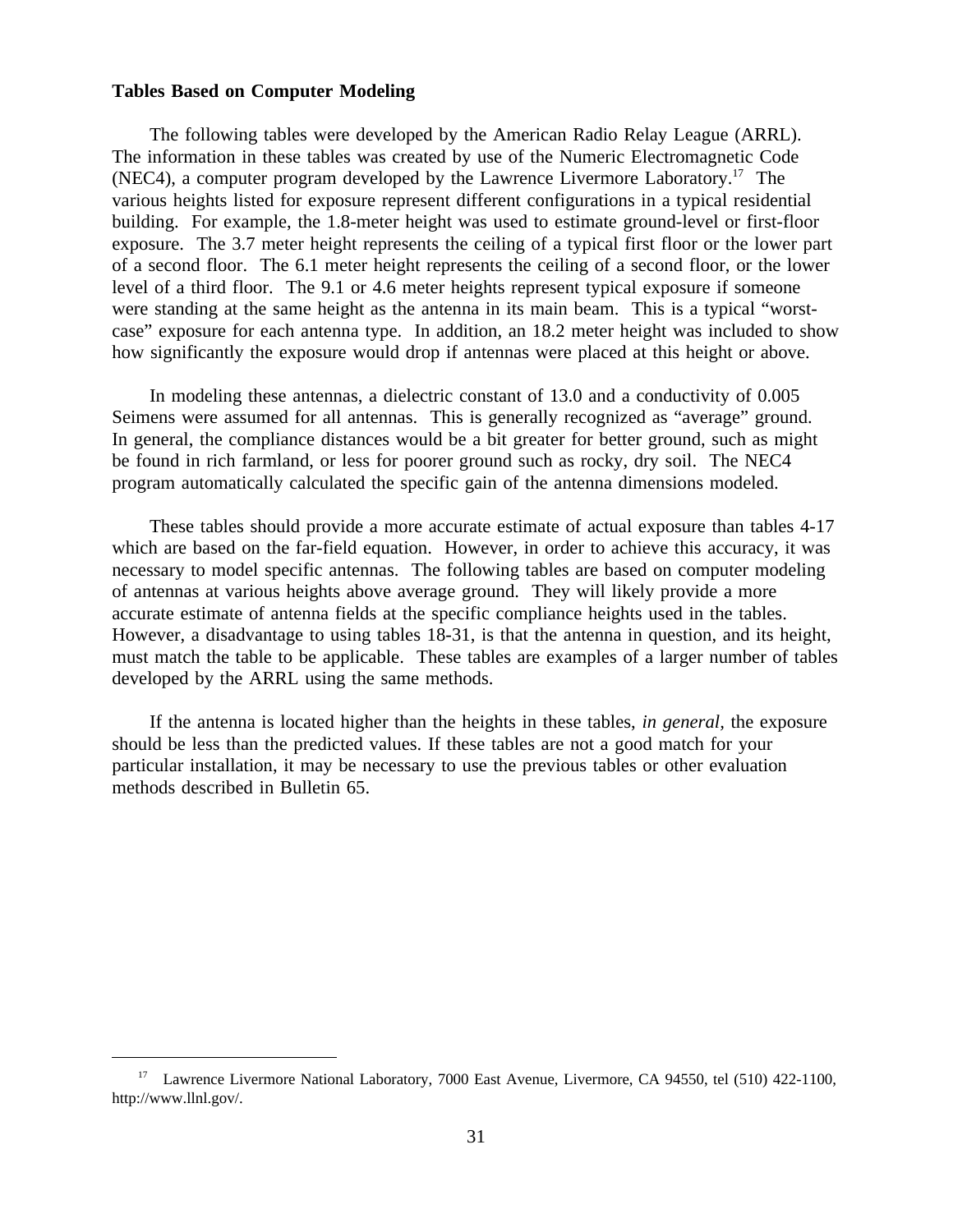|                              | <b>TABLE 18.</b> Ten (10)-meter band, horizontal, half-wave dipole wire antenna, |  |  |
|------------------------------|----------------------------------------------------------------------------------|--|--|
| $f = 29.7$ MHz, HAG = 9.1 m. |                                                                                  |  |  |

| Power (watts) |              | Distance (meters) from any part of antenna for compliance with either<br>occupational/controlled or general population/uncontrolled exposure limits |                  |                |              |          |      |      |  |  |
|---------------|--------------|-----------------------------------------------------------------------------------------------------------------------------------------------------|------------------|----------------|--------------|----------|------|------|--|--|
|               |              | Height above ground where exposure occurs (meters)                                                                                                  |                  |                |              |          |      |      |  |  |
|               | 1.8          |                                                                                                                                                     | 3.7              |                | 6.1          |          | 9.1  |      |  |  |
|               | con.         | unc.                                                                                                                                                | con.             | unc.           | con.         | unc.     | con. | unc. |  |  |
| 50            | $\Omega$     | $\Omega$                                                                                                                                            | $\Omega$         | $\Omega$       | $\Omega$     | $\Omega$ | 0.8  | 1.7  |  |  |
| 100           | $\Omega$     | $\Omega$                                                                                                                                            | $\Omega$         | $\mathbf{0}$   | $\Omega$     | $\theta$ | 1.1  | 2.4  |  |  |
| 150           | $\theta$     | $\overline{0}$                                                                                                                                      | $\mathbf{0}$     | $\mathbf{0}$   | $\mathbf{0}$ | 0.9      | 1.2  | 2.9  |  |  |
| 250           | $\Omega$     | $\Omega$                                                                                                                                            | $\mathbf{0}$     | $\mathbf{0}$   | $\Omega$     | 2.7      | 1.7  | 3.8  |  |  |
| 500           | $\Omega$     | $\Omega$                                                                                                                                            | $\boldsymbol{0}$ | $\overline{0}$ | $\Omega$     | 4.9      | 2.4  | 5.5  |  |  |
| 750           | $\mathbf{0}$ | 3.8                                                                                                                                                 | $\mathbf{0}$     | 6.9            | 0.9          | 6.3      | 2.9  | 6.7  |  |  |
| 1000          | $\Omega$     | 5.8                                                                                                                                                 | $\Omega$         | 9.8            | 2.1          | 7.3      | 3.4  | 7.3  |  |  |
| 1500          | $\theta$     | 8.2                                                                                                                                                 | $\mathbf{0}$     | 12.8           | 3.4          | 9.5      | 4.3  | 8.8  |  |  |

The following example illustrates use of Table 18. Assume an antenna is mounted approximately 9 meters above ground and operates at 250 watts. Then at 1.8 m and 3.7 m above ground a person could safely occupy the area directly below the antenna. In other words, at a distance of 3.7 m above ground, a person would be approximately 5.4 m below the antenna and still be in compliance with both the occupational/controlled and general population/ uncontrolled exposure guidelines. However if a person were located 6.1 m above ground level, a distance of 2.7 m from the antenna would be required in order to comply with the general population/uncontrolled guidelines. As a "worst case," if a person were located 9.1 m above ground, in other words at the same height as the antenna, that person would have to be separated by at least 3.8 m from the antenna to be in compliance with the general population/ uncontrolled exposure guidelines or a distance of 1.7 m away to be in compliance with the occupational/controlled exposure limits.

Continuing to use Table 18, if a person lived in a neighborhood of single story residences, and an antenna was approximately 9.1 m above the ground, then the first column of the table (1.8 m) corresponds to the ground level exposure of a typical person. The data in the table indicates that a power of up to 1000 watts could be used and the antenna would still not cause a compliance problem at ground level. If, for example, a neighbor was working on his roof at a level higher than 1.8 m., say 3.7 m., the power would have to be scaled accordingly by the amateur so the appropriate distance would be met between the neighbor and the antenna. If the power were raised to 1500 watts, for example, a distance of 12.8 m. would have to be maintained from this antenna in order to ensure compliance with the uncontrolled limit at the 3.7 m. height.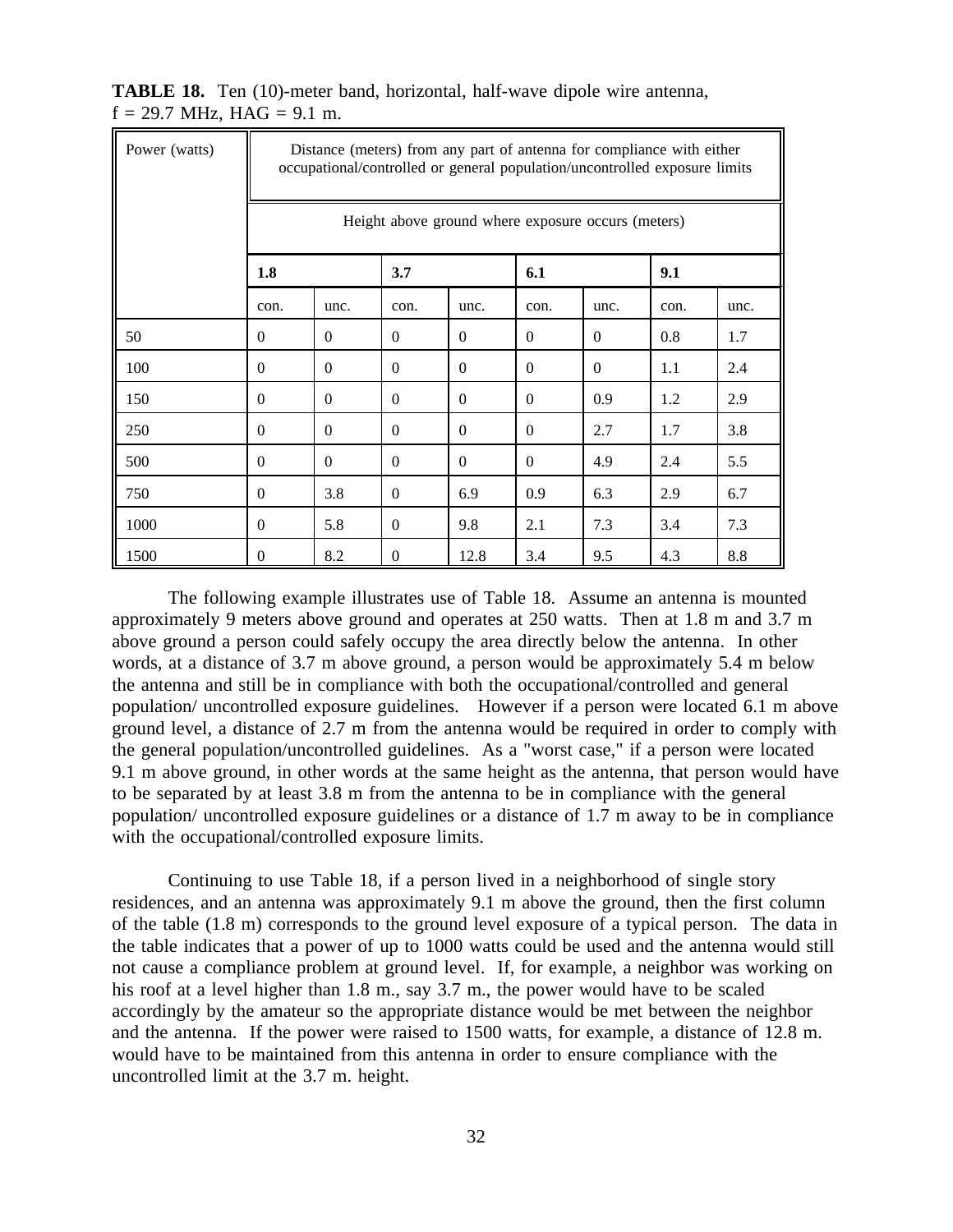| Power (watts) |              | Distance (meters) from any part of the antenna for compliance with either<br>occupational/controlled or general population/uncontrolled exposure limits |              |          |          |                                                    |      |      |  |  |
|---------------|--------------|---------------------------------------------------------------------------------------------------------------------------------------------------------|--------------|----------|----------|----------------------------------------------------|------|------|--|--|
|               |              |                                                                                                                                                         |              |          |          | Height above ground where exposure occurs (meters) |      |      |  |  |
|               | 1.8          |                                                                                                                                                         | 3.7          |          | 6.1      |                                                    | 9.1  |      |  |  |
|               | con.         | unc.                                                                                                                                                    | con.         | unc.     | con.     | unc.                                               | con. | unc. |  |  |
| 50            | $\Omega$     | $\Omega$                                                                                                                                                | $\Omega$     | $\Omega$ | $\Omega$ | $\Omega$                                           | 2.6  | 4.0  |  |  |
| 100           | $\Omega$     | $\Omega$                                                                                                                                                | $\Omega$     | $\Omega$ | $\Omega$ | $\Omega$                                           | 3.0  | 5.5  |  |  |
| 150           | $\Omega$     | $\Omega$                                                                                                                                                | $\Omega$     | $\Omega$ | $\Omega$ | 4.7                                                | 3.4  | 6.6  |  |  |
| 250           | $\mathbf{0}$ | $\Omega$                                                                                                                                                | $\mathbf{0}$ | $\Omega$ | $\Omega$ | 7.5                                                | 4.0  | 8.2  |  |  |
| 500           | $\Omega$     | $\Omega$                                                                                                                                                | $\Omega$     | 14.3     | $\Omega$ | 15.0                                               | 5.5  | 11.0 |  |  |
| 750           | $\Omega$     | 10.7                                                                                                                                                    | $\Omega$     | 18.0     | 4.6      | 21.6                                               | 6.5  | 13.7 |  |  |
| 1000          | $\Omega$     | 14.0                                                                                                                                                    | $\Omega$     | 20.7     | 6.4      | 25.3                                               | 7.3  | 18.3 |  |  |
| 1500          | 0            | 17.4                                                                                                                                                    | $\Omega$     | 24.1     | 8.5      | 30.5                                               | 8.8  | 31.4 |  |  |

**TABLE 19.** Ten (10)-meter band, three (3)-element Yagi antenna,  $f = 29.7$  MHz,  $HAG = 9.1$  m.

**TABLE 20.** Ten (10)-meter band, three (3)-element Yagi antenna,  $f = 29.7$  MHz,  $HAG = 18.3$  m.

| Power (watts) |          | Distance (meters) from any part of the antenna for compliance with either<br>occupational/controlled or general population/uncontrolled exposure limits |          |          |                                                    |          |      |      |
|---------------|----------|---------------------------------------------------------------------------------------------------------------------------------------------------------|----------|----------|----------------------------------------------------|----------|------|------|
|               |          |                                                                                                                                                         |          |          | Height above ground where exposure occurs (meters) |          |      |      |
|               | 1.8      |                                                                                                                                                         | 3.7      |          | 6.1                                                |          | 18.3 |      |
|               | con.     | unc.                                                                                                                                                    | con.     | unc.     | con.                                               | unc.     | con. | unc. |
| 50            | $\Omega$ | $\Omega$                                                                                                                                                | $\Omega$ | $\Omega$ | $\Omega$                                           | $\Omega$ | 2.6  | 4.0  |
| 100           | $\Omega$ | $\Omega$                                                                                                                                                | $\Omega$ | $\Omega$ | $\Omega$                                           | $\Omega$ | 3.0  | 5.5  |
| 150           | $\Omega$ | $\Omega$                                                                                                                                                | $\Omega$ | $\Omega$ | $\Omega$                                           | $\Omega$ | 3.4  | 6.7  |
| 250           | $\Omega$ | $\Omega$                                                                                                                                                | $\Omega$ | $\Omega$ | $\Omega$                                           | $\Omega$ | 4.0  | 8.5  |
| 500           | $\Omega$ | $\Omega$                                                                                                                                                | $\Omega$ | $\Omega$ | $\Omega$                                           | $\Omega$ | 5.5  | 12.8 |
| 750           | $\Omega$ | $\Omega$                                                                                                                                                | $\Omega$ | $\Omega$ | $\Omega$                                           | $\Omega$ | 6.7  | 15.8 |
| 1000          | $\Omega$ | $\Omega$                                                                                                                                                | $\Omega$ | $\Omega$ | $\Omega$                                           | $\Omega$ | 7.6  | 17.6 |
| 1500          | $\Omega$ | $\theta$                                                                                                                                                | $\Omega$ | 21.0     | $\theta$                                           | $\Omega$ | 9.4  | 20.1 |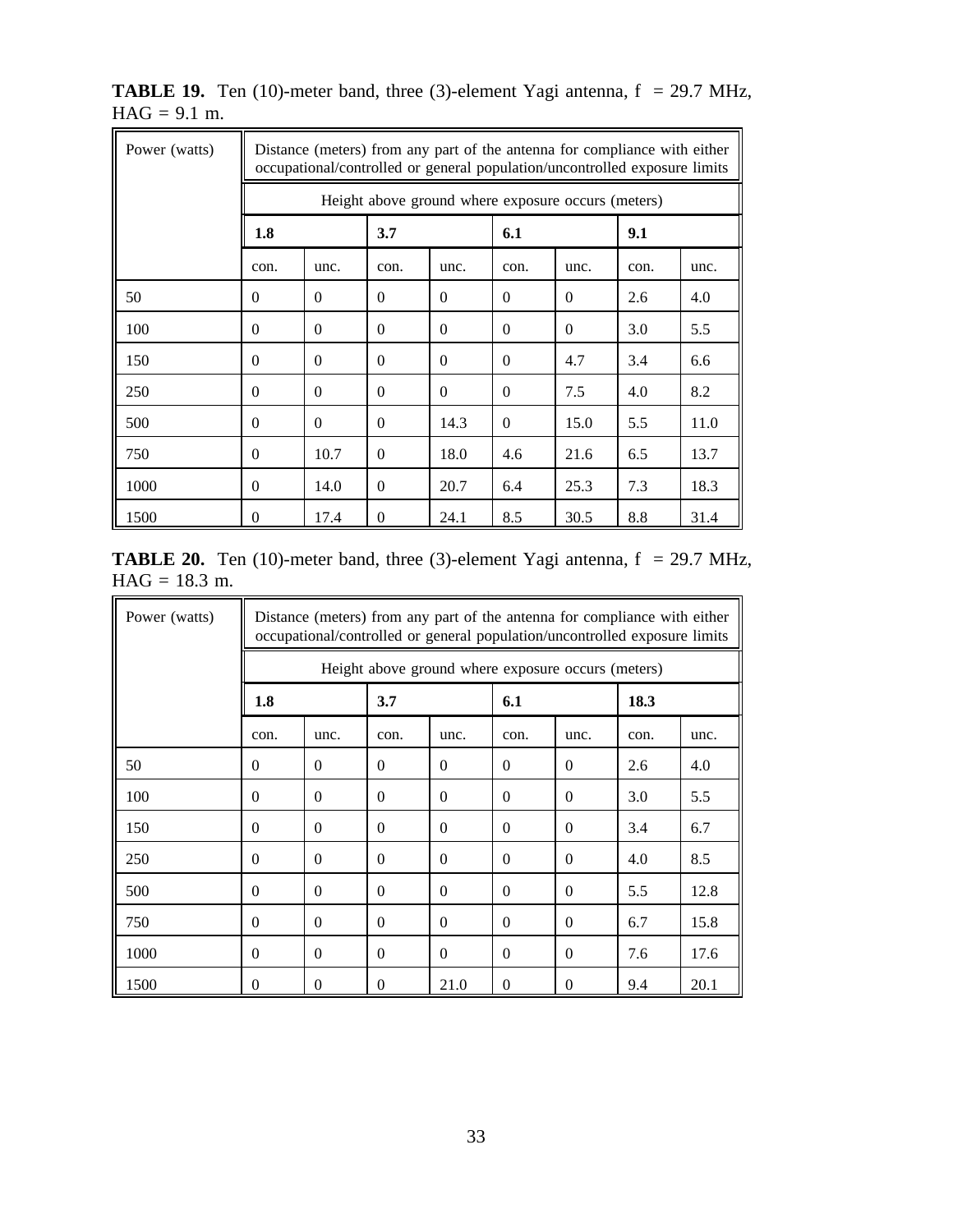| <b>TABLE 21.</b> Fifteen (15)-meter band horizontal, half-wave dipole wire antenna, |  |  |  |
|-------------------------------------------------------------------------------------|--|--|--|
| $f = 21.45$ MHz, HAG = 9.1 m.                                                       |  |  |  |

| Power (watts) |          | Distance (meters) from any part of the antenna for compliance with either<br>occupational/controlled or general population/uncontrolled exposure limits |          |          |          |                |      |      |  |
|---------------|----------|---------------------------------------------------------------------------------------------------------------------------------------------------------|----------|----------|----------|----------------|------|------|--|
|               |          | Height above ground where exposure occurs (meters)                                                                                                      |          |          |          |                |      |      |  |
|               | 1.8      |                                                                                                                                                         | 3.7      |          | 6.1      | 9.1            |      |      |  |
|               | con.     | unc.                                                                                                                                                    | con.     | unc.     | con.     | unc.           | con. | unc. |  |
| 50            | $\Omega$ | $\Omega$                                                                                                                                                | $\Omega$ | $\Omega$ | $\Omega$ | $\overline{0}$ | 0.6  | 1.2  |  |
| 100           | $\Omega$ | $\Omega$                                                                                                                                                | $\Omega$ | $\Omega$ | $\Omega$ | $\Omega$       | 0.8  | 1.8  |  |
| 150           | $\Omega$ | $\Omega$                                                                                                                                                | $\Omega$ | $\Omega$ | $\Omega$ | $\Omega$       | 0.9  | 2.3  |  |
| 250           | $\Omega$ | $\Omega$                                                                                                                                                | $\Omega$ | $\Omega$ | $\Omega$ | 0.8            | 1.2  | 2.9  |  |
| 500           | $\theta$ | $\Omega$                                                                                                                                                | $\Omega$ | $\Omega$ | $\Omega$ | 3.0            | 1.8  | 4.1  |  |
| 750           | $\Omega$ | $\Omega$                                                                                                                                                | $\Omega$ | 1.7      | $\Omega$ | 4.3            | 2.3  | 5.0  |  |
| 1000          | $\Omega$ | $\Omega$                                                                                                                                                | $\Omega$ | 4.6      | $\Omega$ | 5.2            | 2.6  | 5.8  |  |
| 1500          | 0        | 3.0                                                                                                                                                     | $\theta$ | 7.5      | 1.5      | 8.1            | 3.2  | 7.2  |  |

**TABLE 22.** Fifteen (15)-meter band, three-element Yagi,  $f = 21.45$  MHz,  $HAG = 9.1$  m.

| Power (watts) |          | Distance (meters) from any part of the antenna for compliance with either<br>occupational/controlled or general population/uncontrolled exposure limits |          |          |          |          |      |      |  |  |
|---------------|----------|---------------------------------------------------------------------------------------------------------------------------------------------------------|----------|----------|----------|----------|------|------|--|--|
|               |          | Height above ground where exposure occurs (meters)                                                                                                      |          |          |          |          |      |      |  |  |
|               | 1.8      |                                                                                                                                                         |          |          | 6.1      | 9.1      |      |      |  |  |
|               | con.     | unc.                                                                                                                                                    | con.     | unc.     | con.     | unc.     | con. | unc. |  |  |
| 50            | $\Omega$ | $\Omega$                                                                                                                                                | $\Omega$ | $\Omega$ | $\Omega$ | $\Omega$ | 3.2  | 3.8  |  |  |
| 100           | $\theta$ | $\Omega$                                                                                                                                                | $\Omega$ | $\Omega$ | $\Omega$ | $\Omega$ | 3.4  | 4.4  |  |  |
| 150           | $\Omega$ | $\Omega$                                                                                                                                                | $\Omega$ | $\Omega$ | $\Omega$ | $\Omega$ | 3.5  | 5.2  |  |  |
| 250           | $\Omega$ | $\Omega$                                                                                                                                                | $\Omega$ | $\Omega$ | $\Omega$ | 3.0      | 3.8  | 6.4  |  |  |
| 500           | $\Omega$ | $\Omega$                                                                                                                                                | $\Omega$ | $\Omega$ | $\Omega$ | 7.8      | 4.4  | 9.0  |  |  |
| 750           | $\Omega$ | $\Omega$                                                                                                                                                | $\Omega$ | 8.2      | $\Omega$ | 12.5     | 5.2  | 11.4 |  |  |
| 1000          | $\Omega$ | $\Omega$                                                                                                                                                | $\Omega$ | 11.6     | 1.5      | 15.4     | 5.8  | 14.2 |  |  |
| 1500          | $\Omega$ | 11.1                                                                                                                                                    | $\Omega$ | 14.8     | 4.3      | 19.4     | 7.0  | 20.7 |  |  |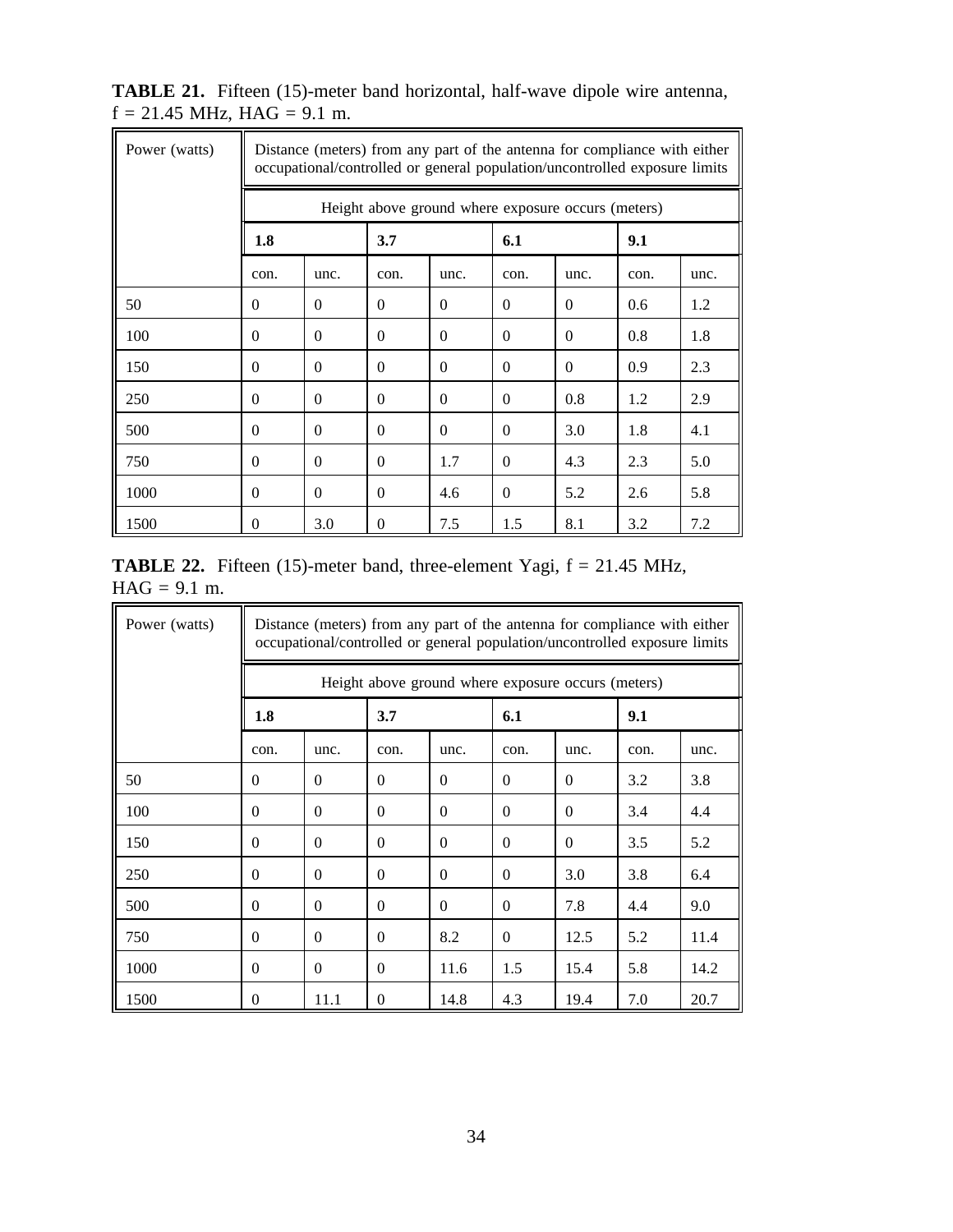| $f = 14.35$ MHz, HAG = 9.1 m. | <b>TABLE 25.</b> I wenty (20)-meter band horizontal, half-wave dipole wire antenna,                                                                                             |
|-------------------------------|---------------------------------------------------------------------------------------------------------------------------------------------------------------------------------|
| Power (watts)                 | $\parallel$ Distance (meters) from any part of the antenna for compliance with either $\parallel$<br>occupational/controlled or general population/uncontrolled exposure limits |

| <b>TABLE 23.</b> Twenty (20)-meter band horizontal, half-wave dipole wire antenna, |  |  |  |
|------------------------------------------------------------------------------------|--|--|--|
| $f = 14.35$ MHz, HAG = 9.1 m.                                                      |  |  |  |

|      |                  | occupational/controlled or general population/uncontrolled exposure limits |                  |                  |                  |              |      |      |  |  |  |
|------|------------------|----------------------------------------------------------------------------|------------------|------------------|------------------|--------------|------|------|--|--|--|
|      |                  | Height above ground where exposure occurs (meters)                         |                  |                  |                  |              |      |      |  |  |  |
|      | 1.8              |                                                                            | 3.7              |                  | 6.1              |              |      |      |  |  |  |
|      | con.             | unc.                                                                       | con.             | unc.             | con.             | unc.         | con. | unc. |  |  |  |
| 50   | $\boldsymbol{0}$ | $\overline{0}$                                                             | $\boldsymbol{0}$ | $\theta$         | $\boldsymbol{0}$ | $\mathbf{0}$ | 0.3  | 0.8  |  |  |  |
| 100  | $\mathbf{0}$     | $\overline{0}$                                                             | $\mathbf{0}$     | $\theta$         | $\mathbf{0}$     | $\mathbf{0}$ | 0.5  | 1.1  |  |  |  |
| 150  | $\mathbf{0}$     | $\overline{0}$                                                             | $\mathbf{0}$     | $\mathbf{0}$     | $\mathbf{0}$     | $\mathbf{0}$ | 0.6  | 1.4  |  |  |  |
| 250  | $\mathbf{0}$     | $\overline{0}$                                                             | $\mathbf{0}$     | $\mathbf{0}$     | $\mathbf{0}$     | $\mathbf{0}$ | 0.8  | 1.8  |  |  |  |
| 500  | $\mathbf{0}$     | $\overline{0}$                                                             | $\mathbf{0}$     | $\Omega$         | $\mathbf{0}$     | $\mathbf{0}$ | 1.1  | 2.6  |  |  |  |
| 750  | $\mathbf{0}$     | $\overline{0}$                                                             | $\mathbf{0}$     | $\mathbf{0}$     | $\mathbf{0}$     | $\mathbf{0}$ | 1.4  | 3.2  |  |  |  |
| 1000 | $\mathbf{0}$     | $\overline{0}$                                                             | $\mathbf{0}$     | $\mathbf{0}$     | $\mathbf{0}$     | 1.2          | 1.5  | 3.8  |  |  |  |
| 1500 | $\theta$         | $\boldsymbol{0}$                                                           | $\bf{0}$         | $\boldsymbol{0}$ | $\theta$         | 2.7          | 2.0  | 4.7  |  |  |  |

**TABLE 24.** Twenty (20)-meter band, three-element Yagi,  $f = 14.35$  MHz,  $HAG = 9.1$  m.

| Power (watts) |              | Distance (meters) from any part of the antenna for compliance with either<br>occupational/controlled or general population/uncontrolled exposure limits |          |              |          |          |      |      |  |
|---------------|--------------|---------------------------------------------------------------------------------------------------------------------------------------------------------|----------|--------------|----------|----------|------|------|--|
|               |              | Height above ground (meters)                                                                                                                            |          |              |          |          |      |      |  |
|               | 1.8          |                                                                                                                                                         | 3.7      |              | 6.1      |          | 9.1  |      |  |
|               | con.         | unc.                                                                                                                                                    | con.     | unc.         | con.     | unc.     | con. | unc. |  |
| 50            | $\mathbf{0}$ | $\Omega$                                                                                                                                                | $\Omega$ | $\theta$     | $\Omega$ | $\Omega$ | 4.4  | 4.9  |  |
| 100           | $\Omega$     | $\Omega$                                                                                                                                                | $\Omega$ | $\Omega$     | $\Omega$ | $\Omega$ | 4.6  | 5.2  |  |
| 150           | $\mathbf{0}$ | $\Omega$                                                                                                                                                | $\Omega$ | $\Omega$     | $\Omega$ | $\Omega$ | 4.7  | 5.3  |  |
| 250           | $\Omega$     | $\Omega$                                                                                                                                                | $\Omega$ | $\Omega$     | $\Omega$ | $\Omega$ | 4.9  | 5.8  |  |
| 500           | $\mathbf{0}$ | $\Omega$                                                                                                                                                | $\Omega$ | $\Omega$     | $\Omega$ | 4.0      | 5.2  | 6.7  |  |
| 750           | $\Omega$     | $\Omega$                                                                                                                                                | $\Omega$ | $\Omega$     | $\Omega$ | 5.5      | 5.3  | 7.8  |  |
| 1000          | $\theta$     | $\mathbf{0}$                                                                                                                                            | $\Omega$ | $\mathbf{0}$ | $\Omega$ | 6.7      | 5.6  | 8.8  |  |
| 1500          | $\theta$     | $\mathbf{0}$                                                                                                                                            | $\Omega$ | $\theta$     | $\theta$ | 8.7      | 6.0  | 10.8 |  |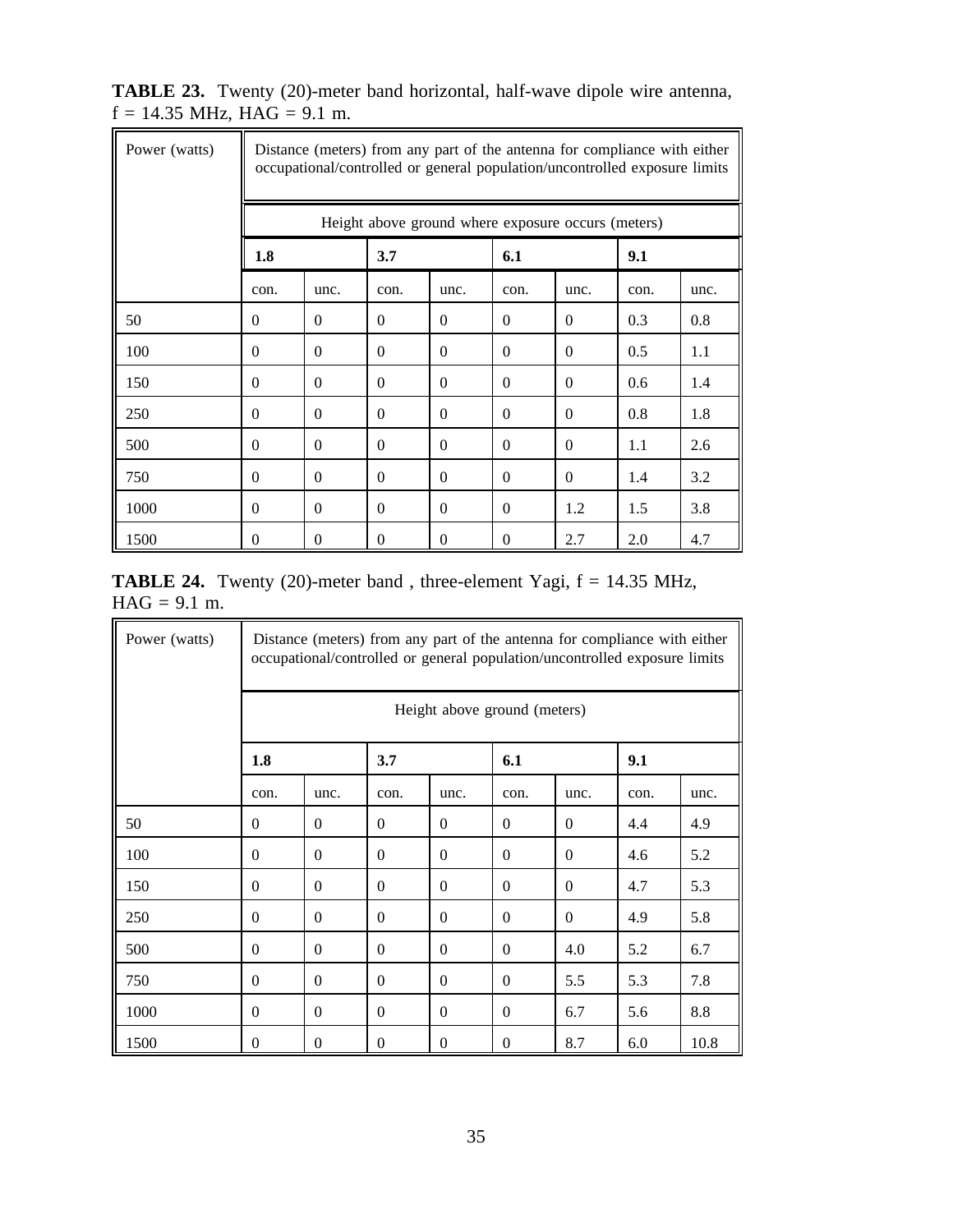|                 |  | <b>TABLE 25.</b> Twenty (20)-meter band, three-element Yagi, $f = 14.35$ MHz, |
|-----------------|--|-------------------------------------------------------------------------------|
| $HAG = 18.3$ m. |  |                                                                               |

| Power (watts) |          | Distance (meters) from any part of the antenna for compliance with either<br>occupational/controlled or general population/uncontrolled exposure limits<br>Height above ground (meters) |          |          |          |          |      |      |  |
|---------------|----------|-----------------------------------------------------------------------------------------------------------------------------------------------------------------------------------------|----------|----------|----------|----------|------|------|--|
|               |          |                                                                                                                                                                                         |          |          |          |          |      |      |  |
|               | 1.8      |                                                                                                                                                                                         | 3.7      |          | 6.1      |          | 18.3 |      |  |
|               | con.     | unc.                                                                                                                                                                                    | con.     | unc.     | con.     | unc.     | con. | unc. |  |
| 50            | $\Omega$ | $\Omega$                                                                                                                                                                                | $\Omega$ | $\Omega$ | $\theta$ | $\Omega$ | 4.4  | 4.9  |  |
| 100           | $\theta$ | $\Omega$                                                                                                                                                                                | $\Omega$ | $\theta$ | $\theta$ | $\Omega$ | 4.6  | 5.2  |  |
| 150           | $\theta$ | $\Omega$                                                                                                                                                                                | $\Omega$ | $\theta$ | $\Omega$ | $\Omega$ | 4.7  | 5.5  |  |
| 250           | $\Omega$ | $\Omega$                                                                                                                                                                                | $\Omega$ | $\theta$ | $\theta$ | $\Omega$ | 4.9  | 5.8  |  |
| 500           | $\theta$ | $\Omega$                                                                                                                                                                                | $\Omega$ | $\Omega$ | $\theta$ | $\Omega$ | 5.2  | 6.9  |  |
| 750           | $\theta$ | $\Omega$                                                                                                                                                                                | $\Omega$ | $\theta$ | $\Omega$ | $\Omega$ | 5.5  | 7.8  |  |
| 1000          | $\Omega$ | $\Omega$                                                                                                                                                                                | $\Omega$ | $\theta$ | $\Omega$ | $\Omega$ | 5.6  | 8.7  |  |
| 1500          | $\Omega$ | $\Omega$                                                                                                                                                                                | $\Omega$ | $\Omega$ | $\Omega$ | $\theta$ | 6.1  | 10.3 |  |

**TABLE 26.** Forty (40)-meter band, horizontal, half-wave dipole wire antenna,  $f = 7.3$  MHz, HAG = 4.6 m.

| Power (watts) |          | Distance (meters) from any part of the antenna for compliance with either<br>occupational/controlled or general population/uncontrolled exposure limits |          |          |      |      |          |          |  |  |
|---------------|----------|---------------------------------------------------------------------------------------------------------------------------------------------------------|----------|----------|------|------|----------|----------|--|--|
|               |          | Height above ground (meters)                                                                                                                            |          |          |      |      |          |          |  |  |
|               | 1.8      |                                                                                                                                                         |          |          | 4.6  | 6.1  |          |          |  |  |
|               | con.     | unc.                                                                                                                                                    | con.     | unc.     | con. | unc. | con.     | unc.     |  |  |
| 50            | $\Omega$ | $\Omega$                                                                                                                                                | $\Omega$ | $\Omega$ | 0.2  | 0.5  | $\Omega$ | $\Omega$ |  |  |
| 100           | $\Omega$ | $\Omega$                                                                                                                                                | $\Omega$ | $\Omega$ | 0.3  | 0.6  | $\Omega$ | $\Omega$ |  |  |
| 150           | $\Omega$ | $\Omega$                                                                                                                                                | $\Omega$ | 0.2      | 0.4  | 0.8  | $\Omega$ | $\Omega$ |  |  |
| 250           | $\Omega$ | $\Omega$                                                                                                                                                | $\Omega$ | 0.8      | 0.5  | 1.1  | $\Omega$ | $\Omega$ |  |  |
| 500           | $\Omega$ | $\Omega$                                                                                                                                                | $\Omega$ | 1.4      | 0.6  | 1.5  | $\Omega$ | 0.2      |  |  |
| 750           | $\Omega$ | $\Omega$                                                                                                                                                | 0.2      | 1.8      | 0.8  | 2.0  | $\Omega$ | 1.1      |  |  |
| 1000          | $\Omega$ | 0.9                                                                                                                                                     | 0.6      | 2.1      | 0.9  | 2.1  | $\Omega$ | 1.5      |  |  |
| 1500          | $\Omega$ | 2.0                                                                                                                                                     | 0.9      | 2.7      | 1.2  | 2.7  | 0        | 2.1      |  |  |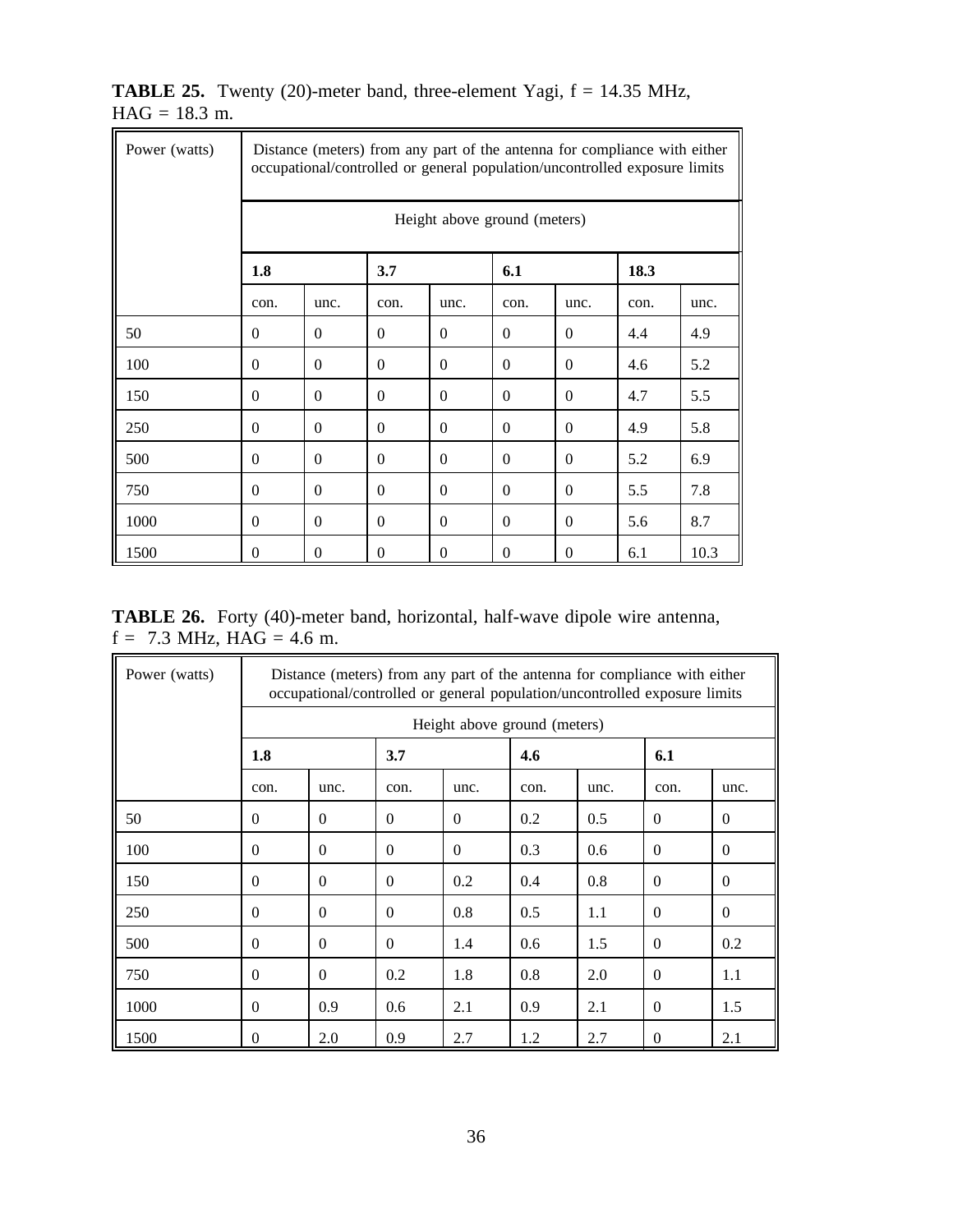| <b>TABLE 27.</b> Forty (40)-meter band, horizontal, half-wave dipole wire antenna, |  |
|------------------------------------------------------------------------------------|--|
| $f = 7.3$ MHz, HAG = 9.1 m.                                                        |  |

| Power (watts) |          | Distance (meters) from any part of antenna for compliance with<br>occupational/controlled or general population/uncontrolled exposure limits<br>Height above ground (meters) |              |          |          |              |      |      |  |  |
|---------------|----------|------------------------------------------------------------------------------------------------------------------------------------------------------------------------------|--------------|----------|----------|--------------|------|------|--|--|
|               |          |                                                                                                                                                                              |              |          |          |              |      |      |  |  |
|               | 1.8      |                                                                                                                                                                              | 3.7          |          | 6.1      |              | 9.1  |      |  |  |
|               | con.     | unc.                                                                                                                                                                         | con.         | unc.     | con.     | unc.         | con. | unc. |  |  |
| 50            | $\Omega$ | $\Omega$                                                                                                                                                                     | $\Omega$     | $\Omega$ | $\theta$ | $\mathbf{0}$ | 0.2  | 0.3  |  |  |
| 100           | $\Omega$ | $\mathbf{0}$                                                                                                                                                                 | $\Omega$     | $\Omega$ | $\theta$ | $\Omega$     | 0.2  | 0.6  |  |  |
| 150           | $\theta$ | $\Omega$                                                                                                                                                                     | $\Omega$     | $\theta$ | $\Omega$ | $\Omega$     | 0.3  | 0.7  |  |  |
| 250           | $\Omega$ | $\Omega$                                                                                                                                                                     | $\Omega$     | $\theta$ | $\theta$ | $\Omega$     | 0.3  | 0.9  |  |  |
| 500           | $\Omega$ | $\mathbf{0}$                                                                                                                                                                 | $\Omega$     | $\Omega$ | $\theta$ | $\Omega$     | 0.6  | 1.2  |  |  |
| 750           | $\theta$ | $\mathbf{0}$                                                                                                                                                                 | $\Omega$     | $\theta$ | $\Omega$ | $\mathbf{0}$ | 0.7  | 1.7  |  |  |
| 1000          | $\Omega$ | $\Omega$                                                                                                                                                                     | $\Omega$     | $\theta$ | $\theta$ | $\Omega$     | 0.8  | 1.8  |  |  |
| 1500          | $\theta$ | $\mathbf{0}$                                                                                                                                                                 | $\mathbf{0}$ | $\theta$ | $\theta$ | $\theta$     | 0.9  | 2.3  |  |  |

**TABLE 28.** Eighty (80)-meter band, horizontal, half-wave dipole wire antenna,  $f = 4$  MHz, HAG = 4.6 m.

| Power (watts) |              | Distance (meters) from any part of antenna for compliance with<br>occupational/controlled or general population/uncontrolled exposure limits |          |          |     |     |          |          |  |  |
|---------------|--------------|----------------------------------------------------------------------------------------------------------------------------------------------|----------|----------|-----|-----|----------|----------|--|--|
|               |              | Height above ground (meters)                                                                                                                 |          |          |     |     |          |          |  |  |
|               | 1.8          | 4.6<br>3.7<br>6.1                                                                                                                            |          |          |     |     |          |          |  |  |
|               | con.         | unc.<br>con.<br>unc.<br>con.<br>con.<br>unc.                                                                                                 |          |          |     |     |          |          |  |  |
| 50            | $\Omega$     | $\Omega$                                                                                                                                     | $\Omega$ | $\theta$ | 0.1 | 0.3 | $\Omega$ | $\Omega$ |  |  |
| 100           | $\Omega$     | $\Omega$                                                                                                                                     | $\Omega$ | $\theta$ | 0.2 | 0.3 | $\Omega$ | $\Omega$ |  |  |
| 150           | $\Omega$     | $\Omega$                                                                                                                                     | $\Omega$ | $\Omega$ | 0.2 | 0.5 | $\Omega$ | $\Omega$ |  |  |
| 250           | $\mathbf{0}$ | $\mathbf{0}$                                                                                                                                 | $\Omega$ | $\Omega$ | 0.3 | 0.6 | $\Omega$ | $\Omega$ |  |  |
| 500           | $\theta$     | $\overline{0}$                                                                                                                               | $\Omega$ | 0.5      | 0.3 | 0.9 | $\Omega$ | $\Omega$ |  |  |
| 750           | $\theta$     | 0.8<br>0.5<br>$\overline{0}$<br>1.1<br>$\Omega$<br>$\Omega$<br>$\mathbf{0}$                                                                  |          |          |     |     |          |          |  |  |
| 1000          | $\Omega$     | $\Omega$                                                                                                                                     | $\Omega$ | 1.1      | 0.6 | 1.2 | $\Omega$ | $\Omega$ |  |  |
| 1500          | $\Omega$     | $\overline{0}$                                                                                                                               | $\Omega$ | 1.5      | 0.6 | 1.5 | $\theta$ | 0.2      |  |  |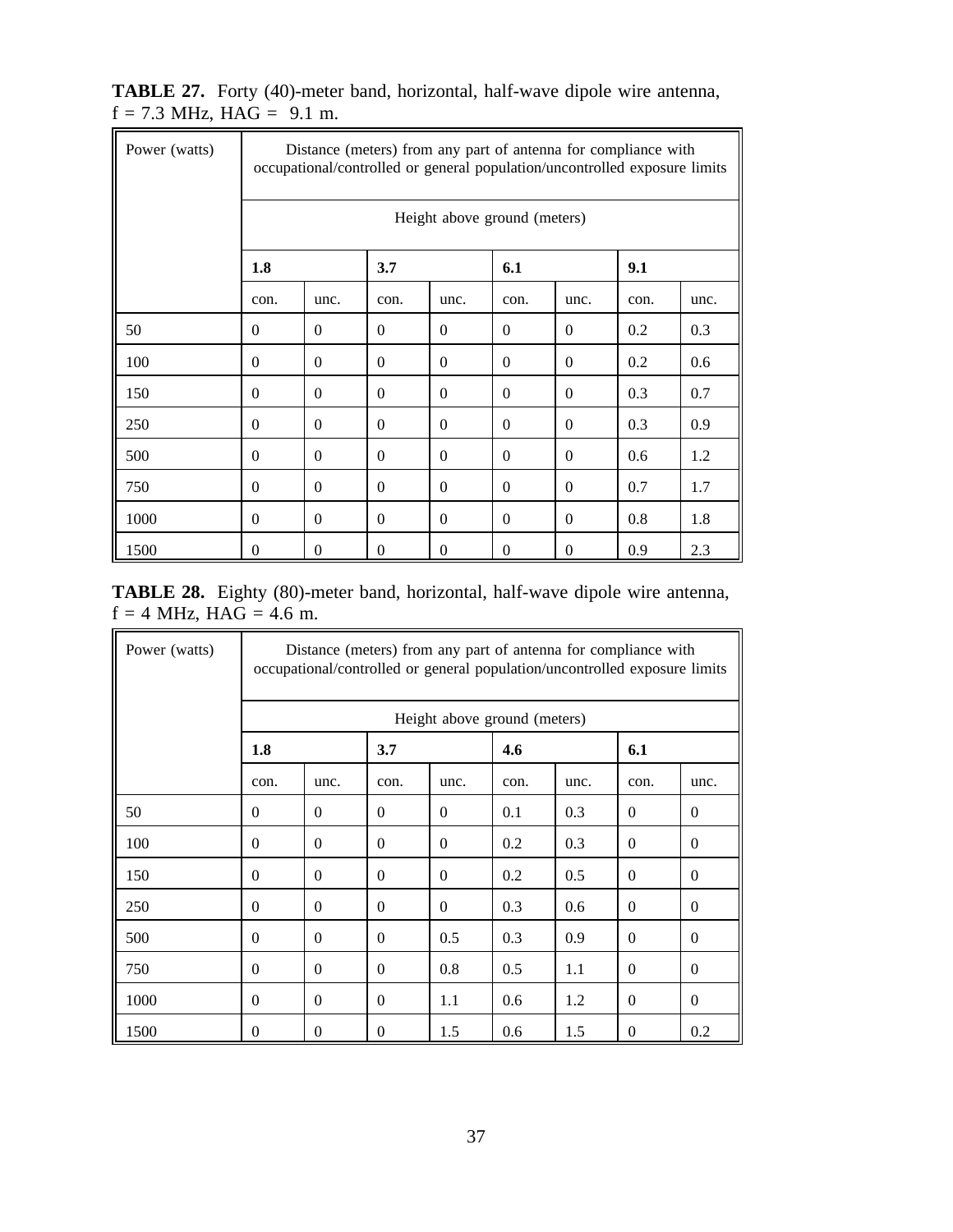| <b>TABLE 29.</b> Eighty (80)-meter band, horizontal half-wave dipole wire antenna, |  |  |  |
|------------------------------------------------------------------------------------|--|--|--|
| $f = 4$ MHz, HAG = 9.1 m.                                                          |  |  |  |

| Power (watts) |              | Distance (meters) from any part of antenna for compliance with<br>occupational/controlled or general population/uncontrolled exposure limits |          |          |              |          |     |     |  |  |  |
|---------------|--------------|----------------------------------------------------------------------------------------------------------------------------------------------|----------|----------|--------------|----------|-----|-----|--|--|--|
|               |              | Height above ground (meters)                                                                                                                 |          |          |              |          |     |     |  |  |  |
|               | 1.8          | 3.7<br>6.1<br>9.1                                                                                                                            |          |          |              |          |     |     |  |  |  |
|               | con.         | con.<br>con.<br>unc.<br>unc.<br>con.<br>unc.                                                                                                 |          |          |              |          |     |     |  |  |  |
| 50            | $\Omega$     | $\Omega$                                                                                                                                     | $\Omega$ | $\Omega$ | $\Omega$     | $\Omega$ | 0.1 | 0.2 |  |  |  |
| 100           | $\Omega$     | $\Omega$                                                                                                                                     | $\theta$ | $\Omega$ | $\Omega$     | $\Omega$ | 0.2 | 0.3 |  |  |  |
| 150           | $\Omega$     | $\Omega$                                                                                                                                     | $\Omega$ | $\Omega$ | $\Omega$     | $\Omega$ | 0.2 | 0.5 |  |  |  |
| 250           | $\mathbf{0}$ | $\Omega$                                                                                                                                     | $\theta$ | $\Omega$ | $\Omega$     | $\Omega$ | 0.2 | 0.6 |  |  |  |
| 500           | $\Omega$     | $\Omega$                                                                                                                                     | $\Omega$ | $\theta$ | $\mathbf{0}$ | $\Omega$ | 0.3 | 0.9 |  |  |  |
| 750           | $\Omega$     | 0.5<br>$\Omega$<br>$\theta$<br>$\mathbf{0}$<br>$\Omega$<br>1.1<br>$\Omega$                                                                   |          |          |              |          |     |     |  |  |  |
| 1000          | $\Omega$     | $\Omega$                                                                                                                                     | $\Omega$ | $\Omega$ | $\Omega$     | $\Omega$ | 0.5 | 1.2 |  |  |  |
| 1500          | 0            | $\Omega$                                                                                                                                     | 0        | $\Omega$ | 0            | $\Omega$ | 0.6 | 1.5 |  |  |  |

**TABLE 30.** 160-meter band, horizontal, half-wave dipole wire antenna,  $f = 2$  MHz, HAG = 4.6 m.

| Power (watts) |              | Distance (meters) from any part of antenna for compliance with<br>occupational/controlled or general population/uncontrolled exposure limits |          |          |      |      |          |          |  |  |
|---------------|--------------|----------------------------------------------------------------------------------------------------------------------------------------------|----------|----------|------|------|----------|----------|--|--|
|               |              | Height above ground (meters)                                                                                                                 |          |          |      |      |          |          |  |  |
|               | 1.8          | 4.6<br>3.7<br>6.1                                                                                                                            |          |          |      |      |          |          |  |  |
|               | con.         | unc.                                                                                                                                         | con.     | unc.     | con. | unc. | con.     | unc.     |  |  |
| 50            | $\mathbf{0}$ | $\Omega$                                                                                                                                     | $\Omega$ | $\Omega$ | 0.1  | 0.2  | $\Omega$ | $\Omega$ |  |  |
| 100           | $\mathbf{0}$ | $\Omega$                                                                                                                                     | $\Omega$ | $\Omega$ | 0.1  | 0.2  | $\theta$ | $\Omega$ |  |  |
| 150           | $\mathbf{0}$ | $\Omega$                                                                                                                                     | $\Omega$ | $\Omega$ | 0.2  | 0.2  | $\theta$ | $\Omega$ |  |  |
| 250           | $\mathbf{0}$ | $\Omega$                                                                                                                                     | $\Omega$ | $\Omega$ | 0.2  | 0.3  | $\Omega$ | $\Omega$ |  |  |
| 500           | $\Omega$     | $\Omega$                                                                                                                                     | $\Omega$ | $\Omega$ | 0.3  | 0.5  | $\theta$ | $\Omega$ |  |  |
| 750           | $\mathbf{0}$ | 0.3<br>0.5<br>$\Omega$<br>$\theta$<br>$\theta$<br>$\Omega$<br>$\mathbf{0}$                                                                   |          |          |      |      |          |          |  |  |
| 1000          | $\mathbf{0}$ | 0.5<br>$\Omega$<br>$\Omega$<br>$\mathbf{0}$<br>$\Omega$<br>0.6<br>$\mathbf{0}$                                                               |          |          |      |      |          |          |  |  |
| 1500          | $\Omega$     | $\overline{0}$                                                                                                                               | $\Omega$ | $\Omega$ | 0.5  | 0.8  | $\theta$ | $\Omega$ |  |  |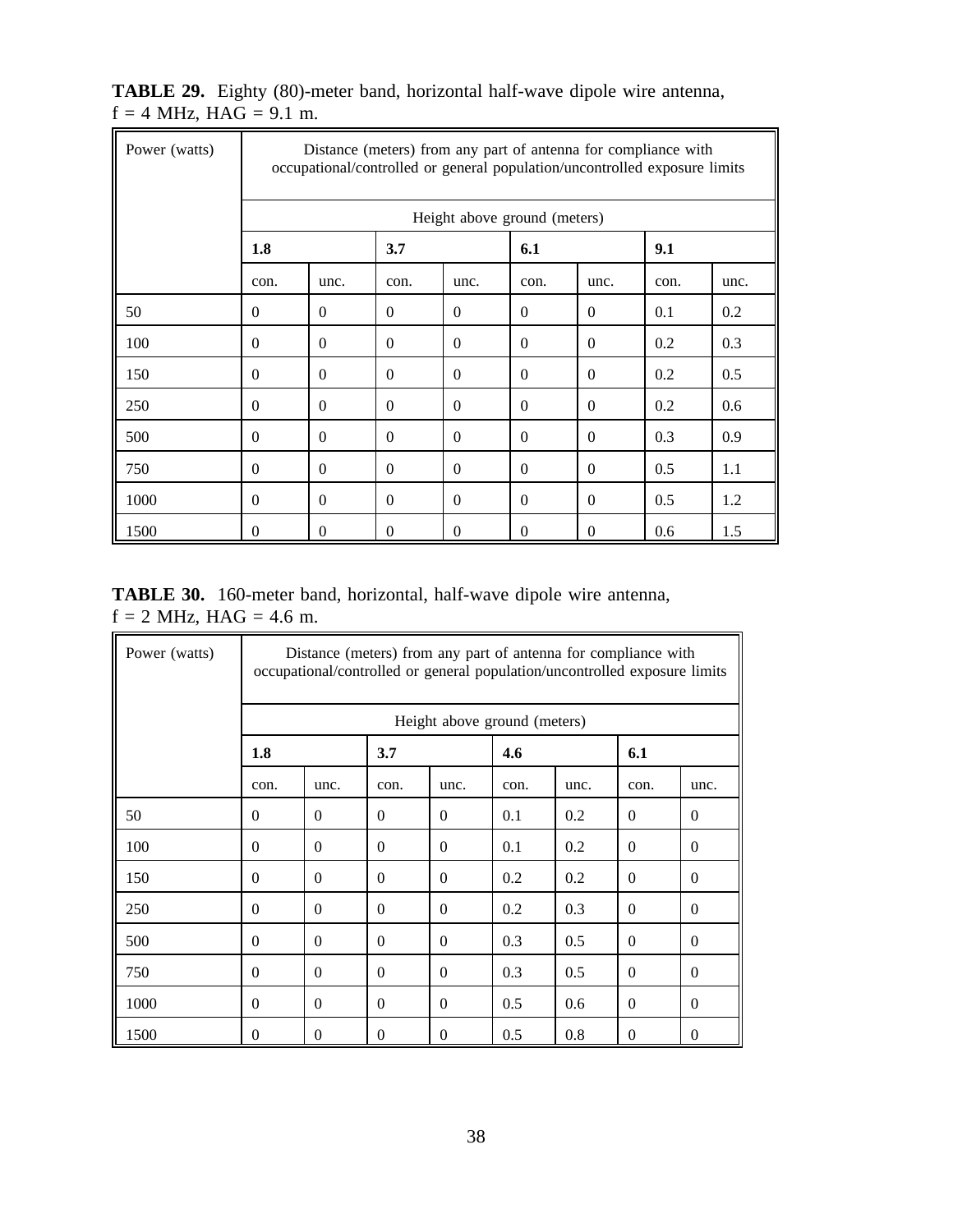| Power (watts) |              | Distance (meters) from any part of the antenna for compliance with either<br>occupational/controlled or general population/uncontrolled exposure limits |          |              |          |              |      |      |  |  |  |
|---------------|--------------|---------------------------------------------------------------------------------------------------------------------------------------------------------|----------|--------------|----------|--------------|------|------|--|--|--|
|               |              | Height above ground (meters)                                                                                                                            |          |              |          |              |      |      |  |  |  |
|               | 1.8          | 3.7<br>6.1<br>9.1                                                                                                                                       |          |              |          |              |      |      |  |  |  |
|               | con.         | unc.                                                                                                                                                    | con.     | unc.         | con.     | unc.         | con. | unc. |  |  |  |
| 50            | $\Omega$     | $\Omega$                                                                                                                                                | $\Omega$ | $\mathbf{0}$ | $\Omega$ | $\Omega$     | 0.1  | 0.2  |  |  |  |
| 100           | $\Omega$     | $\Omega$                                                                                                                                                | $\Omega$ | $\Omega$     | $\Omega$ | $\Omega$     | 0.2  | 0.2  |  |  |  |
| 150           | $\mathbf{0}$ | $\Omega$                                                                                                                                                | $\theta$ | $\theta$     | $\Omega$ | $\mathbf{0}$ | 0.2  | 0.2  |  |  |  |
| 250           | $\Omega$     | $\Omega$                                                                                                                                                | $\Omega$ | $\Omega$     | $\Omega$ | $\Omega$     | 0.2  | 0.3  |  |  |  |
| 500           | $\Omega$     | $\Omega$                                                                                                                                                | $\Omega$ | $\theta$     | $\Omega$ | $\Omega$     | 0.3  | 0.5  |  |  |  |
| 750           | $\mathbf{0}$ | $\theta$                                                                                                                                                | $\theta$ | $\theta$     | $\theta$ | $\mathbf{0}$ | 0.3  | 0.6  |  |  |  |
| 1000          | $\Omega$     | 0.5<br>$\theta$<br>$\Omega$<br>$\Omega$<br>$\theta$<br>$\mathbf{0}$<br>0.6                                                                              |          |              |          |              |      |      |  |  |  |
| 1500          | $\Omega$     | $\theta$                                                                                                                                                | $\Omega$ | $\Omega$     | $\theta$ | $\theta$     | 0.6  | 0.9  |  |  |  |

| <b>TABLE 31.</b> 160-meter band, horizontal, half-wave dipole wire antenna, |  |  |  |  |
|-----------------------------------------------------------------------------|--|--|--|--|
| $f = 2$ MHz, HAG = 9.1 m.                                                   |  |  |  |  |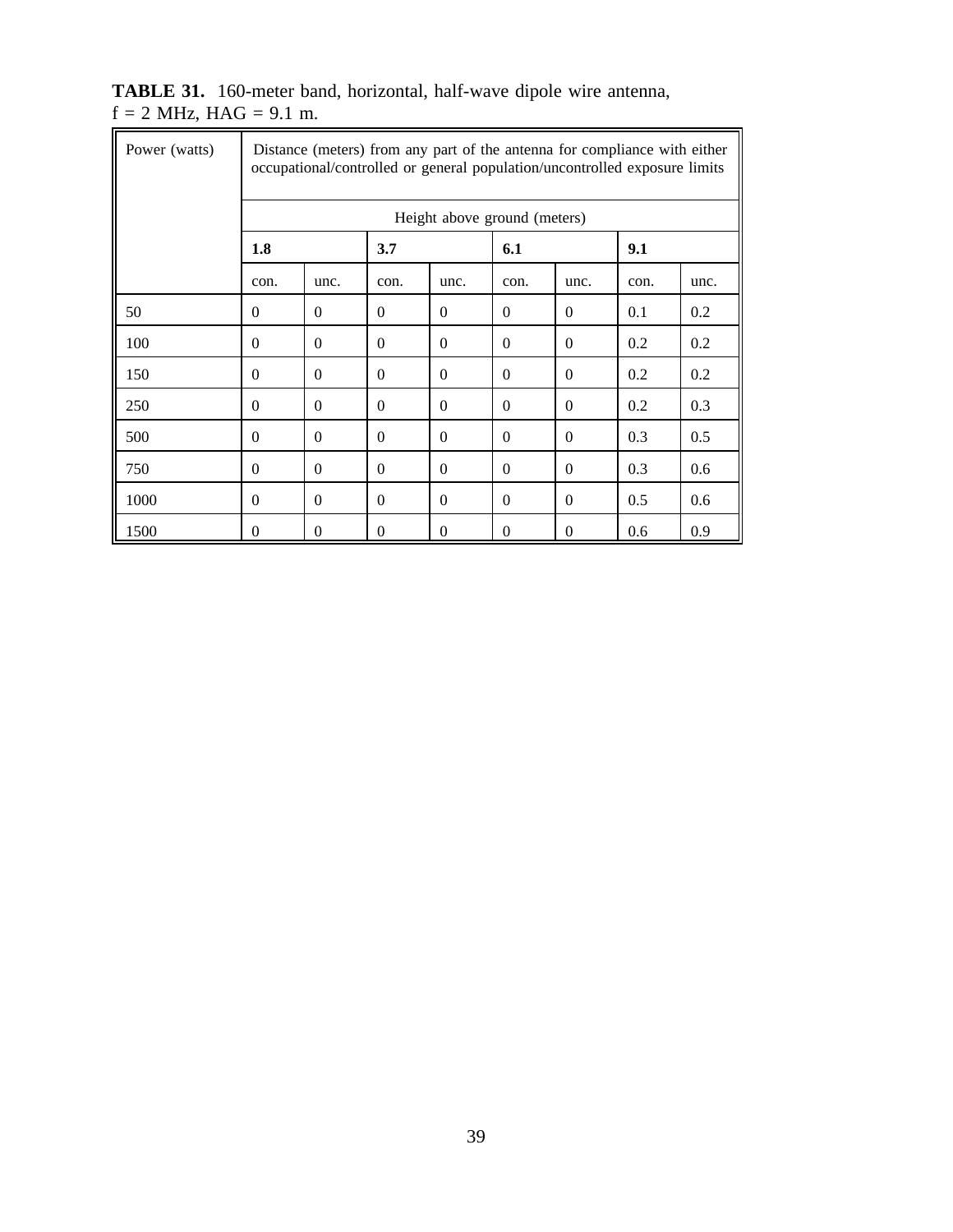#### **Examples Using Models**

The following two examples illustrate how tables such as Tables 24 and 26 can be used.



**FIGURE 2.** Illustration of use of Table 24.

In Figure 2, an amateur station located at a residence is transmitting using a threeelement Yagi antenna (20 meter/14.35 MHz) that is located approximately 9 m above ground level. Maximum *average* operating power is 1,000 watts. From Table 24 it is apparent that a person standing at ground level (taken as the 1.8 meters level based on a person's height) would always be exposed below the guidelines, regardless of whether they are considered under the occupational/controlled or the general population/uncontrolled tiers of exposure limits. If only single story residences were located near this amateur station then the station would be assumed to be in compliance with FCC exposure guidelines. However, in the case shown in Figure 2 a three-story apartment building is located adjacent to the amateur station. People living in this building would have to be considered under the general population/uncontrolled exposure guidelines. Since the antenna is the same height (9 meters) as the third story of this building, the amateur would have to ensure that the transmitting antenna is at least 8.8 meters from the apartment building. Since the actual distance in this case is 12 meters, the amateur station can be assumed to be in compliance. However, if the distance were not at least 8.8 meters, the amateur station may not comply but there would still be several options for actions that could ensure compliance. These include (but are not necessarily limited to) raising the center of radiation of the antenna to an appropriate height above the apartment building, moving the antenna to the other side of his property, or possibly incorporating duty cycle considerations into determining exposure levels.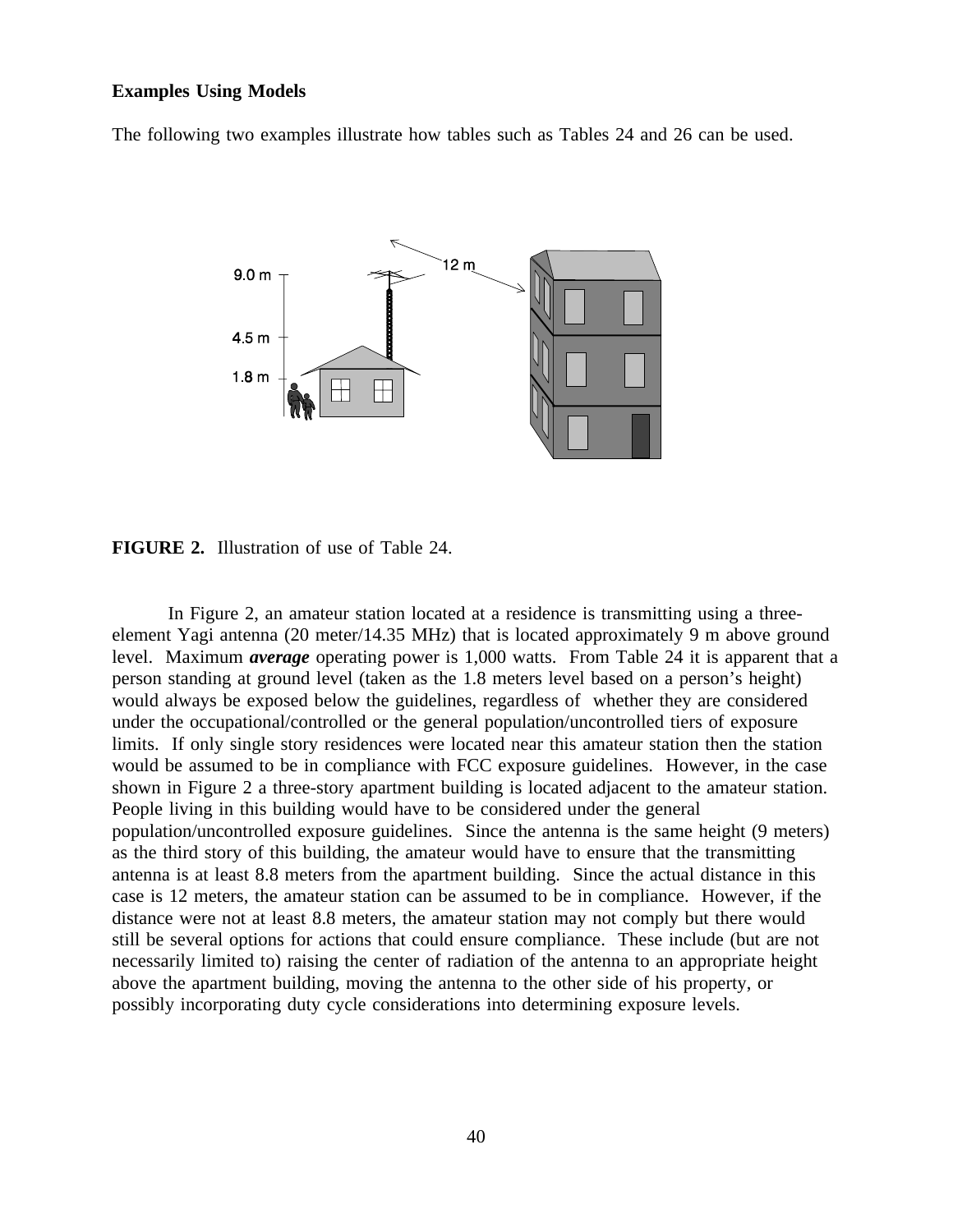

**FIGURE 3.** Illustration of use of Table 26.

In Figure 3, an amateur station is using a 40 meter/ 7.3 MHz horizontal half-wave dipole antenna that extends from outside a second floor window to a nearby tree. The antenna is approximately 4.6 meters off the ground, and average transmitter power is 1,500 watts. From Table 26 the station would be in compliance with FCC RF guidelines if the amateur or members of his/her immediate household (occupational/controlled exposure) remained directly below the antenna (see 1.8 m column in the table). However, in this example, a household member on the second floor of the house would have to maintain a minimum distance of 2.7 m from the antenna (see 3.7 m and 4.6 m columns for occupational/controlled exposure) in order to ensure compliance. Note also that from Table 26 compliance distances required for a height of 1.8 m are 2 m (general population/uncontrolled). Neighbors of the amateur or persons who do not fit the category of occupational/controlled must stay at least 2 m from the antenna, while at ground level, in order to ensure compliance for continuous exposure. Since the antenna is approximately 4.6 m. off the ground, a person of around 1.8 m. tall would be 2.8 meters from the antenna while they were standing at ground level. Therefore, this station would be in compliance with uncontrolled limits using the parameters listed above

Also, for the case shown in Figure 3, the amateur station is using a ten-meter, threeelement Yagi antenna mounted on the roof of the house that is operated with 100 watts of average power. This power level was chosen because the second floor of the house is located between 3.7-6.1 meters above ground (see Table 19). Since the antenna is mounted approximately 9 meters above ground level, the amateur has decided to operate without any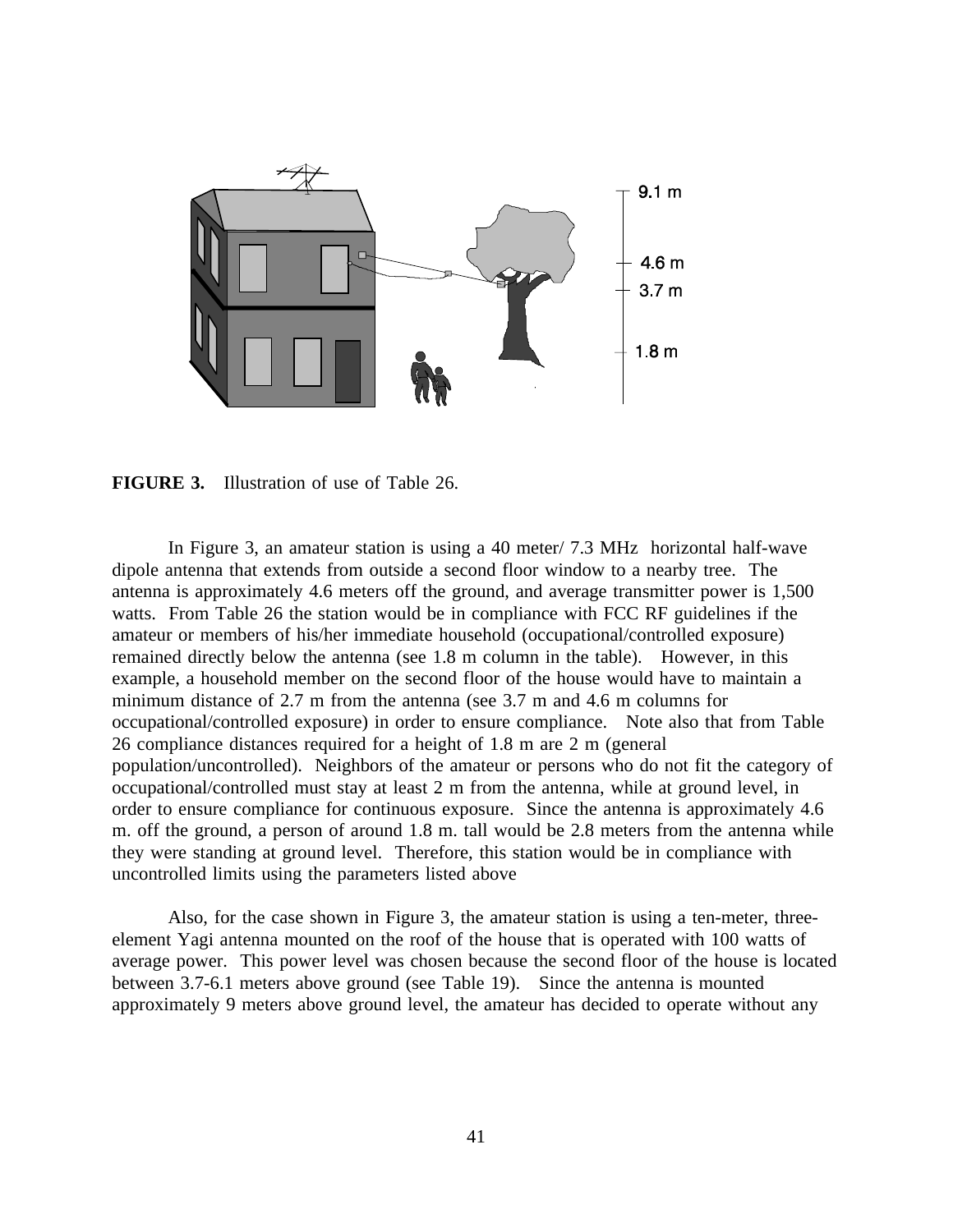duty factor or time-averaging restrictions that might be necessary if higher power levels were used. As shown in Table 19, the station would be in compliance with the RF guidelines for both occupational/controlled and general population/uncontrolled categories for ground-level and 2nd floor (3.7 and 6.1 m. heights) exposure. If the amateur in this case were to choose to transmit using both antennas simultaneously it would be necessary to consider the total contributions of both antennas to field strength or power density levels at possible exposure locations. This topic is discussed in detail in Bulletin 65, Section 2 (multiple transmitter environments).

> **Section 5** *Controlling Exposure to RF Fields*

The FCC's guidelines for exposure to radiofrequency electromagnetic fields incorporate two tiers of limits, one for "general population/uncontrolled" exposure and another for "occupational/controlled" exposure. Amateurs and members of their immediate household are considered by the FCC under the "occupational/controlled" exposure limits. Neighbors, guests, people walking by on the street, delivery people, maintenance people coming to work on the property where an amateur station is located, etc., are normally considered to fall under the "general population/uncontrolled" exposure category. However, under some conditions persons transient through the station property may be considered under the occupation/controlled criteria as discussed in Bulletin 65.

In order for an amateur to perform an evaluation of his or her station for RF compliance, the following questions should first be asked:

- *(1) Which category of exposure applies at the location(s) in question?*
- *(2) What type(s) of transmitting antenna is/are being used?*
- *(3) What transmitting power levels will be used?*
- *(4) How far is the area being evaluated from the antenna(s) in question?*

The tables in this supplement can then be used to help determine compliance with exposure guidelines. If this supplement does not contain a table that is relevant to the particular station parameters, Bulletin 65 should be consulted for alternative methods of determining compliance (e.g., calculations, measurements, etc.)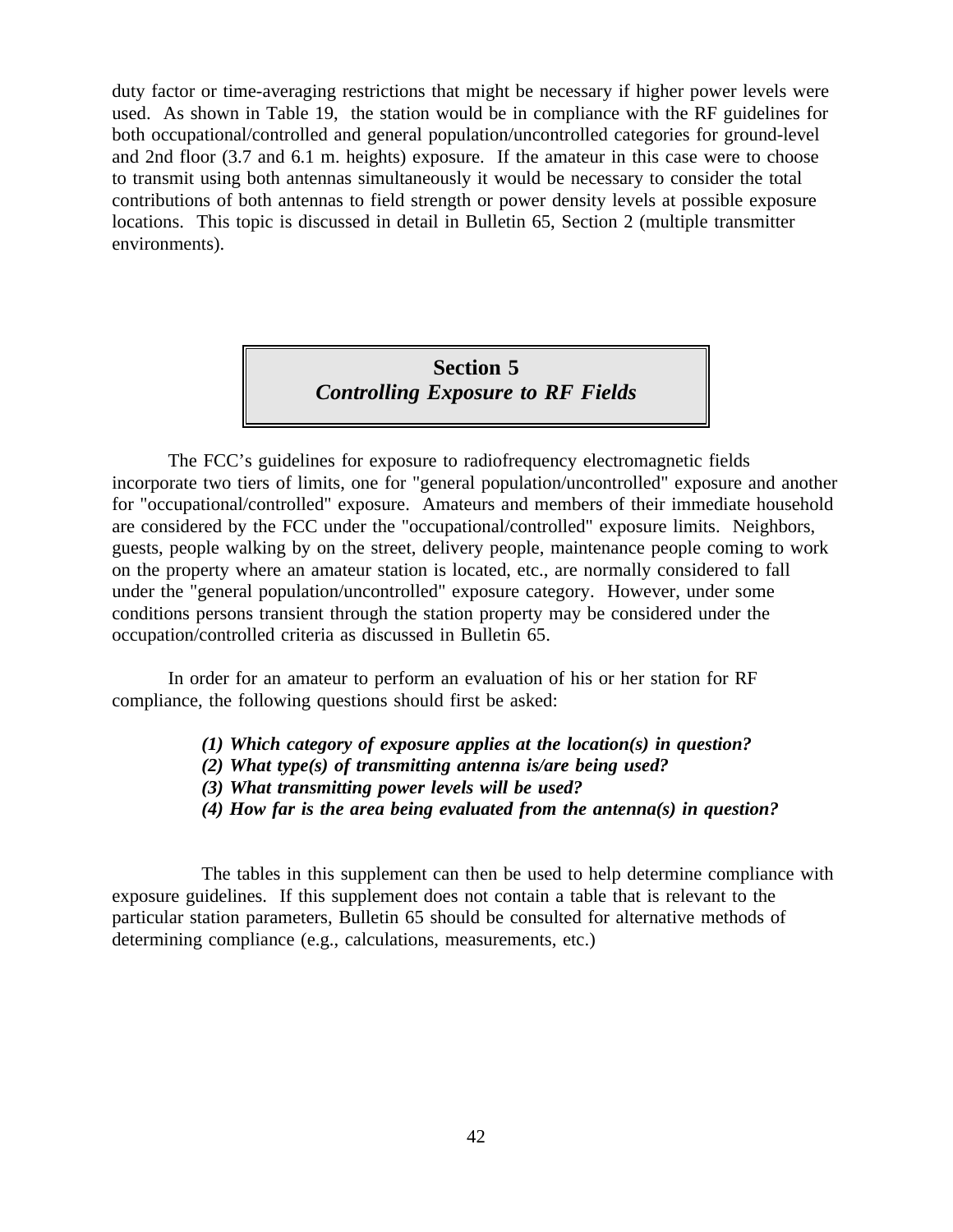After an evaluation is performed, if a determination is made that a potential problem exists, Section 4 of Bulletin 65 should be consulted for a discussion of recommended methods for reducing or controlling exposure. Such methods could include one or more of the following:

#### *1. Restricting access to high RF-field areas*

- *2. Operating at reduced power when people are present in high RF-field areas*
- *3. Transmitting at times when people are not present in high RF-field areas*
- *3. Considering duty factor of transmissions*
- *4. Time-averaging exposure*
- *5. Relocating antennas or raising antenna height*
- *6. Incorporating shielding techniques*
- *7. Using monitoring or protective devices*
- *8. Erecting warning/notification signage*

Limiting access may be the easiest method to reduce exposure. If an antenna is in an area where access is generally restricted (such as a fenced-in yard) it may be sufficient to simply control access to the yard when transmissions are in progress (assuming exposure levels exceed the guidelines in the yard). An antenna could also be placed high enough on a tower or mast so that access to high RF levels is generally impossible.

Reducing transmitting power can also significantly reduce exposure levels. The power output of a transmitter has a linear relationship with the power density exposure level that could be experienced by a person near the transmitting antenna. For example, if power output is reduced by 20% then power density at a given location will also be reduced by 20%.

An often overlooked method of reducing exposure is by utilizing the inherent duty factor of the transmissions from an amateur station. The worst-case duty factor, 100%, occurs during continuous or "key down" transmissions. However, most amateur service twoway transmissions are more likely to be of the "key on, key off" type, resulting in more typical duty factors of, say, 50%.

Consider the following example. An amateur station transmits on-off keyed telegraphy emission type A1A on 28.05 MHz (10 Meter band). The station antenna is a half-wave dipole mounted outside a nearby window (about 9 meters above ground). The station transmits with 1,500 watts PEP. The amateur needs to know how far he or she should be from the antenna to comply with the RF safety guidelines. Table 18 indicates that there must be a distance of about 4.3 meters from the antenna during transmissions. However, the antenna is located closer than 4.3 m to the control point. Assume that with an emission type A1A transmission, the antenna would be energized about 50% of the time. In this case, first consider exposure of the station operator. In such a case limits for the occupational/controlled criteria apply, and the averaging time for occupational/controlled exposure is 6 minutes (see last column in Table 1, Appendix A). This means that the station operator can be exposed at or below 100% of the limit indefinitely. However, exposure in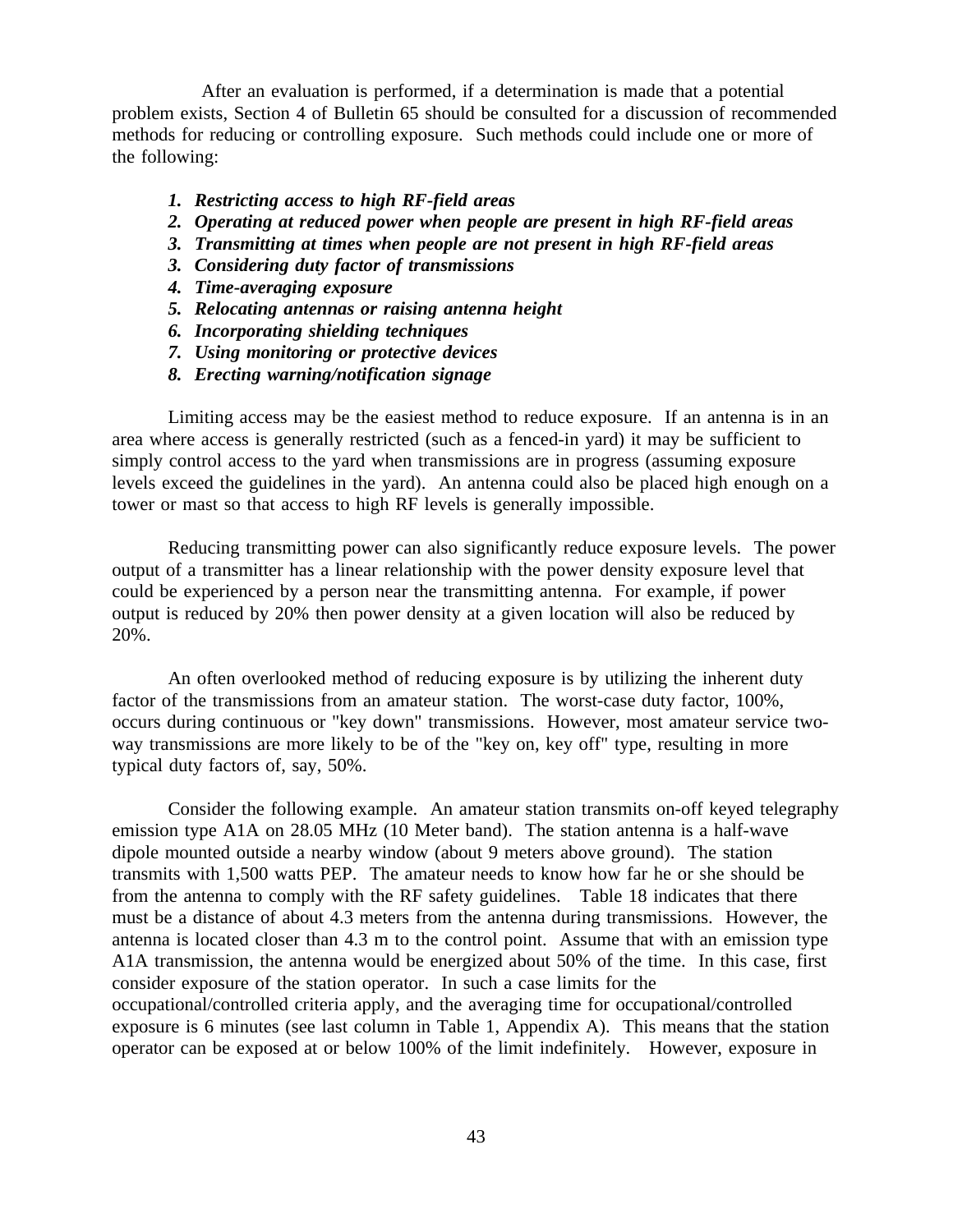excess of 100% of the limits is permissible if the *time-averaged* exposure (over 6 minutes) is 100% or less of the MPE limit. For example, should the operator only send telegraph approximately 3 minutes out of every 6 minutes, compliance could be based on a 50% duty factor (50% reduction in power level used in determining exposure potential). This means that the distance values in tables such as Table 18 can be reduced by the multiplication factors shown in Table 32. In this example, the distance requirement for compliance for continuous exposure can be calculated to be:

#### **(0.71)(4.3 meters) = 3 meters**

| <b>Table <math>\overline{v}</math></b> $\overline{u}$ . Duty Tackof Conversion |                                 |  |  |  |  |
|--------------------------------------------------------------------------------|---------------------------------|--|--|--|--|
| Duty factor<br>percentage                                                      | <b>Multiplication</b><br>factor |  |  |  |  |
| 75%                                                                            | 0.87                            |  |  |  |  |
| 66%                                                                            | 0.82                            |  |  |  |  |
| 50%                                                                            | 0.71                            |  |  |  |  |
| 33%                                                                            | 0.58                            |  |  |  |  |
| 25%                                                                            | 0.5                             |  |  |  |  |
| 10%                                                                            | 0.32                            |  |  |  |  |

**Table 32**. Duty Factor Conversion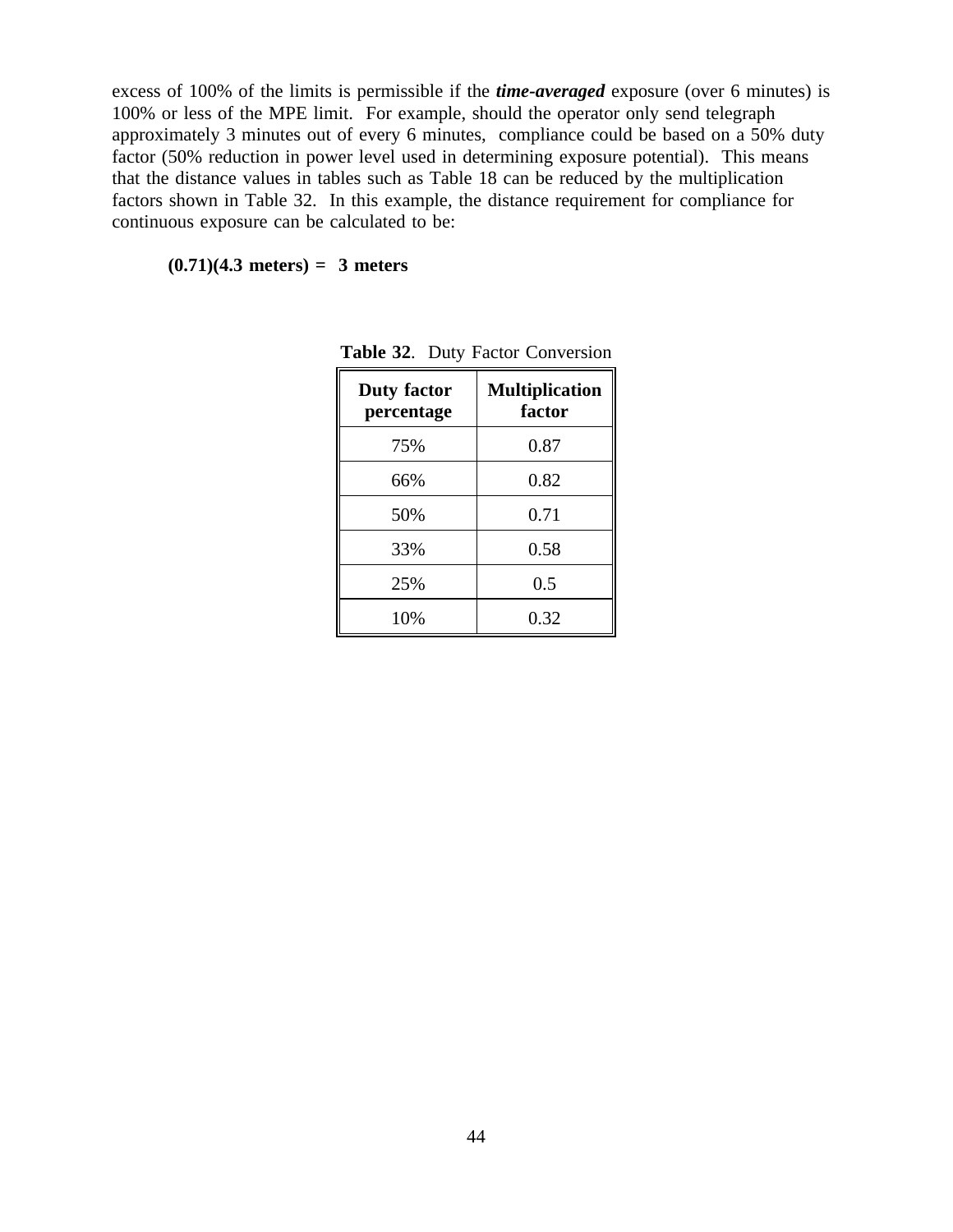#### *Conclusion*

As of January 1, 1998, amateur licensees and grantees will be expected to routinely evaluate their stations for potential human exposure to RF fields that may exceed the FCCadopted limits for maximum permissible exposure (MPE). If such an evaluation shows that potential exposure will exceed the MPE limits, the amateur licensee must take appropriate corrective action to bring the station into compliance before transmission occurs (see 47 CFR § 97.13(c), as amended.

The Commission has always relied on the skills and demonstrated abilities of amateurs to comply with its technical rules, and it will continue to do so. The Commission believes that amateur licensees and applicants should be sufficiently qualified to conduct their own evaluations and act accordingly. In OET Bulletin 65 and in this supplement we attempt to provide the amateur community with as much information as possible to accomplish these tasks. In addition, Commission staff will continue to be available to answer questions and provide further information if requested. The Commission will also continue to work with amateur organizations such as the ARRL to improve the usefulness, accuracy and inclusiveness of this supplement.

Future editions of this supplement (as well as of Bulletin 65) may be issued as needed to update the data and information provided here or to make any major corrections that may be necessary. In that regard, the Commission invites amateurs to provide input to FCC staff relating to evaluating RF exposure and the contents of the Bulletin 65 and its supplements. We also encourage the amateur community to continue its activities in developing its own methods and information for performing RF environmental evaluations. We believe that these efforts will result in an improved and safe amateur service that will benefit both amateur licensees and those persons residing or working near amateur facilities.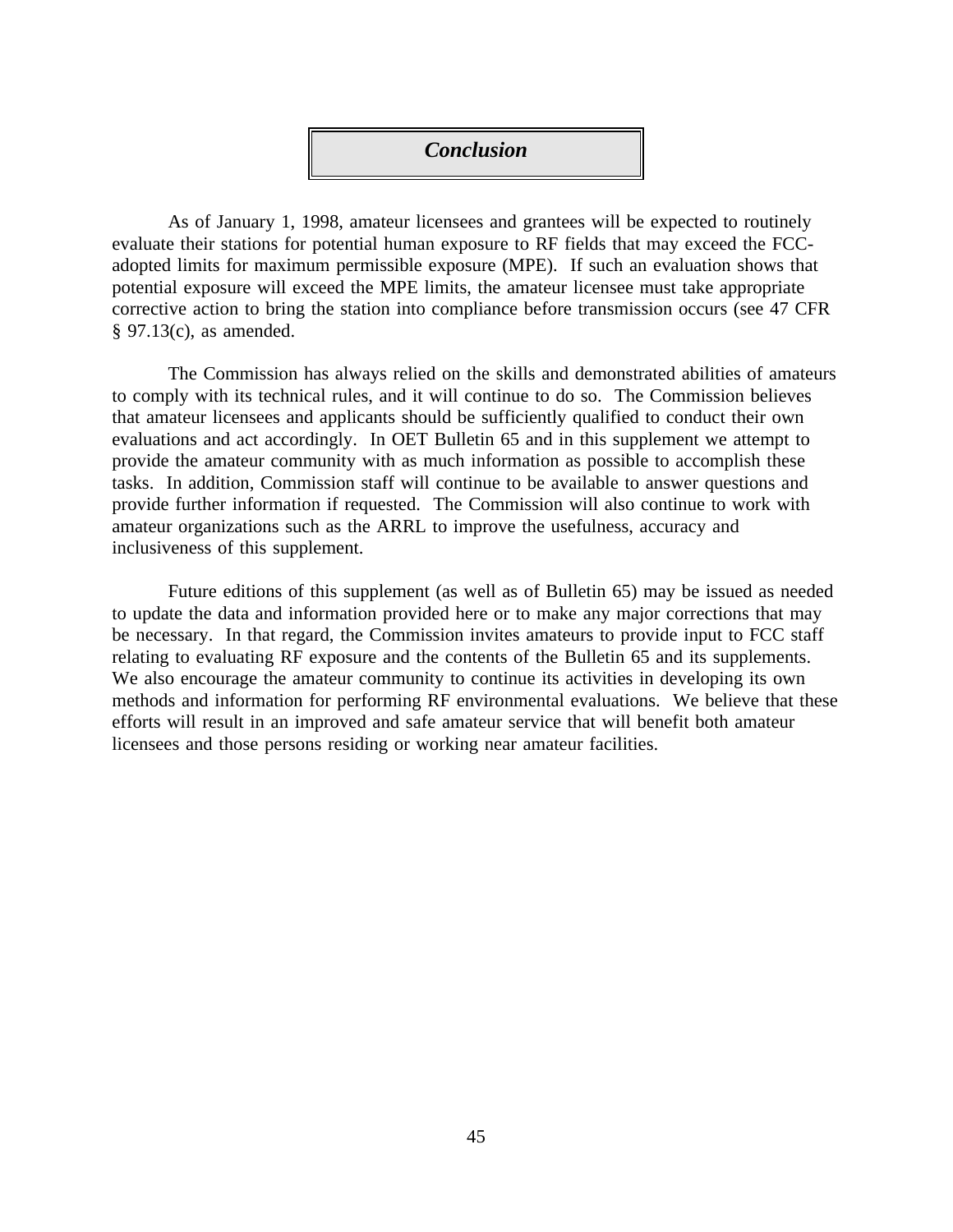**Appendix A** *Exposure Criteria Adopted by the FCC*

Table 1 lists the exposure criteria adopted by the FCC for various transmitting frequencies and for the categories of "controlled/occupational" and "general population/uncontrolled" exposures. The limits are defined in terms of electric field strength, magnetic field strength and power density. Intervals for time averaging of exposures are also given. For further information and more detail consult OET Bulletin 65.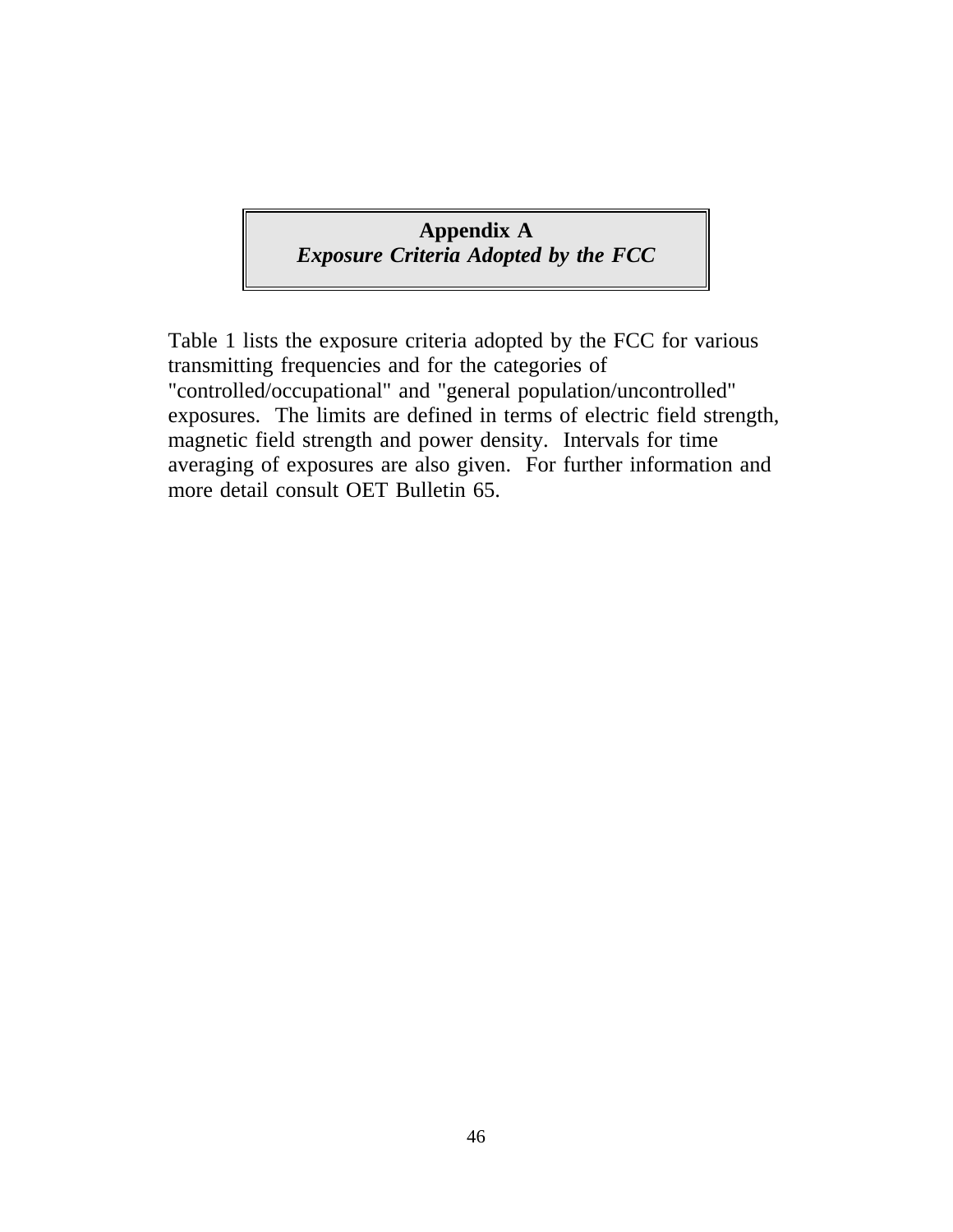#### **Table 1.** *FCC Limits for Maximum Permissible Exposure (MPE)*

| Frequency<br>Range<br>(MHz) | Electric Field<br>Strength $(E)$<br>(V/m) | Magnetic Field<br>Strength (H)<br>(A/m) | Power Density<br>(S)<br>(mW/cm <sup>2</sup> ) | Averaging Time<br>$ E ^2$ , $ H ^2$ or S<br>(minutes) |
|-----------------------------|-------------------------------------------|-----------------------------------------|-----------------------------------------------|-------------------------------------------------------|
| $0.3 - 3.0$                 | 614                                       | 1.63                                    | $(100)*$                                      | 6                                                     |
| $3.0 - 30$                  | 1842/f                                    | 4.89/f                                  | $(900/f^2)*$                                  | 6                                                     |
| 30-300                      | 61.4                                      | 0.163                                   | 1.0                                           | 6                                                     |
| 300-1500                    |                                           |                                         | f/300                                         | 6                                                     |
| 1500-100,000                |                                           |                                         | 5                                             | 6                                                     |

#### **(A) Limits for Occupational/Controlled Exposure**

#### **(B) Limits for General Population/Uncontrolled Exposure**

| Frequency<br>Range<br>(MHz) | Electric Field<br>Strength $(E)$<br>(V/m) | Magnetic Field<br>Strength (H)<br>(A/m) | Power Density<br>(S)<br>(mW/cm <sup>2</sup> ) | Averaging Time<br>$ E ^2$ , $ H ^2$ or S<br>(minutes) |
|-----------------------------|-------------------------------------------|-----------------------------------------|-----------------------------------------------|-------------------------------------------------------|
| $0.3 - 1.34$                | 614                                       | 1.63                                    | $(100)*$                                      | 30                                                    |
| 1.34-30                     | 824/f                                     | 2.19/f                                  | $(180/f^2)^*$                                 | 30                                                    |
| 30-300                      | 27.5                                      | 0.073                                   | 0.2                                           | 30                                                    |
| 300-1500                    |                                           |                                         | f/1500                                        | 30                                                    |
| 1500-100,000                |                                           |                                         | 1.0                                           | 30                                                    |

 $f = frequency in MHz$  \*Plane-wave equivalent power density

NOTE 1: *Occupational/controlled* limits apply in situations in which persons are exposed as a consequence of their employment provided those persons are fully aware of the potential for exposure and can exercise control over their exposure. Limits for occupational/controlled exposure also apply in situations when an individual is transient through a location where occupational/controlled limits apply provided he or she is made aware of the potential for exposure. These limits apply to amateur station licensees and members of their immediate household as discussed in the text.

NOTE 2: *General population/uncontrolled* exposures apply in situations in which the general public may be exposed, or in which persons that are exposed as a consequence of their employment may not be fully aware of the potential for exposure or can not exercise control over their exposure. As discussed in the text, these limits apply to neighbors living near amateur radio stations.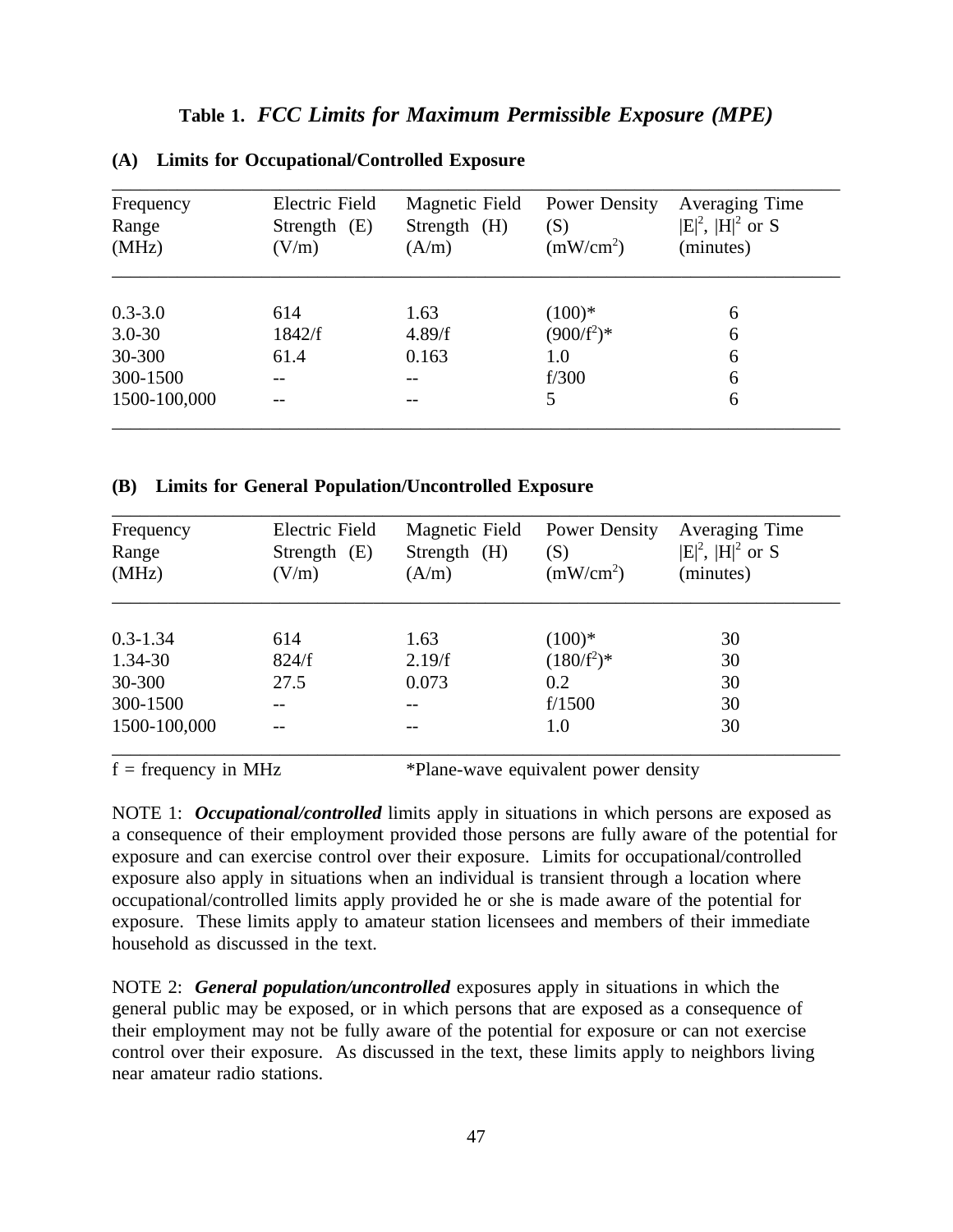# **Appendix B** *Optional Worksheet and Record of Compliance*

This optional worksheet can be used to determine whether routine evaluation of an amateur station is required by the FCC's rules. It also can be used as an aid in determining compliance. However, use of this worksheet is not required by the FCC.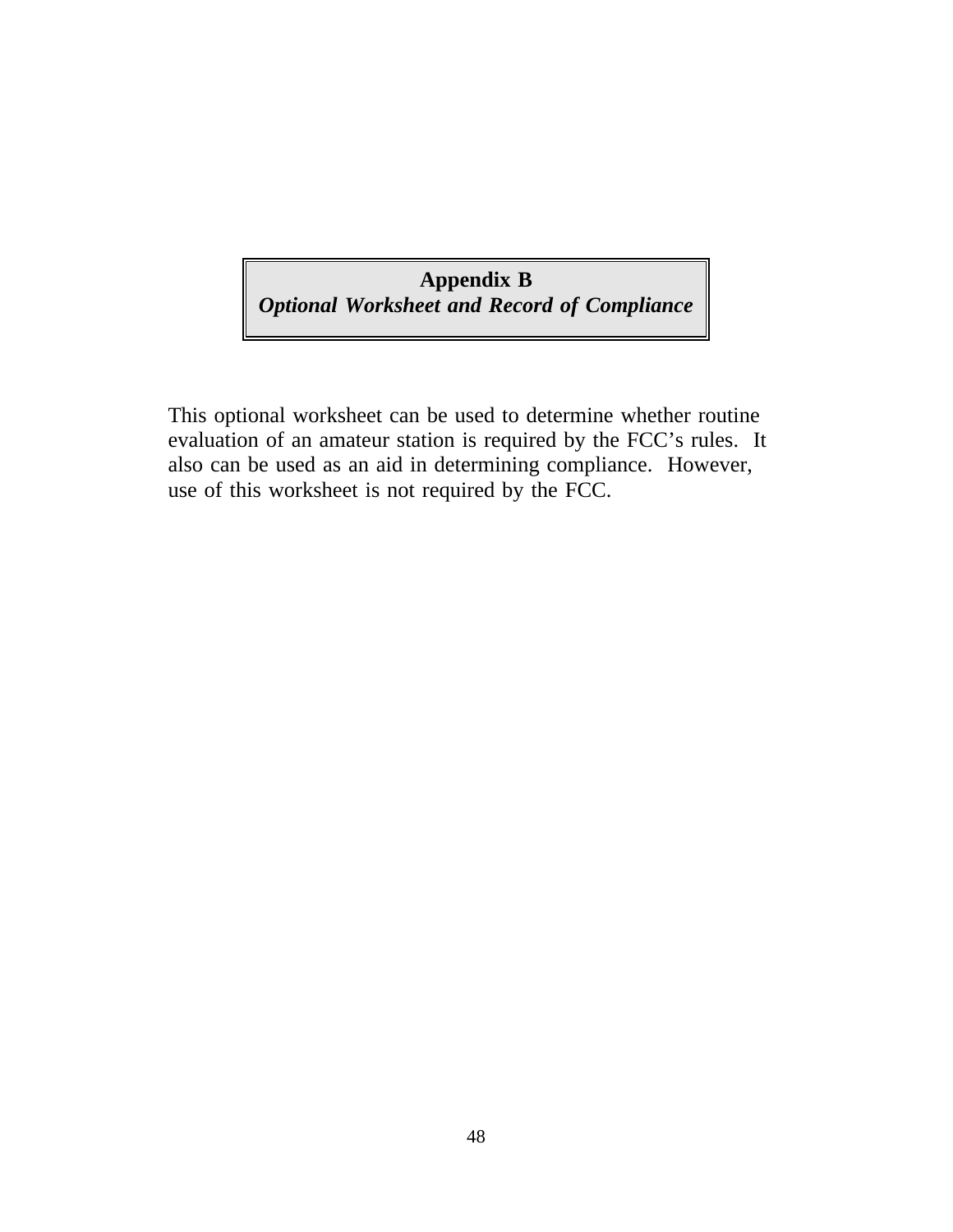#### **Instructions**

Introduction. This optional worksheet is intended to be helpful when determining whether any particular combination of transmitting apparatus at an amateur radio station ("a setup") is in compliance with the FCC rules (47 C.F.R. § 1.1310) concerning human exposure to radiofrequency (RF) electromagnetic fields.

The purpose of the first section of this worksheet is to help determine, for any given setup of the amateur station, whether the routine RF evaluation prescribed by FCC rules (47 C.F.R. § 1.1307(b)) must be performed before the setup can be used for transmitting. In the event that a routine RF evaluation must be performed, that requirement may be satisfied by completing the second section of the worksheet, by using methods outlined in OET Bulletin 65 or by employing another technically valid method.

The person responsible for making the determination is the person named on the data base license grant as the primary station licensee or as the club, military recreation or RACES station license trustee, and any alien whose amateur radio station is transmitting from a place where the service is regulated by the FCC under the authority derived from a reciprocal arrangement. When completed, this worksheet may be retained in the station records so that if and when the setup is changed, it may more easily be re-evaluated. **Do not send the completed worksheets to the FCC.**

If the amateur station is to be operated on more than one wavelength band, or with several different antennas or combinations of apparatus, each is considered to be a separate setup. It might be helpful, therefore, to complete a separate worksheet for each setup. For an amateur radio station where two or more transmitters are used with the same antenna on the same wavelength band, it is only necessary to consider the setup that uses the highest power to the antenna input.

Top of each page. At the top of each page are blanks to fill in the amateur station call sign (item 1), the wavelength band under consideration (item 2), and a number or identifier that will identify the each setup (item 3). The purpose for repeating these items on each page is so that the various pages of a particular completed worksheet could be reassembled if they were to become separated. Additionally, at the top of Page 1 of the worksheet, there are blanks for the location of the station (item 4), the name of the person completing the worksheet (item 5), and the date (item 6).

#### **Section I**

Items 7 and 8. Fill in the manufacturer and model of the transmitter or transceiver and any RF power amplifier, or a brief description of these if they are home built.

Item 9. Fill in the Peak Envelope Power (PEP) output of the transmitter (use the PEP of the external amplifier, if one is to be used), in Watts (A). Many commercially manufactured transmitters and RF power amplifiers have a built-in power meter that can provide a measurement of PEP with reasonable accuracy for this purpose. Also, commercially manufactured external PEP reading power meters are available for stations that use common coaxial cables as feed lines. If there isn't any capability to measure the PEP output, the maximum PEP capability specified by the manufacturer may be used, or a reasonable estimate, based on factors such as measured power input, the maximum capability of the final amplifier devices or the power supply, may be used.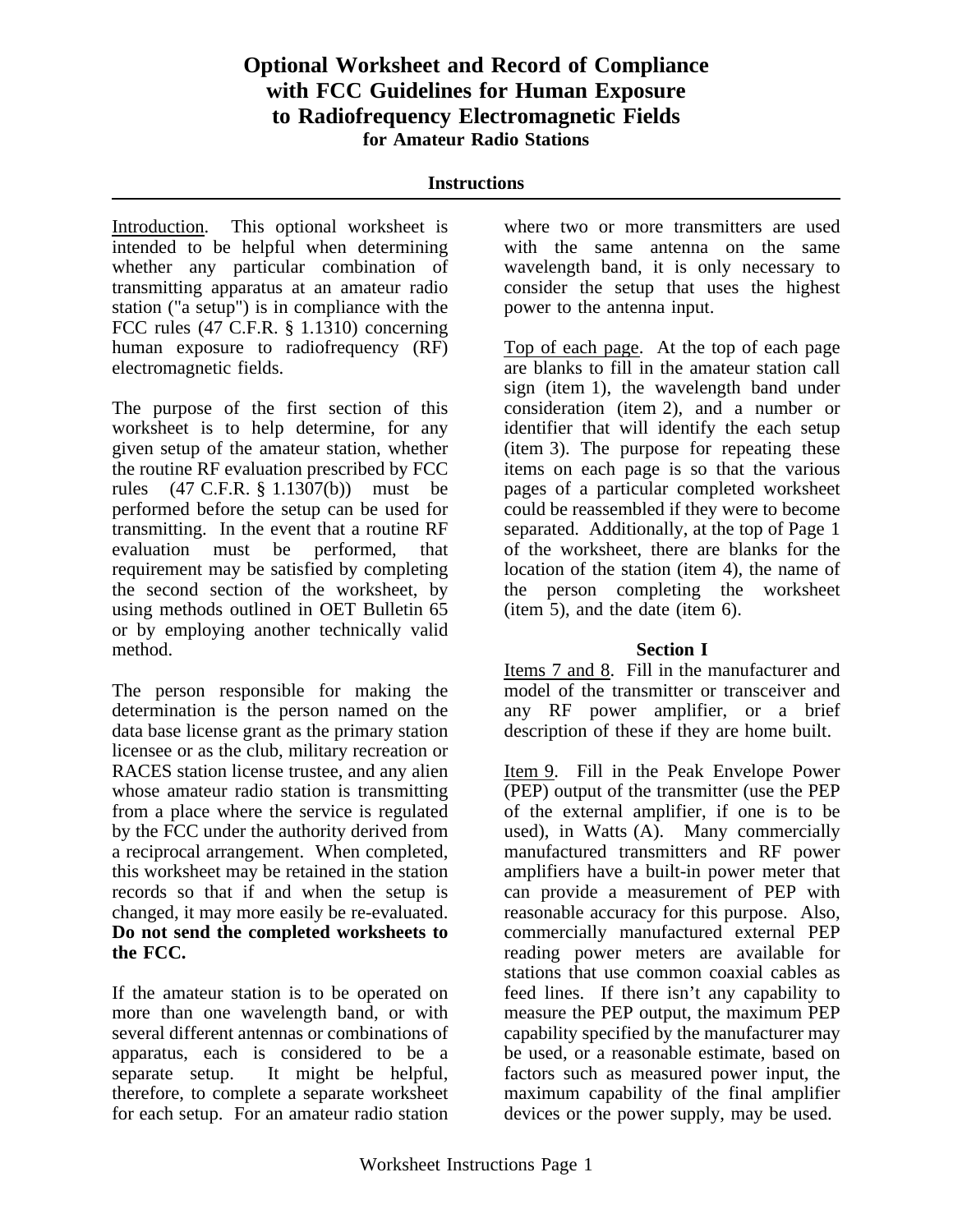#### **Instructions**

Check the PEP output against Table 1. Because the PEP input to the antenna (H) can't be more than the PEP output (A), it's worthwhile at this point to take a quick look at Table 1 on page 3 of Supplement B to OET Bulletin 65. If the PEP output (A) does not exceed the value listed for the wavelength band under consideration, neither will the PEP input to the antenna (H). If that is the case, a routine RF evaluation is not required for this setup, and it isn't necessary to complete the rest of the worksheet. Otherwise, continue as follows.

Item 10. Fill in the PEP output used in item 9, converted to dBW. The power unit dBW expresses the ratio of the power in question to 1 Watt, in deciBels. The following chart can be used to convert common PEP levels in Watts to dBW. For power levels that fall in between the levels given, use the next higher power.

| Watts<br>dBW        |
|---------------------|
| 1<br>0              |
| $\overline{2}$<br>3 |
| 3<br>5              |
| 5<br>7              |
| 10<br>10            |
| 15<br>12            |
| 20<br>13            |
| 25<br>14            |
| 30<br>15            |
| 40<br>16            |
| 50<br>17            |
| 80<br>19            |
| 100<br>20           |
| 150<br>22           |
| 200<br>23           |
| 500<br>27           |
| 1000<br>30          |
| 1200<br>31          |
| 1500<br>32          |

Alternatively, the following mathematical formula can be used to do the conversion:

# power<sub>dBW</sub> = 10  $\times$  log (power<sub>Watts</sub>)

Items 11 and 12. Fill in the feed line type and loss (attenuation) specification (C). The attenuation or loss of a feed line is higher for higher frequencies. Therefore, the wavelength band of operation must be taken into account when determining what the feed line loss specification is. Manufacturers of coaxial cables develop tables showing the attenuation of various types of cables at various frequencies. There are also graphs and charts showing feed line attenuation versus frequency in readily available amateur radio handbooks and publications. The conservative approximate loss specifications for commonly used feed line type, given in the table on the next page, can also be used. In terms of feed line loss, a "conservative" estimate means that the feed line is very unlikely to have a lower loss than the estimate, although it may easily have a higher loss than estimated.

Item 13. Fill in the length of the feed line in feet (D).

Item 14. Fill in the calculated feed line loss (E) in dB. Calculate the feed line loss (E) by multiplying the feed line loss specification (C) by the feed line length (D). Inherent feed line loss often increases as the feed line ages. Also, feed line loss is considerably larger if the antenna impedance is not matched to the feed line impedance (causing a high SWR). However, for the purposes of this work sheet, do not consider or rely upon any additional feed line loss attributable to feed line aging or mismatch.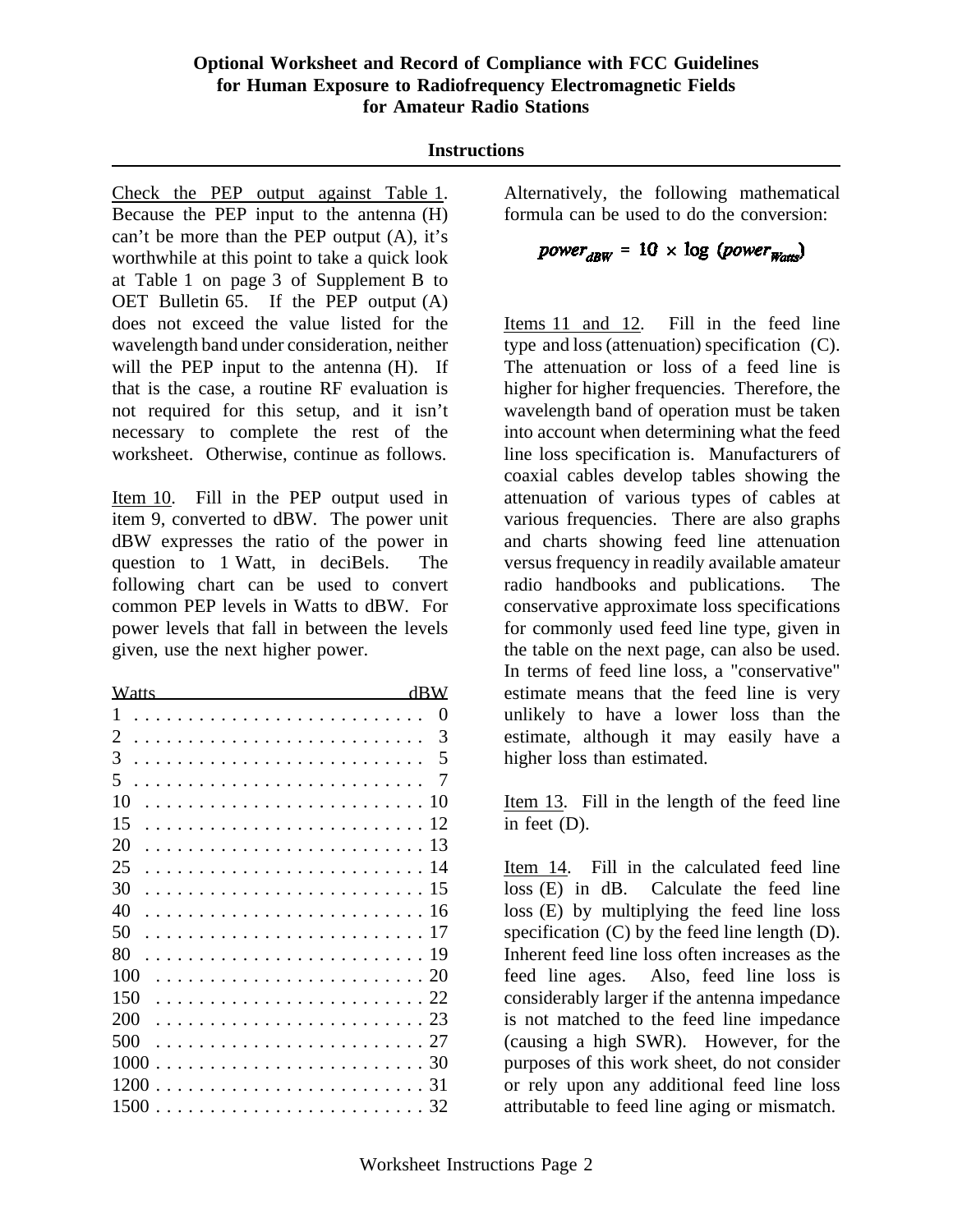#### **Instructions**

|                          |              |         |                  |                |                   | Feed Line Loss Specification for Commonly Used Feed Lines (dB/100 feet) |                  |
|--------------------------|--------------|---------|------------------|----------------|-------------------|-------------------------------------------------------------------------|------------------|
| <b>Band</b>              | <b>RG-58</b> | $RG-8X$ | RG-8A,<br>RG-213 | $RG-8$<br>Foam | "9913"<br>$&$ eqv | $\frac{1}{2}$ " 50 $\Omega$<br>"hardline"                               | "Ladder line"    |
| $160 \text{ m}$          | 0.5          | 0.4     | 0.3              | $0.2\,$        | $0.2\,$           | $\mathbf{0}$                                                            | $\mathbf{0}$     |
| $80 \text{ m}$ &<br>75 m | 0.7          | 0.5     | 0.4              | 0.3            | 0.2               | 0.1                                                                     | $\boldsymbol{0}$ |
| 40 m                     | $1.1\,$      | 0.7     | 0.5              | 0.4            | 0.3               | 0.2                                                                     | $\mathbf{0}$     |
| 30 <sub>m</sub>          | 1.4          | 0.9     | 0.6              | 0.5            | 0.4               | 0.2                                                                     | $\boldsymbol{0}$ |
| $20\ {\rm m}$            | 1.7          | 1.1     | 0.8              | 0.6            | 0.5               | 0.3                                                                     | $\overline{0}$   |
| 17 <sub>m</sub>          | 2.0          | 1.2     | 0.9              | 0.7            | 0.6               | 0.3                                                                     | 0.1              |
| $15 \text{ m}$           | 2.2          | 1.3     | $1.0\,$          | 0.7            | 0.6               | 0.3                                                                     | 0.1              |
| $12 \text{ m}$           | 2.4          | 1.4     | 1.1              | 0.8            | 0.6               | 0.3                                                                     | 0.2              |
| $10\ {\rm m}$            | 2.5          | 1.5     | 1.3              | 0.9            | 0.7               | $0.4\,$                                                                 | $0.2\,$          |
| 6 m                      | 3.5          | 2.1     | 1.7              | 1.2            | 0.9               | 0.5                                                                     | 0.3              |
| 2m                       | 6.5          | 3.6     | 3.0              | 2.0            | 1.6               | 1.0                                                                     | $0.7\,$          |
| $1\frac{1}{4}$ m         | 8.4          | 4.6     | 4.0              | 2.6            | 2.0               | 1.3                                                                     |                  |
| 70 cm                    | 12           | 6.5     | 5.8              | 3.6            | 2.8               | 1.9                                                                     |                  |
| 33 cm                    | 19           | 9.6     | 9.0              | 5.4            | 4.0               | 3.0                                                                     |                  |
| 23 cm                    | 23           | 12      | 11               | 6.4            | 4.6               | 3.7                                                                     |                  |
| 13 cm                    |              | 15      | 15               | 8.8            | 6.4               | 5.2                                                                     |                  |

This table provides conservative approximations for common types of feed lines. It is not meant to represent the actual attenuation performance of any particular product made by any particular manufacturer. The actual attenuation of any particular sample of a feed line type may vary somewhat from other samples of the same type because of differences in materials or manufacturing. If the feed line manufacturer's specification is available, use that instead of the values listed in this table. The term "hardline", as used above means commercial grade coaxial cable with a solid center conductor, foam dielectric, and solid or corrugated jacket. The term "ladder line", as used above, means  $450\Omega$  insulated window line with parallel conductors.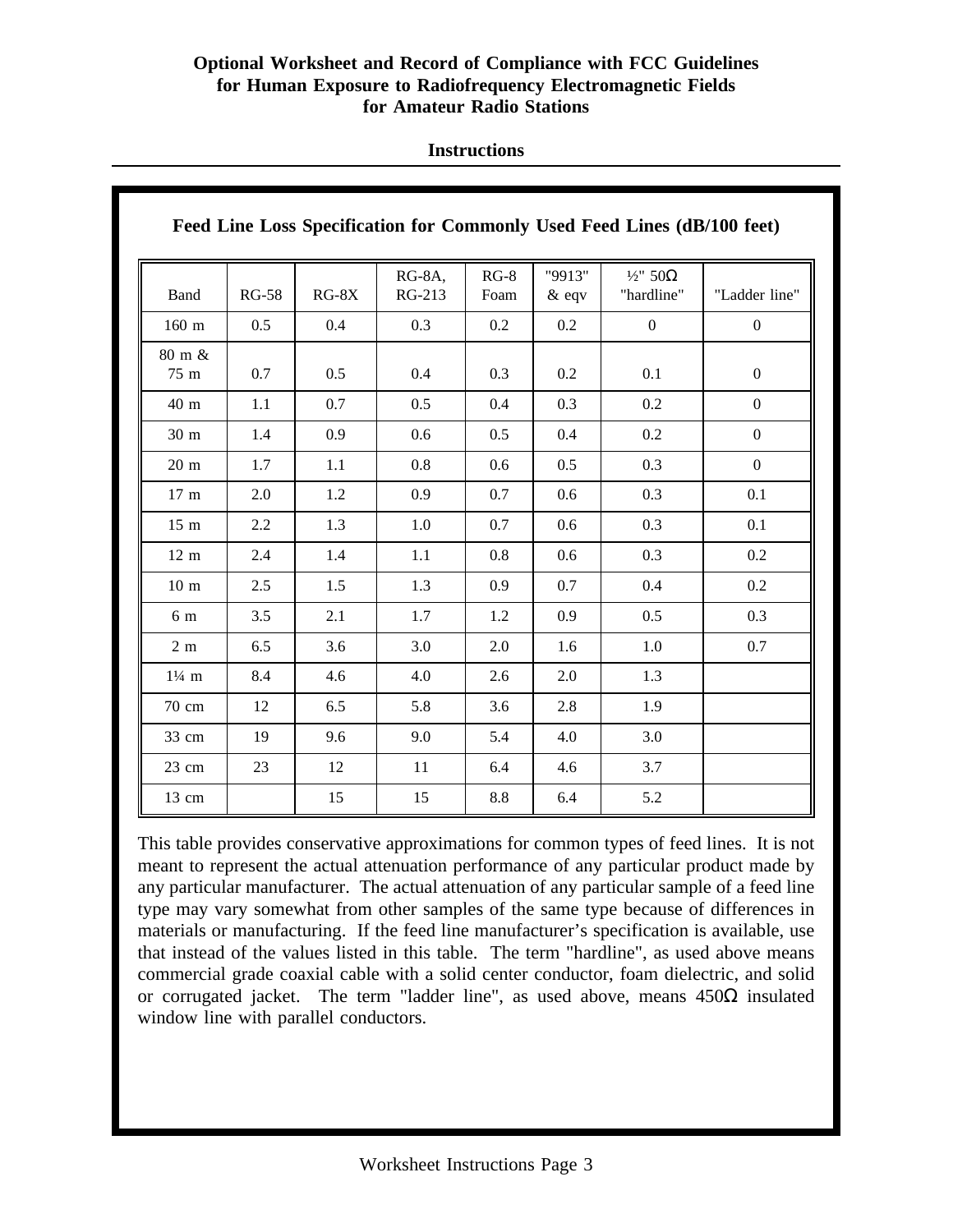#### **Instructions**

Items 15 and 16. There may be other loss causing components in the feed line between the transmitter or external amplifier output and the antenna input. For example, there may be antenna switches or relays, directional couplers, duplexers, cavities or other filters. Usually the losses introduced by these components are so small as to be negligible. However, for setups operating in the VHF and higher frequency bands, the losses introduced by feed line components can be substantial. If this is the case, fill in a brief description of what these components are in item 15, and a conservative estimate of the total loss in dB in item 16, feed line components loss (F). Otherwise, write 0 (zero) in item 16. In terms of feed line component loss, a "conservative" estimate means that the feed line components are very unlikely to have a lower loss than the estimate, although they may easily have a higher loss than estimated. If the feed line component loss is not known, write 0 (zero) in item 16.

Item 17. Fill in the PEP input to the antenna, in dBW (G). Calculate this by subtracting the calculated feed line loss (E) and the feed line components loss (F) from the PEP output in dBW (B). Expressed as a mathematical equation, this is:

$$
G = B - E - F
$$

If G is less than 17 dBW, a routine RF evaluation is not required for this setup, and it isn't necessary to complete the rest of the worksheet. Otherwise, continue as follows.

Item 18. Fill in the PEP input to the antenna used in item 17, converted to Watts. The following table can be used to convert PEP levels in dBW to Watts. The entries in

this table correspond to the power levels in Table 1 in OET Bulletin 65, Supplement B. For power levels that fall in between the levels given, use the next higher power.

| $\text{dBW}$ | <b>Watts</b> |
|--------------|--------------|
|              |              |
| 18.5         |              |
| 18.8         |              |
| 20.0         |              |
|              |              |
|              |              |
| 23.0         |              |
|              |              |
| 24.0         |              |
| 26.3         |              |
|              |              |

Alternatively, the following mathematical formula can be used to do the conversion:

$$
power_{Watts} = 10^{\frac{power_{dBW}}{10}}
$$

Item 19. If the setup under consideration is an amateur radio repeater station, skip over this item and go directly to item 20. Otherwise, proceed as follows: Compare the PEP input to the antenna in Watts (H) to the power level listed in Table 1 in OET Bulletin 65, Supplement B, for the wavelength band to be used.

If the PEP input to the antenna in Watts (H) is less than or equal to the power level listed in Table 1 of OET Bulletin 65, Supplement B, for the wavelength band to be used, put a check mark in the first box. This means that the FCC rules do not require that a routine RF evaluation of the amateur radio setup be performed before it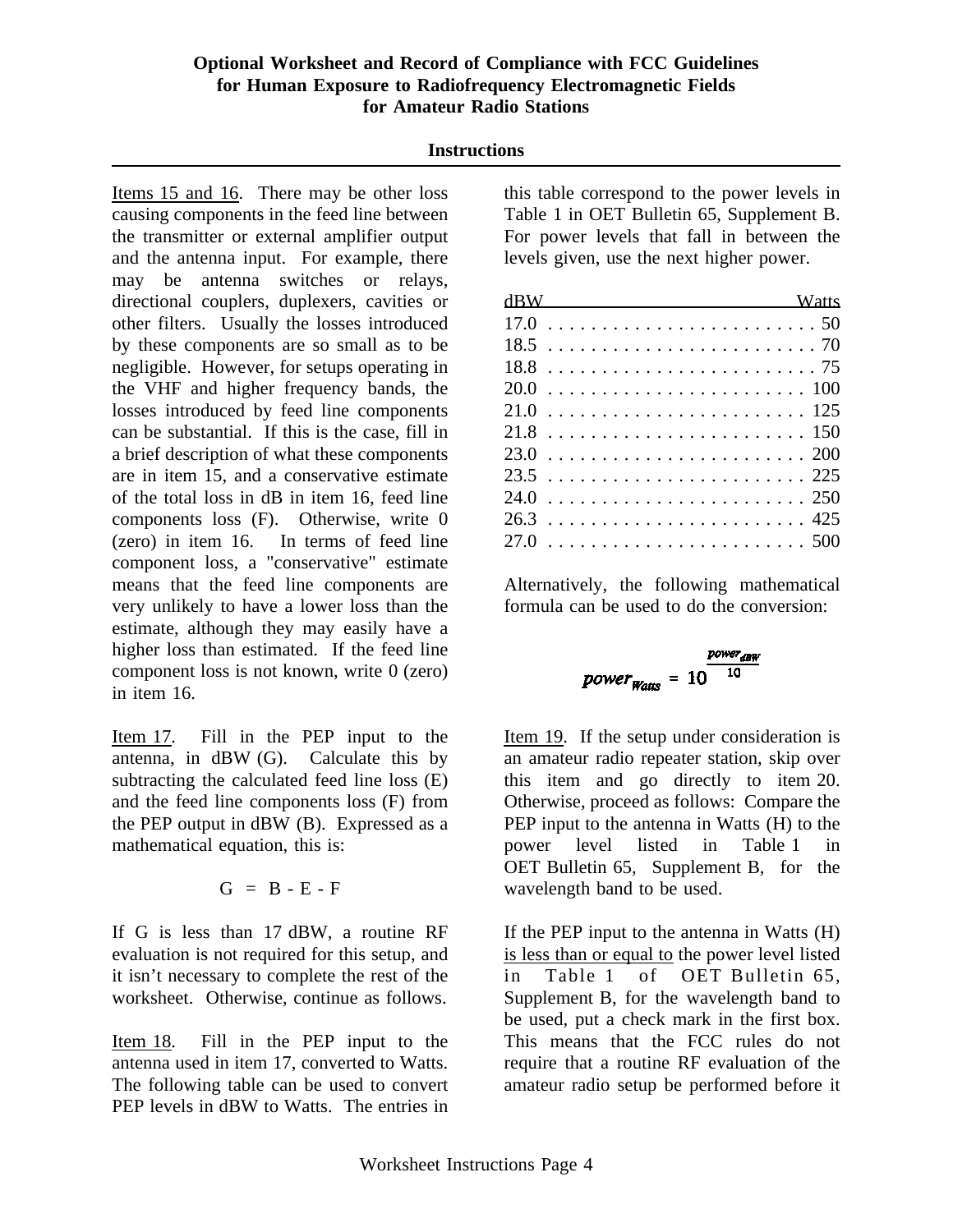#### **Instructions**

can be operated. It is not necessary to complete the rest of the worksheet.

On the other hand, if the PEP input to the antenna in Watts (H) exceeds the power level listed in Table 1 in OET Bulletin 65, Supplement B, for the wavelength band to be used, put a check mark in the second box. This means that a routine RF evaluation of this setup must be performed before it may be used to transmit. This requirement may be satisfied by completing the second section of the worksheet, by using methods outlined in OET Bulletin 65 or by employing any other technically valid method.

Note: Items 20 through 26 are only for amateur radio repeater setups.

Item 20. Fill in the manufacturer and model of the transmitting antenna for the amateur repeater setup, or a brief description of the antenna type (e.g. vertical collinear array).

Item 21. Check the appropriate box to indicate whether or not the repeater antenna is mounted on a building.

Item 22. Fill in the height above ground level of the lowest radiating part of the repeater antenna, in meters (I). One meter equals 3.28 feet.

Item 23. Fill in the maximum gain of the repeater antenna, in dBd (J). The term maximum gain means the highest antenna gain the antenna exhibits in any direction, not just in the direction of nearby places where people could be exposed to RF electromagnetic fields. The unit "dBd" means that the gain is expressed as a ratio between the power flux density ("pfd") that the antenna in question produces and the pfd

that a lossless half-wave dipole antenna would produce in free space (when both antennas have the same input power. Antenna gain of commercially manufactured antennas mounted in various typical arrangements is generally measured by the manufacturer on an antenna test range. The manufacturer may specify maximum antenna gain in dBd or dBi or both. If the gain is specified in dBi, for the purpose of this item simply subtract 2.15 dB from the dBi specification to obtain the dBd. Take into account, if possible, any increase in the gain resulting from the mounting arrangement (e.g. if the antenna is side-mounted on a tower). If the it is a home built antenna, estimate the maximum gain likely to be realized for an antenna of that type. Although antenna gain includes antenna efficiency, assume the efficiency is 100% for the purpose of this item.

Item 24. Fill in the maximum effective radiated power (ERP), in dBW (K). Calculate this by adding the PEP input to the antenna in dBW (G) and the estimated maximum repeater antenna gain (J). Expressed as a mathematical equation, this is:

$$
K = G + J
$$

Item 25. Fill in the maximum ERP used in item 24, converted to Watts (L), using the same methods as in the instruction for item 18.

Item 26. If L is less than or equal to 500 Watts (or K is less than 27 dBW), a routine RF evaluation is not required for this amateur radio repeater setup. Furthermore, even if L exceeds 500 Watts (i.e. K equals or exceeds 27 dBW), provided that the antenna is not located on a building and is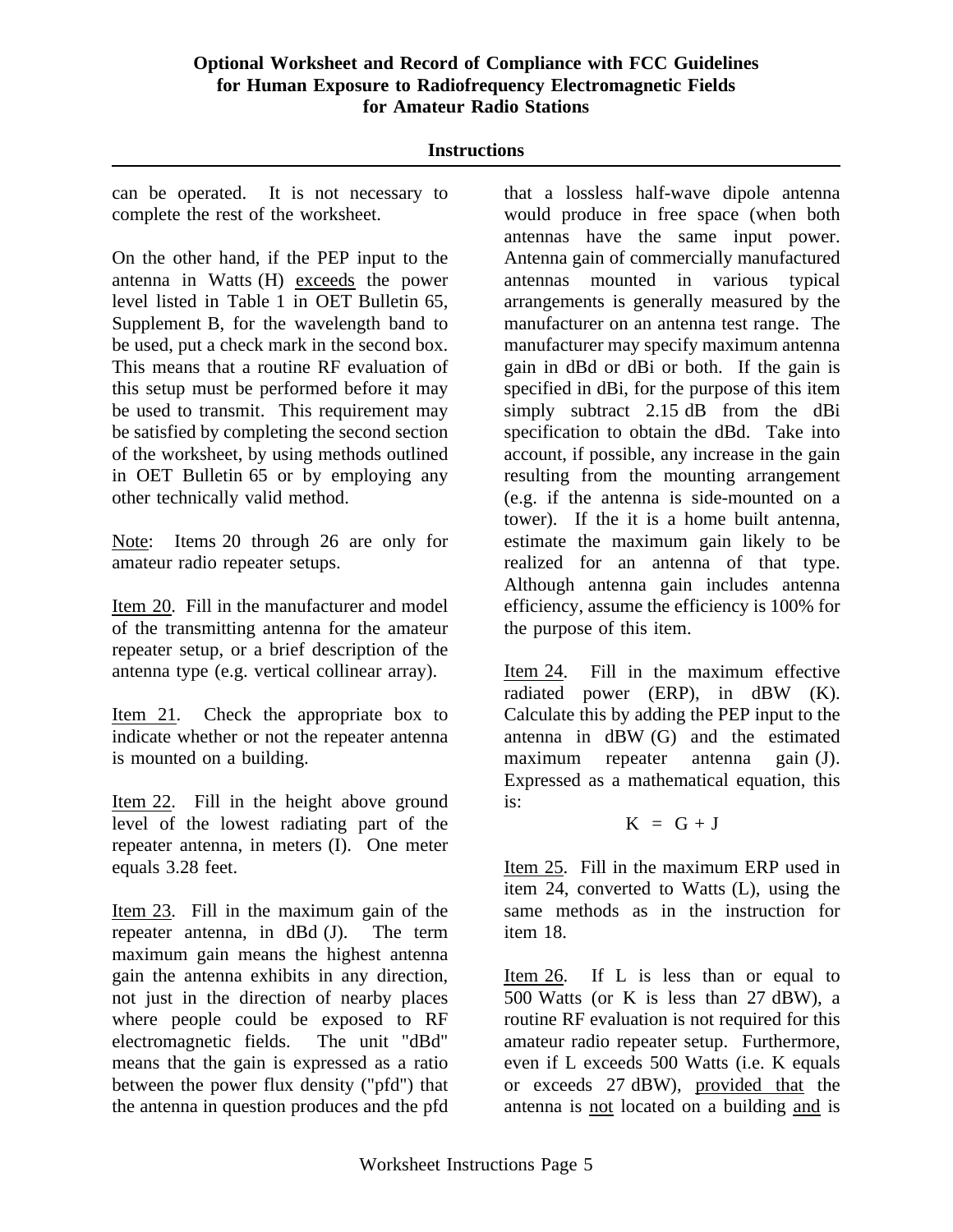#### **Instructions**

installed such that the lowest point of the antenna is at least 10 meters (33 feet) above the ground level, a routine RF evaluation of this amateur radio repeater setup is not required. In either case, put a check mark in the first box. This indicates that a routine RF evaluation of the amateur radio repeater setup is not required before it can be operated.

In all other cases, put a check mark in the second box. This means that a routine RF evaluation of this amateur radio repeater setup must be performed before it can be operated. This requirement may be satisfied by completing the second section of the worksheet, by using methods outlined in OET Bulletin 65 or by employing any other technically valid method.

#### **Section II**

Item 27. Fill in a brief description of the antenna. If it is a commercially made antenna, indicate the manufacturer and type.

Item 28. Fill in the height above ground level of the lowest radiating part of the antenna, in meters (M). One meter equals 3.28 feet.

Item 29. Fill in the antenna gain in dBi (N). The term "antenna gain" generally refers to the field intensity at a given distance radiated by the antenna with a given power input, relative to an ideal lossless reference antenna type such as a half-wave dipole (dBd) or an isotropic radiator (dBi), fed with the same power and measured at the same distance. Antenna gain is a result of the directivity (i.e. that more energy is radiated in some directions than in others) and the efficiency (that some portion of the energy is not radiated as electromagnetic fields, but is

instead converted to heat as a result of electrical resistance in the antenna materials and its surroundings). For this item, consider only the directivity of the antenna. The efficiency factor is considered in items 35-36.

Check Table 4. At this point, refer to Table 4 in Supplement B to OET Bulletin 65 (the W5YI table). For the wavelength band indicated in item 2, and using the PEP input to the antenna (H) and the antenna gain (N) from the worksheet, find the minimum necessary separation distances in meters from the antenna for uncontrolled and controlled environments. Pencil these distances in item 38 as (T) and (U) respectively. For power levels and antenna gains between those provided in the table, use the next higher values. This table is for a worst case analysis. Proceed now to the instruction for item 39, understanding that, if the worst case distances derived using Table 4 are not met in reality, they can be erased from item 38 and the evaluation can then proceed into further detail with the next instruction.

Item 30. Fill in the emission type used (e.g. SSB, CW, FM, FSK, AFSK, etc.).

| Item 31. Fill in an emission type factor $(O)$ .        |     |
|---------------------------------------------------------|-----|
| The following table may be used.                        |     |
| $CW$ Morse telegraphy $\ldots \ldots \ldots \ldots 0.4$ |     |
| $SSB$ voice                                             | 0.2 |
| SSB voice, heavy speech processing.                     | 0.5 |
|                                                         | 1.0 |
|                                                         | 1.0 |
| FM voice or data                                        | 1.0 |
|                                                         | 1.0 |
| AM voice, $50\%$ modulation $\dots \dots$               | 0.5 |
| AM voice, $100\%$ modulation                            | 0.3 |
| ATV, video portion, image $\dots \dots \dots$ 0.6       |     |
| ATV, video portion, black screen 0.8                    |     |
|                                                         |     |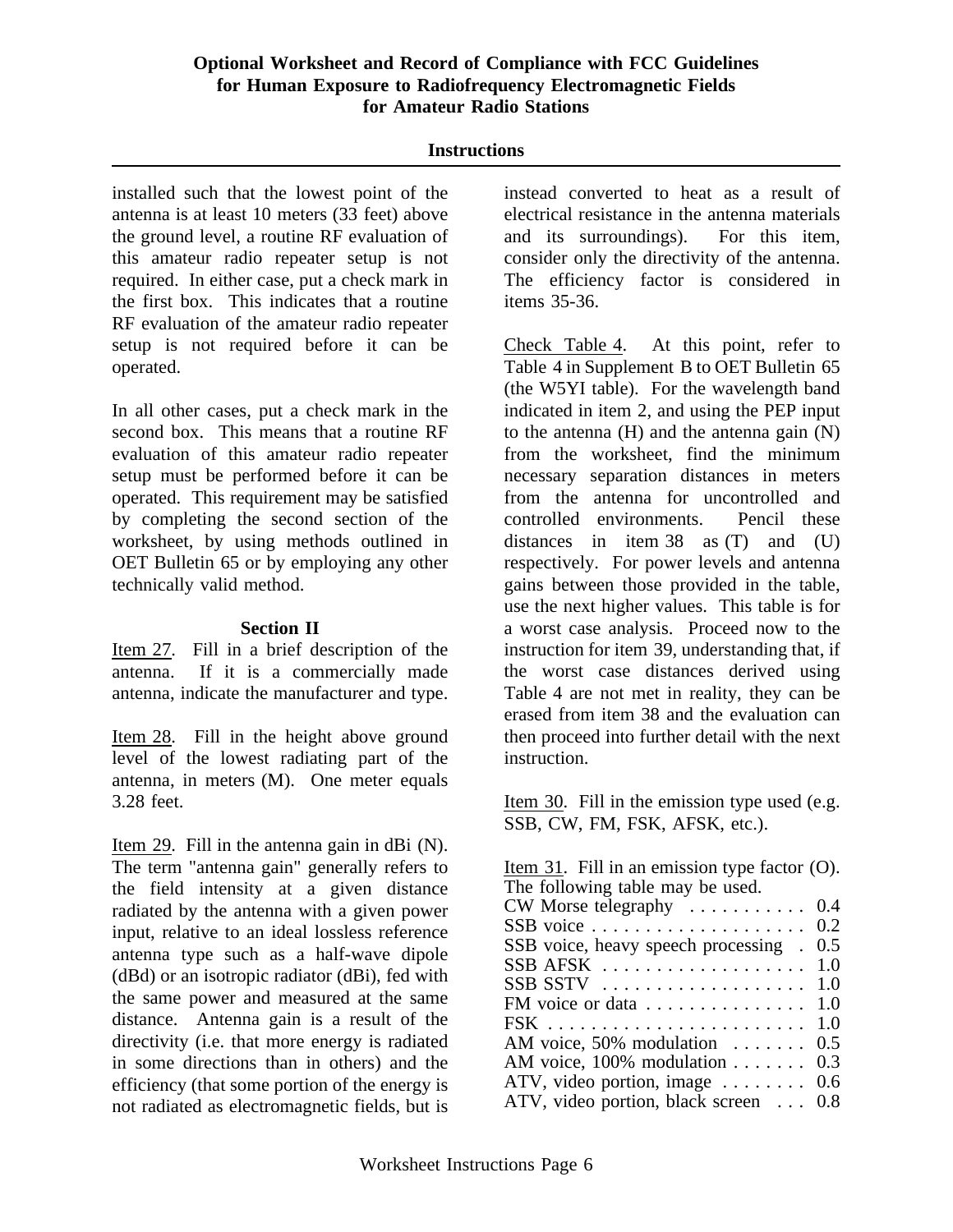#### **Instructions**

This emission type factor accounts for the fact that, for some modulated emission types that have a non-constant envelope, the PEP can be considerably larger than the average power. See also Table 2 in Supplement B of OET Bulletin 65 which provides examples of duty factors for modes commonly used by amateur radio operators.

Items 32 and 33. Fill in the transmit duty cycle and duty cycle factor. The duty cycle is the percentage of time in a given time interval (6 or 30 minutes) that the amateur radio station is in a transmitting condition, including instants where a transmission is in progress, but there is momentarily no power input to the antenna (e.g. the spaces between the "dits" and "dahs" of Morse telegraphy, the pauses between words of SSB telephony). The duty cycle factor is simply this percentage expressed in decimal form. For example, 20% becomes 0.2.

This transmit duty cycle is one of the parameters that is most easily controlled by the amateur radio station operator. As an example, with directed net or list operation, consideration should be given to whether the station is a net control station (relatively more transmit time) or a check-in (lots of listening time, relatively less transmission). When transmissions are carried through a repeater, the repeater timer may serve as a reminder to limit the length of continuous transmissions. With casual two way conversations, the transmit duty cycle could be approximated as 50%. A more detailed discussion, with examples, is contained in Supplement B to OET Bulletin 65 under the heading of "Time and Spacial Averaging".

Item 34. Fill in the average power input to the antenna (Q), in Watts. This is calculated by multiplying the PEP input to the antenna, in Watts (H), by the emission type factor (O) and the duty cycle factor (P). Expressed as a mathematical equation, this is:

$$
Q = H \times O \times P
$$

Check Tables 4-17 and/or 18-31. At this point, refer to Tables 4 through 17 (the Overbeck/Siwiak/FCC tables) and/or Tables 18 through 31 in Supplement B to OET Bulletin 65 (the ARRL tables). For the wavelength band indicated in item 2, and using the average power input to the antenna (Q) and selecting the appropriate table for the type of antenna, find the minimum necessary separation distances in meters from the antenna for uncontrolled and controlled environments. Note the limitations on appropriate use of these tables set forth in the bulletin. Write the distances found in item 38 as (T) and (U) respectively. For power levels and antenna gains between those provided in the table, use the next higher values.

Items 35 and 36. This item can be used for calculating the power flux density in accordance with the methods outlined in OET Bulletin 65, where antenna efficiency is a significant factor. Fill in the antenna efficiency and antenna efficiency factor (R). The antenna efficiency is the percentage of the input power that is radiated as electromagnetic energy. The antenna efficiency factor is simply this percentage expressed in decimal form. For example, 20% becomes 0.2. For most antennas, the efficiency is high enough to be negligible. For some antennas, however, particularly shortened vertical ground plane antennas, mobile whips, resistor broadbanded antennas, and small loops, the radiation resistance of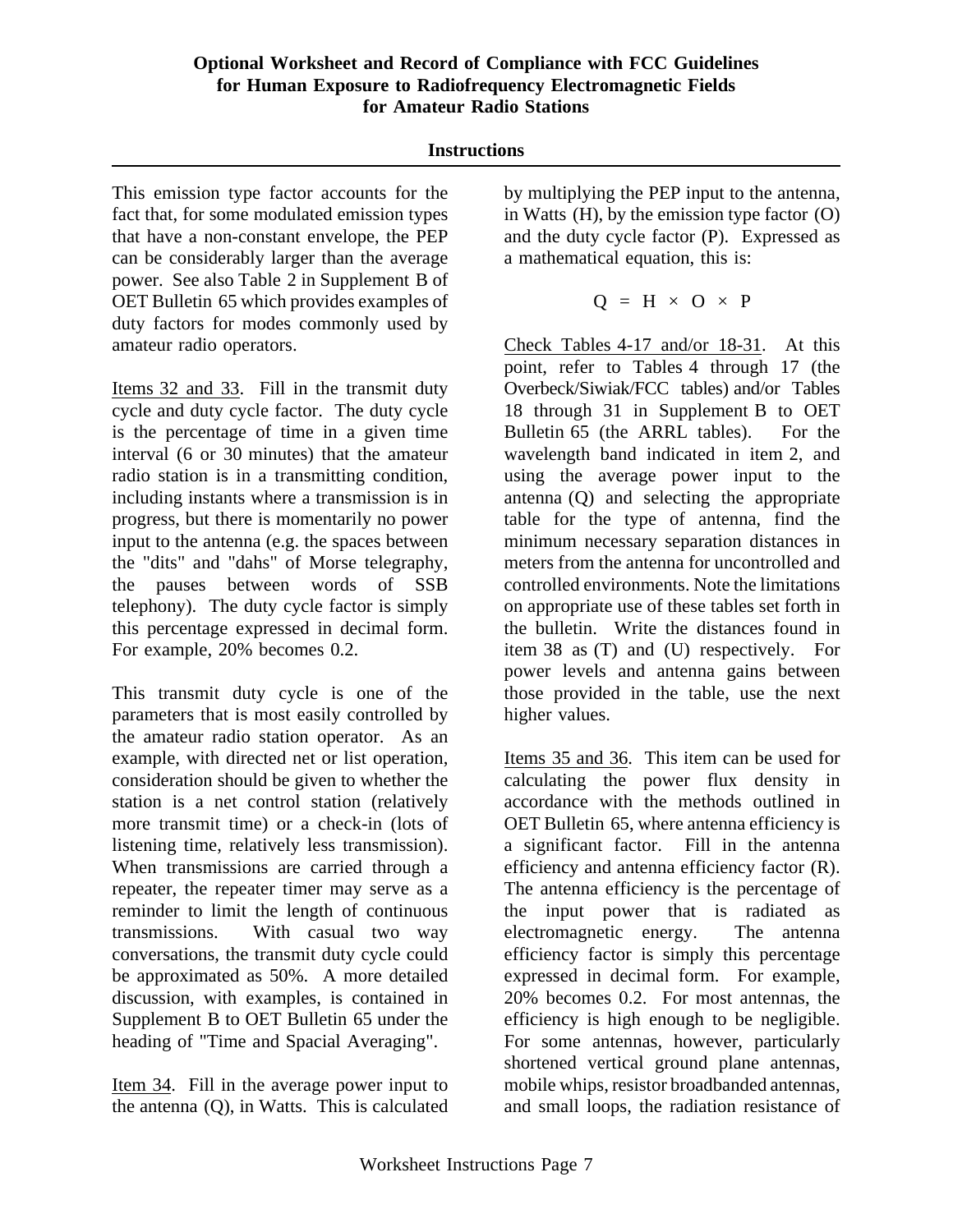#### **Instructions**

the antenna may be so low that a significant portion of the energy is lost as heat in the antenna and it's ground system. Consult available amateur radio publications literature for more details. Otherwise, assume that the antenna efficiency is 100% and the antenna efficiency factor (R) is 1.0.

Item 37. Fill in the average power radiated (S). This is calculated by multiplying the average power input to the antenna (Q) by the antenna efficiency factor (R). Expressed as a mathematical equation, this is:

$$
S = Q \times R
$$

Item 38. This item is for filling in the distances, in meters, obtained from the various tables in Supplement B to OET Bulletin 65. It is also a good idea to jot the table number down next to this item so that the source of the distances indicated is known.

Item 39. Fill in the actual estimated, calculated or measured shortest physical distances, in meters, between the radiating part of the station antenna and the nearest place where the public or a person unaware of RF fields could be present, and the nearest place where a person who is aware of the RF fields could be present, (V) and (U) respectively.

Item 40. This item is a table where the evaluator may fill in calculated or measured power flux densities at locations where persons may be present. Power flux density may be calculated by methods outlined in Section 3 of Supplement B to OET Bulletin 65. If valid measurements are made at a reduced power level (that would comply

with exposure guidelines), it can be assumed that these measurements may be adjusted proportionally to predict field levels at a higher power.

#### **Conclusions Section**

At the end of the work sheet is a page where the evaluator can indicate his or her finding that the evaluated amateur radio setup is in compliance with FCC rules. A setup that does not comply must not be used for transmission until it is brought into compliance.

The evaluator should check the boxes [ ] next to any and all statements that apply to the evaluated amateur radio setup. The blank lines can also be used to elaborate on circumstances that support the conclusion.

The first four check boxes are for the situation where, for any of various reasons, it is very unlikely or simply not possible for any person to be in a location where he or she would be exposed to radiofrequency electromagnetic fields that are strong enough to exceed the levels prescribed in the FCC Guidelines for Human Exposure. The second four boxes are for the situation where a person could be in a location where he or she could be briefly exposed to radiofrequency electromagnetic fields that are strong enough to exceed the levels prescribed, but that other considerations ensure that a person will not remain in that location long enough to receive exposure in excess of that allowed by the FCC Guidelines for Human Exposure.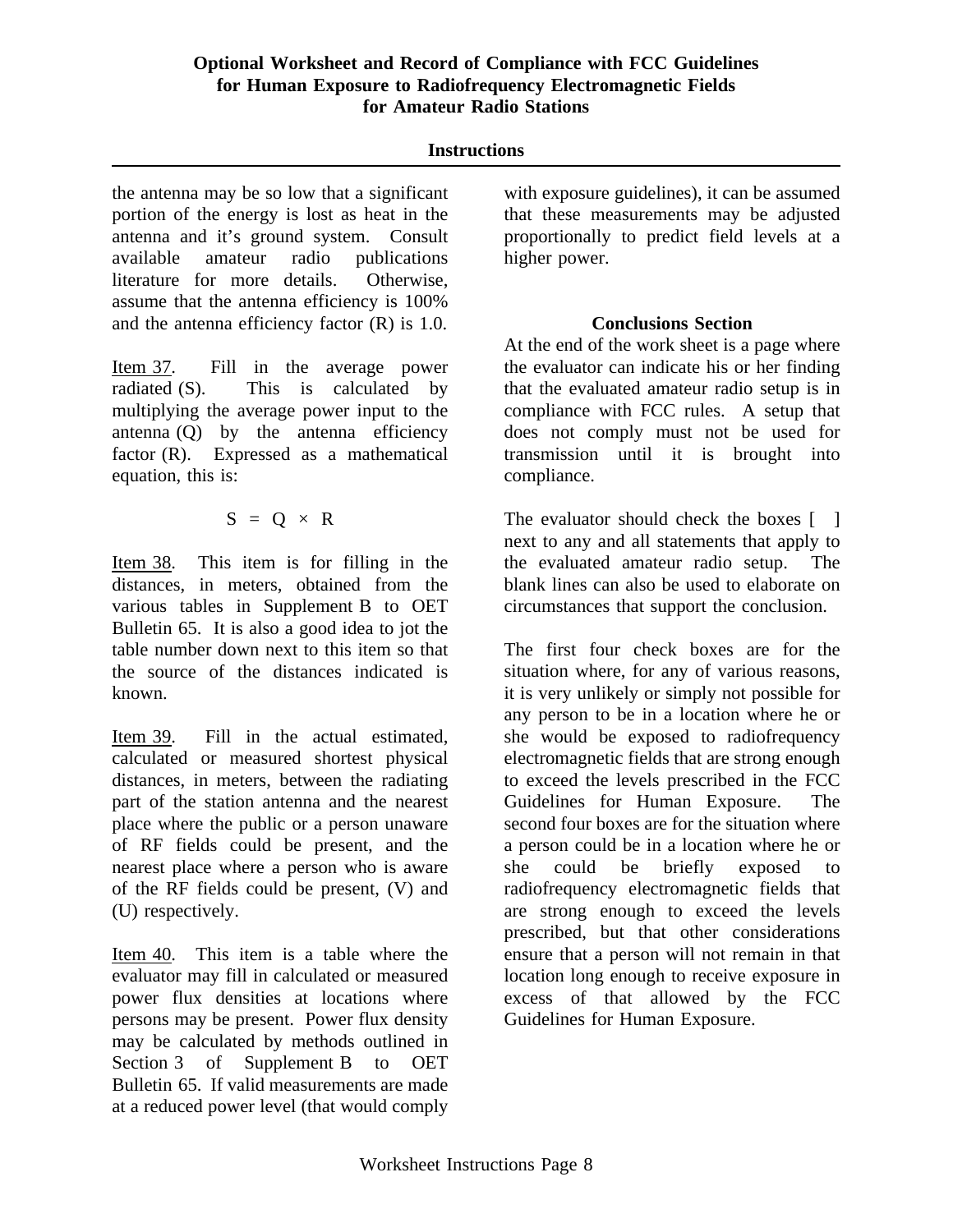| Initial Determination as to whether a Routine Evaluation is required by FCC<br>I.<br>Rule Section 97.13 for this amateur radio station setup. |             |                   |
|-----------------------------------------------------------------------------------------------------------------------------------------------|-------------|-------------------|
|                                                                                                                                               |             |                   |
|                                                                                                                                               |             |                   |
| 9. Peak Envelope Power (PEP) output, in Watts:                                                                                                | $(A)$ Watts |                   |
| 10. PEP output, converted to dBW:                                                                                                             | $(B)$ dBW   |                   |
| 11. Feed line type: _____________ 12. Feed line loss specification:                                                                           |             | $(C)$ dB/100 feet |
| 13. Feed line length:                                                                                                                         | $(D)$ feet  |                   |
| 14. Calculated feed line loss:                                                                                                                | $(E)$ dB    |                   |
|                                                                                                                                               |             |                   |
| 16. Feed line components loss:                                                                                                                | $(F)$ dB    |                   |
| 17. PEP input to antenna, in dBW:                                                                                                             | $(G)$ dBW   |                   |
| 18. PEP input to antenna, converted to Watts:                                                                                                 | (H) Watts   |                   |

## **19. INITIAL DETERMINATION FOR STATIONS OTHER THAN REPEATERS:** (for repeater stations go to the next page)

- [ ] Based on the peak envelope power input to the antenna (H) calculated above, **a routine evaluation is NOT required** by FCC rules for operation as described of this setup in the stated wavelength band. It is not necessary to complete the rest of this worksheet.
- [ ] Based on the peak envelope power input to the antenna (H) calculated above, **a routine evaluation is required** by FCC rules for operation as described of this setup in the stated wavelength band. The licensee may satisfy the requirement for a routine evaluation by completing the rest of this worksheet.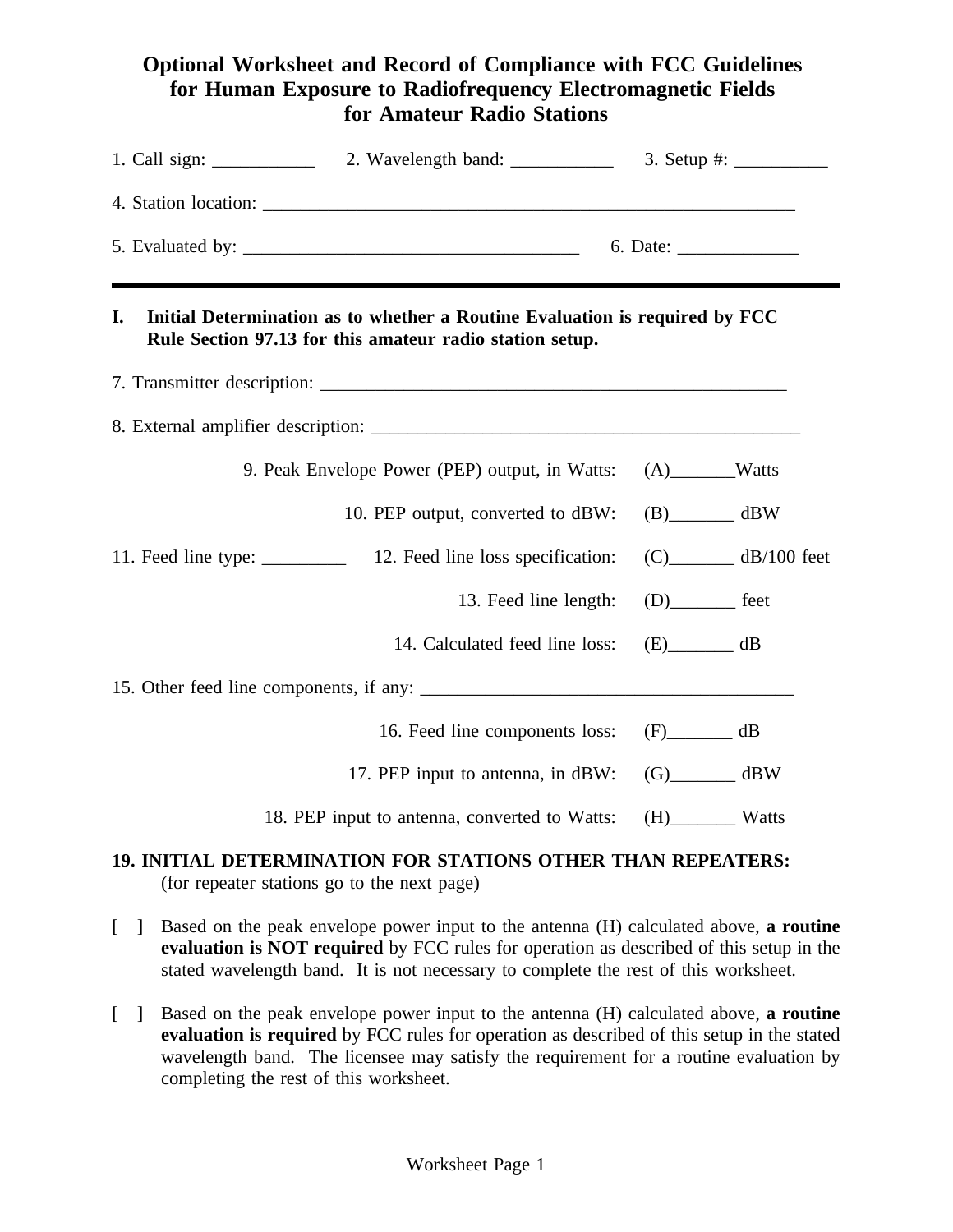| 21. Repeater antenna location: [ ] mounted on a building [ ] not on a building |  |
|--------------------------------------------------------------------------------|--|
| 22. Minimum repeater antenna height above ground level: (I) _______ meters     |  |
| 23. Estimated maximum repeater antenna gain: (J) ________ dBd                  |  |
| 24. Maximum Effective Radiated Power (ERP), in dBW: (K) dBW                    |  |
| 25. Maximum ERP, converted to Watts: (L) ________ Watts                        |  |

## **26. INITIAL DETERMINATION FOR AMATEUR REPEATER STATIONS:**

- [ ] Based on the effective radiated power (L) calculated above and the antenna height (I) and location of the antenna, **a routine evaluation is NOT required** by FCC rules for operation as described of this amateur radio repeater station in the stated wavelength band. It is not necessary to complete the rest of this worksheet.
- [ ] Based on the effective radiated power (L) calculated above and the antenna height (I) and location of the antenna, **a routine evaluation is required** by FCC rules for operation as described of this amateur radio repeater station in the stated wavelength band. The licensee may satisfy the requirement for a routine evaluation by completing the rest of this worksheet.

Reminders:

- A routine evaluation is not required for vehicular mobile or hand-held amateur radio setups. However, amateur radio operators should be aware of the potential for exposure to radiofrequency electromagnetic fields from these setups, and take measures (such as reducing transmitting power to the minimum necessary, positioning the radiating antenna as far from humans as practical, and limiting continuous transmitting time) accordingly to protect themselves and the occupants of their vehicles.
- The operation of each amateur radio setup must not exceed the FCC's guidelines for human exposure to radiofrequency electromagnetic fields, regardless of whether or not a routine evaluation is required.
- Although a particular amateur radio setup may by itself be in compliance with the FCC's guidelines for human exposure to radiofrequency electromagnetic fields, the cumulative effect of all simultaneously operating amateur radio setups (and any other operating transmitters in other services) at the same location or in the immediate vicinity must also be considered.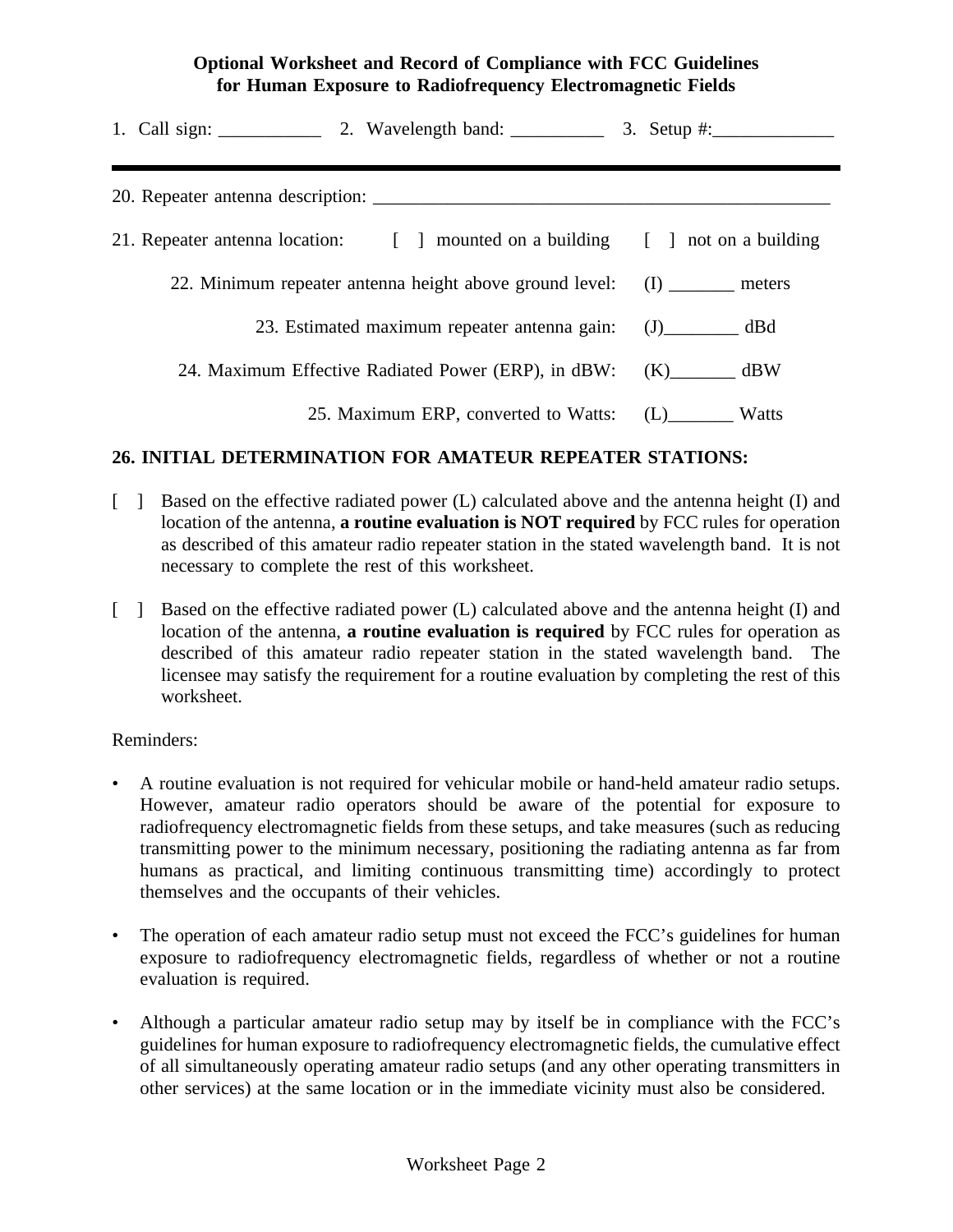| II. Routine Evaluation of amateur radio station setup.                        |                                                                         |                          |  |  |
|-------------------------------------------------------------------------------|-------------------------------------------------------------------------|--------------------------|--|--|
|                                                                               |                                                                         |                          |  |  |
|                                                                               | 28. Antenna height above ground level:                                  | $(M)$ meters             |  |  |
|                                                                               | 29. Lossless antenna gain (directivity only):                           | $(N)$ dBi                |  |  |
| 30. Emission type: $\_\_$                                                     | 31. Emission type factor:                                               |                          |  |  |
| 32. Transmit duty cycle: _____%                                               | 33. Duty cycle factor:                                                  |                          |  |  |
|                                                                               | 34. Average power input to the antenna:                                 | $(Q)$ Watts              |  |  |
|                                                                               | 35. Antenna efficiency: _____% 36. Antenna efficiency factor:           | $(R)$ <sub>_______</sub> |  |  |
|                                                                               | 37. Average power radiated:                                             | $(S)$ Watts              |  |  |
| 38. Minimum necessary distance from radiating part of antenna to place where: |                                                                         |                          |  |  |
|                                                                               | - public may be present (uncontrolled):                                 | $(T)$ meters             |  |  |
|                                                                               | - amateur radio operator may be present (controlled):                   | $(U)$ meters             |  |  |
| 39. Actual distance from radiating part of antenna to nearest place where:    |                                                                         |                          |  |  |
|                                                                               | - public may be present (uncontrolled):                                 | $(V)$ meters             |  |  |
|                                                                               | - amateur radio operator may be present (controlled): (W)_______ meters |                          |  |  |
| 40. Calculated power flux density:                                            |                                                                         |                          |  |  |
| Location                                                                      |                                                                         | Power Flux Density       |  |  |
|                                                                               |                                                                         |                          |  |  |
|                                                                               |                                                                         |                          |  |  |